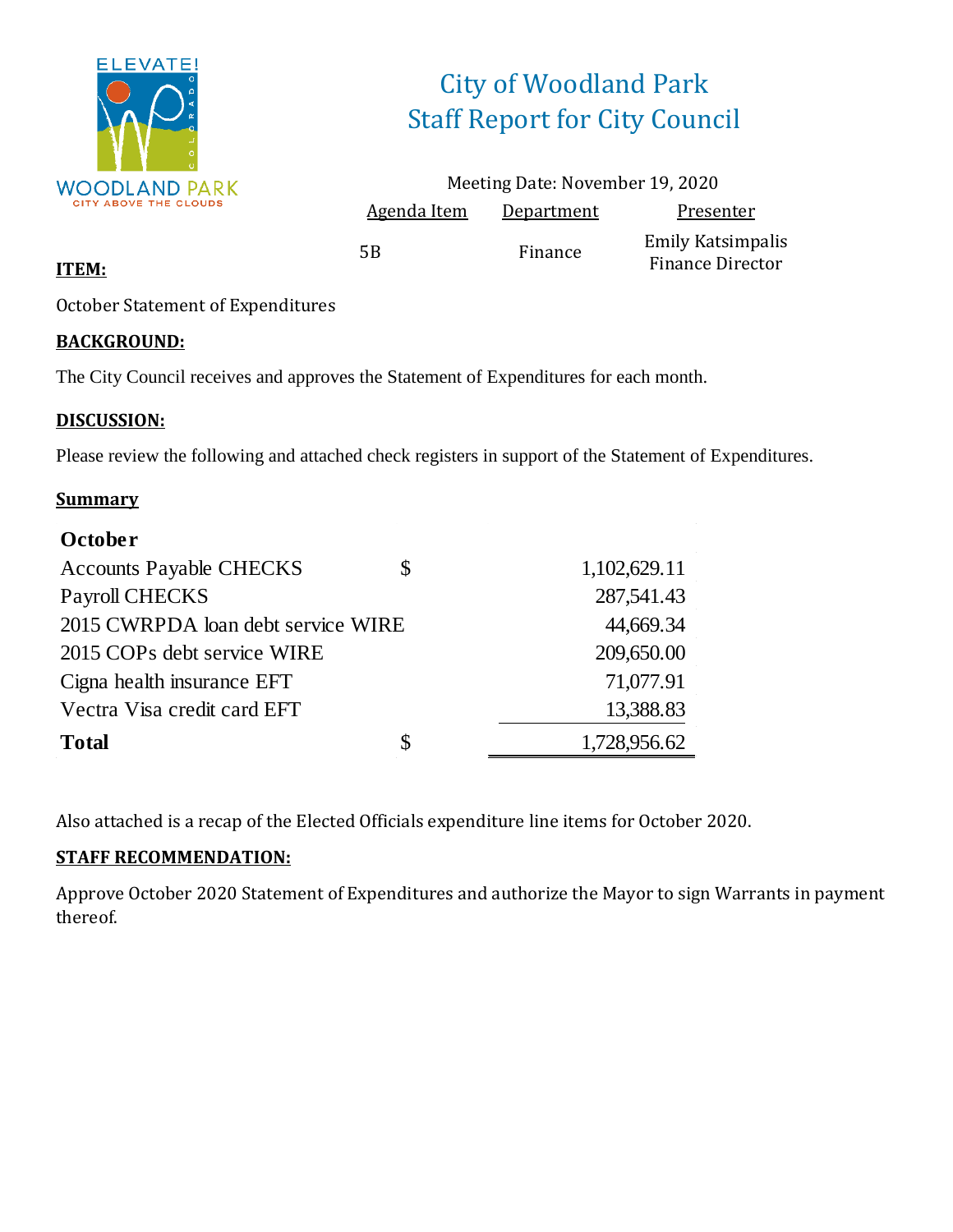### **Year End Payment Register City of Woodland Park 11.04.2020 15:47**

#### **Page 1 of 33 USER: EKAT**

| Payment                   |       |                                                        |                     | Num          | Gross             |                                |                | Net   Payment        | HP |            |
|---------------------------|-------|--------------------------------------------------------|---------------------|--------------|-------------------|--------------------------------|----------------|----------------------|----|------------|
| Number   Type   ID   Name |       |                                                        | SRC                 | INV          | Amount            | <b>Discounts</b>               |                | Pay Date             |    | Void Batch |
|                           |       | For Bank Account: 1 VECTRA BANK COLORADO               |                     |              |                   | ACCOUNTS PAYABLE (719)687-9246 |                |                      |    |            |
|                           |       |                                                        |                     |              |                   |                                |                |                      |    |            |
|                           |       | 110680 CHK A COPPER STATE BOLT & NUT CO                | 5228 1              |              | 26.56             | 0.00                           |                | 26.56 2020-10-01     |    | 40964      |
|                           |       | BELTS FOR VEH #56                                      | 104369349A          |              | 26.56             | 0.00                           | 26.56          |                      |    |            |
|                           | DIST: | 100-332-4410                                           |                     | 26.56        |                   |                                |                |                      |    |            |
|                           |       |                                                        |                     |              |                   |                                |                |                      |    |            |
|                           |       | 110681 CHK A DOCUMART COPIES & PRINTING                | 3252                | $\mathbf{1}$ | 20.00             | 0.00                           |                | 20.00 2020-10-01     |    | 40964      |
|                           |       | BUS. CARD- LECLERCQ                                    | 364009              |              | 20.00             | 0.00                           | 20.00          |                      |    |            |
|                           | DIST: | 100-112-6100                                           |                     | 20.00        |                   |                                |                |                      |    |            |
|                           |       | 110682 CHK A FARIS MACHINERY CO.                       | 1712 1              |              | 452.60            | 0.00                           |                | 452.60 2020-10-01    |    | 40964      |
|                           |       | PARTS - VEH. 32                                        | A13486              |              | 452.60            | 0.00                           | 452.60         |                      |    |            |
|                           | DIST: | 100-332-4410                                           |                     | 452.60       |                   |                                |                |                      |    |            |
|                           |       |                                                        |                     |              |                   |                                |                |                      |    |            |
| 110683 CHK A              |       | HARRISON'S INK                                         | 1659 1              |              | 489.95            | 0.00                           |                | 489.95 2020-10-01    |    | 40964      |
|                           |       | WPPD MUNICIPAL SUMMONS                                 | $09 - 030$          |              | 489.95            | 0.00                           | 489.95         |                      |    |            |
|                           | DIST: | 100-221-6160                                           |                     | 489.95       |                   |                                |                |                      |    |            |
|                           |       |                                                        |                     |              |                   |                                |                |                      |    |            |
| 110684 CHK A              |       | HAYNES MECHANICAL SYSTEMS                              |                     | 3359 1       | 9,918.50          | 0.00                           |                | 9,918.50 2020-10-01  |    | 40964      |
|                           |       | 10/2020-12/2020 MAINT. SERVICE SRVCE000087394 9,918.50 |                     |              |                   | 0.00                           | 9,918.50       |                      |    |            |
|                           | DIST: | 100-118-4310                                           | 9,918.50            |              |                   |                                |                |                      |    |            |
|                           |       | ----------------                                       |                     |              |                   |                                |                |                      |    |            |
| 110685 CHK A              |       | IREA                                                   |                     | 343 2        | 12,829.37         | 0.00                           |                | 12,829.37 2020-10-01 |    | 40964      |
|                           |       | 08/2020 CHARGES                                        |                     |              | 092420C 12,829.37 | 0.00                           | 10,899.89      |                      |    |            |
|                           | DIST: | 510-342-5710                                           | 1,929.48            |              |                   |                                |                |                      |    |            |
|                           | DIST: | 520-347-5710                                           | 10,899.89           |              |                   | 0.00                           |                |                      |    |            |
|                           | DIST: | 08/2020 CHARGES<br>510-342-5710                        | 092420C<br>1,929.48 |              | 12,829.37         |                                | 1,929.48       |                      |    |            |
|                           | DIST: | 520-347-5710                                           | 10,899.89           |              |                   |                                |                |                      |    |            |
|                           |       |                                                        |                     |              |                   |                                |                |                      |    |            |
| 110686 CHK A              |       | KORY T. KATSIMPALIS                                    |                     | 5157 1       | 195.00            | 0.00                           |                | 195.00 2020-10-01    |    | 40964      |
|                           |       | 08/2020 ADMINISTRATIVE SERVICE 08312020 195.00         |                     |              |                   | 0.00                           | 195.00         |                      |    |            |
|                           | DIST: | 215-710-3200                                           |                     | 195.00       |                   |                                |                |                      |    |            |
|                           |       |                                                        |                     |              |                   |                                |                |                      |    |            |
| 110687 CHK A              |       | L.N. CURTIS & SONS                                     | 5123 8              |              | 1,236.28          | 0.00                           |                | 1,236.28 2020-10-01  |    | 40964      |
|                           |       | UNIFORM - WPPD                                         | INV422233           |              | 79.60             | 0.00                           | 79.60          |                      |    |            |
|                           | DIST: | 100-221-6210                                           |                     | 79.60        |                   |                                |                |                      |    |            |
|                           |       | UNIFORM - WPPD                                         | INV422761           |              | 29.55             | 0.00                           | 29.55          |                      |    |            |
|                           | DIST: | 100-221-6210                                           |                     | 29.55        |                   |                                |                |                      |    |            |
|                           |       | UNIFORM - WPPD                                         | INV422771           |              | 75.55             | 0.00                           | 75.55          |                      |    |            |
|                           | DIST: | 100-221-6210                                           |                     | 75.55        |                   |                                |                |                      |    |            |
|                           |       | UNIFORM - WPPD                                         | INV422802           |              | 34.70             | 0.00                           | 34.70          |                      |    |            |
|                           | DIST: | 100-221-6210                                           |                     | 34.70        |                   |                                |                |                      |    |            |
|                           |       | UNIFORM - WPPD                                         | INV423804           |              | 109.30            | 0.00                           | 109.30         |                      |    |            |
|                           | DIST: | 100-221-6210                                           |                     | 109.30       |                   |                                |                |                      |    |            |
|                           |       | UNIFORM - WPPD<br>100-221-6210                         | INV423809           | 339.39       | 339.39            | 0.00                           | 339.39         |                      |    |            |
|                           | DIST: | UNIFORM - WPPD                                         | INV423815           |              | 394.34            | 0.00                           | 394.34         |                      |    |            |
|                           | DIST: | 100-221-6210                                           |                     | 394.34       |                   |                                |                |                      |    |            |
|                           |       | UNIFORMS - WPPD                                        |                     |              | INV423825 173.85  |                                | 0.00<br>173.85 |                      |    |            |
|                           | DIST: | 100-221-6210                                           |                     | 173.85       |                   |                                |                |                      |    |            |
|                           |       |                                                        |                     |              |                   |                                |                |                      |    |            |
|                           |       | 110688 CHK A LAW FIRM OF SUZANNE M. ROGERS, 5054 2     |                     |              | 7,558.70          | 0.00                           |                | 7,558.70 2020-10-01  |    | 40964      |
|                           |       | 07/2020 LEGAL SERVICES                                 | 072020              |              | 3,342.80          | 0.00                           | 3,342.80       |                      |    |            |
|                           | DIST: | 100-113-3210                                           | 3,342.80            |              |                   |                                |                |                      |    |            |
|                           |       | 09/2020 LEGAL FEES                                     | 09242020            |              | 4,215.90          | 0.00                           | 4,215.90       |                      |    |            |
|                           | DIST: | 100-113-3210                                           | 4,215.90            |              |                   |                                |                |                      |    |            |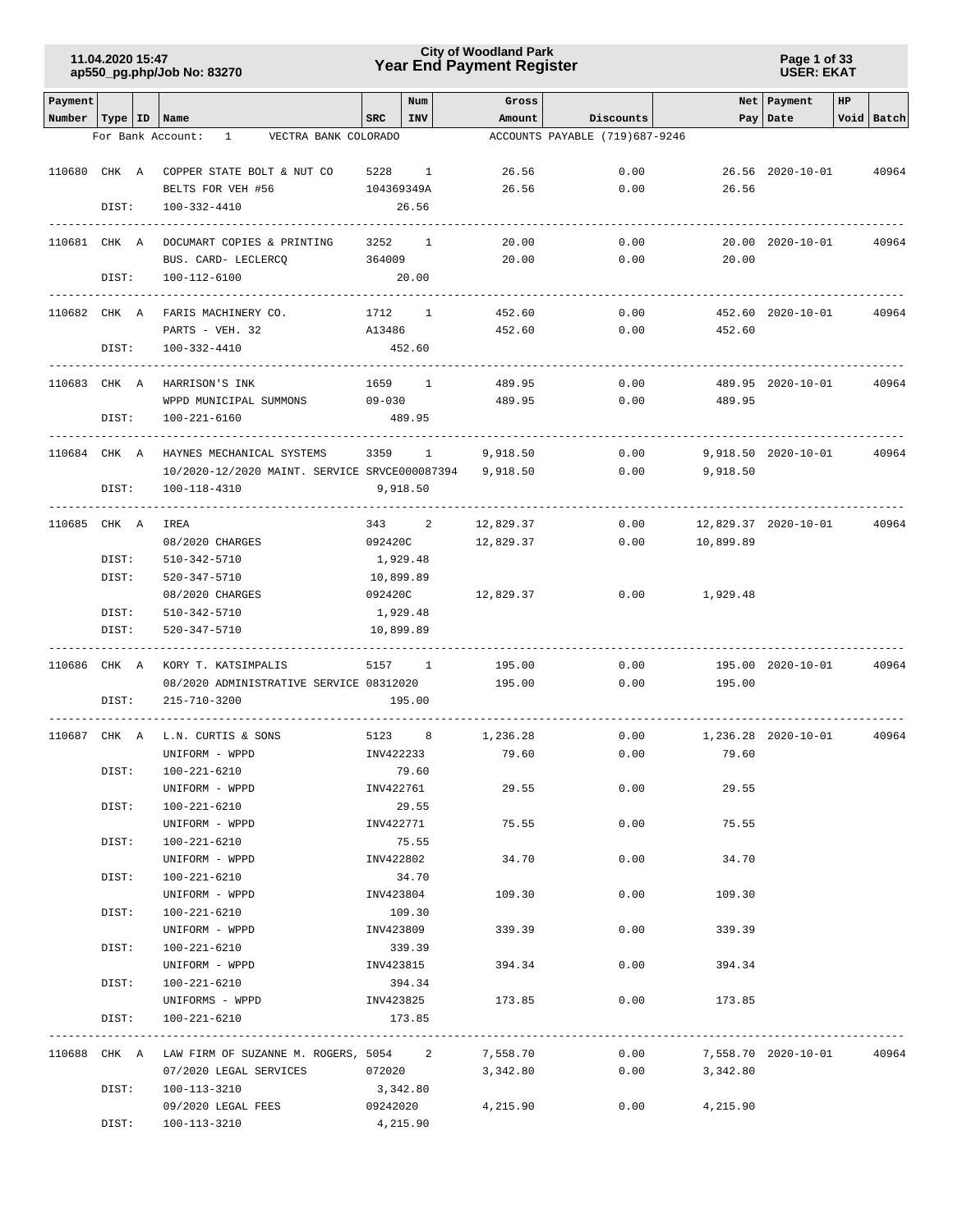### **Year End Payment Register City of Woodland Park 11.04.2020 15:47**

**Page 2 of 33 USER: EKAT**

| Payment |                |    |                                                                                            |                     | Num            | Gross               |                                  |                     | Net Payment       | HP             |            |
|---------|----------------|----|--------------------------------------------------------------------------------------------|---------------------|----------------|---------------------|----------------------------------|---------------------|-------------------|----------------|------------|
| Number  | Type           | ID | Name                                                                                       | SRC                 | INV            | Amount              | Discounts                        |                     | Pay   Date        |                | Void Batch |
|         |                |    | 110689 CHK A LOSS, LEEANN                                                                  | 3628 1              |                | 139.50              | 0.00                             |                     | 139.50 2020-10-01 |                | 40964      |
|         |                |    | 09/2020 TAE KWON DO INSTRUCTOR 09292020                                                    |                     |                | 139.50              | 0.00                             | 139.50              |                   |                |            |
|         | DIST:          |    | 220-451-3400-1000                                                                          |                     | 139.50         |                     |                                  |                     |                   |                |            |
|         |                |    | ----------------------------<br>-----------------------------<br>110690 CHK A STEVE VARNER | $1 \quad 1$         |                | 69.98               | 0.00                             |                     | 69.98 2020-10-01  |                | 40964      |
|         |                |    | FACE MASKS                                                                                 | 09232020            |                | 69.98               | 0.00                             | 69.98               |                   |                |            |
|         | DIST:          |    | 100-117-6500                                                                               |                     | 69.98          |                     |                                  |                     |                   |                |            |
|         |                |    | 110691 CHK A JOSHUA FLOWERS                                                                | $1 \quad 1$         |                | 50.00               | 0.00                             |                     | 50.00 2020-10-01  |                | 40964      |
|         |                |    | REFUND-HOME OCCUPATION FEE 09282020                                                        |                     |                | 50.00               | 0.00                             | 50.00               |                   |                |            |
|         |                |    | DIST: 100-000-3431                                                                         |                     | 50.00          |                     |                                  |                     |                   |                |            |
|         |                |    | 110692 CHK A ERIN POLK                                                                     | $1 \quad 1 \quad$   |                | 55.00               | 0.00                             |                     | 55.00 2020-10-01  |                | 40964      |
|         |                |    | UTILITY REFUND                                                                             | 3837.05             |                | 55.00               |                                  | $0.00$ 55.00        |                   |                |            |
|         |                |    | DIST: 510-342-3461                                                                         |                     | 55.00          |                     |                                  |                     |                   |                |            |
|         |                |    | 110693 CHK A MISCELLANEOUS                                                                 | $1 \quad 3$         |                | 201.17              | 0.00                             |                     | 201.17 2020-10-01 |                | 40964      |
|         |                |    | UTILITY REFUND                                                                             | 4573.06             |                | 201.17              | 0.00                             | 72.74               |                   |                |            |
|         | DIST:          |    | 510-342-3461                                                                               |                     | 117.66         |                     |                                  |                     |                   |                |            |
|         | DIST:          |    | 510-343-3466                                                                               |                     | 6.39           |                     |                                  |                     |                   |                |            |
|         | DIST:          |    | 520-347-3471                                                                               |                     | 39.51          |                     |                                  |                     |                   |                |            |
|         | DIST:          |    | 520-348-3476                                                                               |                     | 33.23          |                     |                                  |                     |                   |                |            |
|         | DIST:          |    | 510-342-3469                                                                               |                     | 0.15           |                     |                                  |                     |                   |                |            |
|         | DIST:          |    | 420-000-3481                                                                               |                     | 4.23           |                     |                                  |                     |                   |                |            |
|         |                |    | UTILITY REFUND                                                                             | 4573.06             |                | 201.17              | 0.00                             | 4.23                |                   |                |            |
|         | DIST:          |    | 510-342-3461                                                                               |                     | 117.66         |                     |                                  |                     |                   |                |            |
|         | DIST:          |    | 510-343-3466                                                                               |                     | 6.39           |                     |                                  |                     |                   |                |            |
|         | DIST:          |    | 520-347-3471                                                                               |                     | 39.51          |                     |                                  |                     |                   |                |            |
|         | DIST:          |    | 520-348-3476                                                                               |                     | 33.23          |                     |                                  |                     |                   |                |            |
|         | DIST:          |    | 510-342-3469                                                                               |                     | 0.15           |                     |                                  |                     |                   |                |            |
|         | DIST:          |    | 420-000-3481                                                                               |                     | 4.23           |                     |                                  |                     |                   |                |            |
|         |                |    | UTILITY REFUND                                                                             | 4573.06             |                | 201.17              | 0.00                             | 124.20              |                   |                |            |
|         | DIST:<br>DIST: |    | 510-342-3461<br>510-343-3466                                                               |                     | 117.66<br>6.39 |                     |                                  |                     |                   |                |            |
|         | DIST:          |    | 520-347-3471                                                                               |                     | 39.51          |                     |                                  |                     |                   |                |            |
|         | DIST:          |    | 520-348-3476                                                                               |                     | 33.23          |                     |                                  |                     |                   |                |            |
|         |                |    | DIST: 510-342-3469                                                                         |                     | 0.15           |                     |                                  |                     |                   |                |            |
|         |                |    | DIST: 420-000-3481                                                                         |                     | 4.23           |                     |                                  |                     |                   |                |            |
|         |                |    | 110694 CHK A ROBERT DELARM                                                                 |                     |                | $1 \quad 1 \quad 1$ | 90.06                            | 0.00                | 90.06 2020-10-01  |                | 40964      |
|         |                |    | UTILITY REFUND                                                                             |                     |                |                     | $5041.02$ $90.06$ $0.00$ $90.06$ |                     |                   |                |            |
|         |                |    | DIST: 510-342-3461                                                                         |                     | 90.06          |                     |                                  |                     |                   |                |            |
|         |                |    | 110695 CHK A GAS BUSTERS                                                                   | $1 \quad 1$         |                | 215.00              | 0.00                             |                     | 215.00 2020-10-01 |                | 40964      |
|         |                |    | REPAIR GAS LEAK - SR. CENTER 643138                                                        |                     |                | 215.00              | 0.00                             | 215.00              |                   |                |            |
|         |                |    | DIST: 100-118-4310                                                                         | 215.00              |                |                     |                                  |                     |                   |                |            |
|         |                |    |                                                                                            |                     |                |                     |                                  |                     |                   |                |            |
|         |                |    | 110696 CHK A N.E.S., INC. (NES)<br>WOODLAND STATION MIXEDD USE PL $11324$ 541.40 0.00      |                     |                |                     | 1921 1 541.40 0.00               | 541.40              | 541.40 2020-10-01 |                | 40964      |
|         | DIST:          |    | 215-710-7400                                                                               |                     | 541.40         |                     |                                  |                     |                   |                |            |
|         |                |    |                                                                                            |                     |                |                     |                                  |                     |                   | -------------- |            |
|         |                |    | 110697 CHK A PERKINS MOTOR CITY DODGE                                                      | 2354 3              |                | 1,169.50            | 0.00                             | 1,169.50 2020-10-01 |                   |                | 40964      |
|         |                |    | REPAIR #91                                                                                 | 424573CHW           |                | 648.75              | 0.00                             | 648.75              |                   |                |            |
|         | DIST:          |    | 100-332-4420<br>REPAIR #91                                                                 | 648.75<br>424598CHW |                | 361.25              | 0.00                             | 361.25              |                   |                |            |
|         | DIST:          |    | 100-332-4420                                                                               |                     | 361.25         |                     |                                  |                     |                   |                |            |
|         |                |    |                                                                                            |                     |                |                     |                                  |                     |                   |                |            |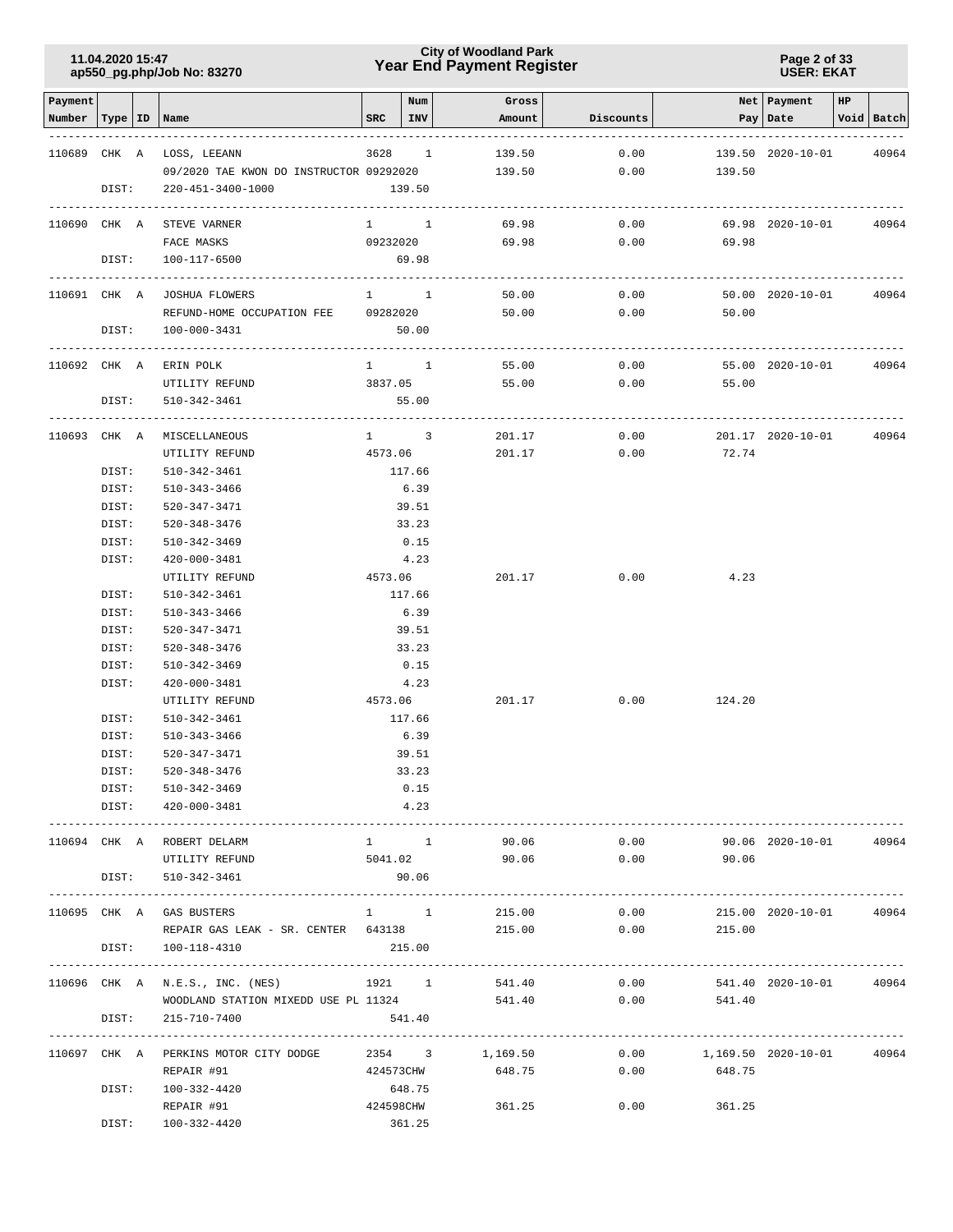### **Year End Payment Register City of Woodland Park 11.04.2020 15:47**

**Page 3 of 33 USER: EKAT**

| Payment            |       |                                                   |                | Num    | Gross                      |              |                | Net   Payment                               | HP |            |
|--------------------|-------|---------------------------------------------------|----------------|--------|----------------------------|--------------|----------------|---------------------------------------------|----|------------|
| Number   Type   ID |       | Name                                              | $_{\rm SRC}$   | INV    | Amount                     | Discounts    |                | Pay Date                                    |    | Void Batch |
|                    |       | REPAIR - WPPD                                     | CHCS617794     |        | 159.50                     | 0.00         | 159.50         |                                             |    |            |
|                    | DIST: | 100-332-4420                                      |                | 159.50 |                            |              |                |                                             |    |            |
| 110698 CHK A       |       | PIKES PEAK SMALL BUSINESS DEVE 5232 1             |                |        | 2,970.00                   | 0.00         |                | 2,970.00 2020-10-01                         |    | 40964      |
|                    |       | LEADING EDGE TUITION                              | 0088 000       |        | 2,970.00                   | 0.00         | 2,970.00       |                                             |    |            |
|                    | DIST: | 100-110-6200                                      | 2,970.00       |        |                            |              |                |                                             |    |            |
|                    |       |                                                   |                |        |                            |              |                |                                             |    |            |
|                    |       | 110699 CHK A QUADIENT, INC                        | 5209 1         |        | 105.00                     | 0.00         |                | 105.00 2020-10-01                           |    | 40964      |
|                    |       | 10/2020-01/2021 METER RENTAL 57894568 105.00      |                |        |                            | 0.00         | 105.00         |                                             |    |            |
|                    | DIST: | 100-199-5350                                      |                | 105.00 |                            |              |                |                                             |    |            |
|                    |       |                                                   |                |        |                            |              |                | 197.05 2020-10-01                           |    |            |
| 110700 CHK A       |       | UPS STORE #1374<br>AUG-SEPT                       | 416 3<br>91120 |        | 197.05<br>197.05           | 0.00<br>0.00 | 25.67          |                                             |    | 40964      |
|                    | DIST: | 100-221-6160                                      |                | 25.67  |                            |              |                |                                             |    |            |
|                    | DIST: | 510-342-6110                                      |                | 118.52 |                            |              |                |                                             |    |            |
|                    | DIST: | 510-342-3350                                      |                | 16.69  |                            |              |                |                                             |    |            |
|                    | DIST: | 520-347-6113                                      |                | 22.16  |                            |              |                |                                             |    |            |
|                    | DIST: | 520-347-3350                                      |                | 14.01  |                            |              |                |                                             |    |            |
|                    |       | AUG-SEPT                                          | 91120          |        | 197.05                     | 0.00         | 36.17          |                                             |    |            |
|                    | DIST: | 100-221-6160                                      |                | 25.67  |                            |              |                |                                             |    |            |
|                    | DIST: |                                                   |                | 118.52 |                            |              |                |                                             |    |            |
|                    |       | 510-342-6110                                      |                |        |                            |              |                |                                             |    |            |
|                    | DIST: | 510-342-3350                                      |                | 16.69  |                            |              |                |                                             |    |            |
|                    | DIST: | 520-347-6113                                      |                | 22.16  |                            |              |                |                                             |    |            |
|                    | DIST: | 520-347-3350                                      |                | 14.01  |                            |              |                |                                             |    |            |
|                    |       | AUG-SEPT                                          | 91120          |        | 197.05                     | 0.00         | 135.21         |                                             |    |            |
|                    | DIST: | 100-221-6160                                      |                | 25.67  |                            |              |                |                                             |    |            |
|                    | DIST: | 510-342-6110                                      |                | 118.52 |                            |              |                |                                             |    |            |
|                    | DIST: | 510-342-3350                                      |                | 16.69  |                            |              |                |                                             |    |            |
|                    | DIST: | 520-347-6113                                      |                | 22.16  |                            |              |                |                                             |    |            |
|                    | DIST: | 520-347-3350                                      |                | 14.01  |                            |              |                |                                             |    |            |
| 40                 | EFT A | WEX BANK                                          | 5187 1         |        | 6,643.78                   | 0.00         |                | 6,643.78 2020-10-07 HP                      |    | 40988      |
|                    |       | WEX September 2020                                | 67793404       |        | 6,643.78                   | 0.00         | 6,643.78       |                                             |    |            |
|                    | DIST: | 100-332-6410                                      | 6,643.78       |        |                            |              |                |                                             |    |            |
| 110701 CHK A       |       | ALL SEASONS HEATING & A/C INC. 1503 1             |                |        | 609.06                     | 0.00         |                | 609.06 2020-10-08                           |    | 40989      |
|                    |       | SERVICE CALL/LABOR - WTP                          | 19657487       |        | 609.06                     | 0.00         | 609.06         |                                             |    |            |
|                    | DIST: | 510-342-4320                                      |                | 609.06 |                            |              |                |                                             |    |            |
|                    |       |                                                   |                |        |                            |              |                |                                             |    |            |
|                    |       | 110702 CHK A AT&T MOBILITY LLC                    |                |        | 5118 1<br>125.91           | 0.00         |                | 125.91 2020-10-08                           |    | 40989      |
|                    |       | 092020 CHARGES                                    |                |        | 287290137930X0928202125.91 | 0.00         | 125.91         |                                             |    |            |
|                    |       | DIST: 100-221-5300                                |                | 125.91 |                            |              |                |                                             |    |            |
|                    |       |                                                   |                |        | 4630 1                     | 0.00         |                | 968.00 2020-10-08                           |    | 40989      |
|                    |       | 110703 CHK A AUTO TRUCK GROUP, LLC<br>PARTS - #67 | 1752072        |        | 968.00<br>968.00           |              | 0.00<br>968.00 |                                             |    |            |
|                    | DIST: | 520-347-4400                                      |                | 968.00 |                            |              |                |                                             |    |            |
|                    |       |                                                   |                |        |                            |              |                | ----------------------                      |    |            |
|                    |       | 110704 CHK A AYLA JOHNSON CALZADILLA 5233 1       |                |        | 72.00                      | 0.00         |                | 72.00 2020-10-08                            |    | 40989      |
|                    |       | 10062020<br>OFFICIAL - P&R                        |                |        | 72.00                      | 0.00         | 72.00          |                                             |    |            |
|                    | DIST: | 220-451-3400-1003                                 |                | 72.00  |                            |              |                |                                             |    |            |
|                    |       | 110705 CHK A BENEDETTI, PAUL C.                   | 4038 1         |        | 350.00                     | 0.00         |                | ----------------------<br>350.00 2020-10-08 |    | 40989      |
|                    |       | LEGAL SERVICES - DDA                              |                |        | 07312020 350.00            |              | 0.00<br>350.00 |                                             |    |            |
|                    | DIST: | 215-710-3210                                      |                | 350.00 |                            |              |                |                                             |    |            |
|                    |       |                                                   |                |        |                            |              |                |                                             |    |            |
|                    |       | 110706 CHK A BIRCHAM'S                            | 75 1           |        | 571.59                     | 0.00         |                | 571.59 2020-10-08                           |    | 40989      |
|                    |       | 08/2020-09/2020 USAGE                             | 320371         |        | 571.59                     | 0.00         | 571.59         |                                             |    |            |
|                    |       |                                                   |                |        |                            |              |                |                                             |    |            |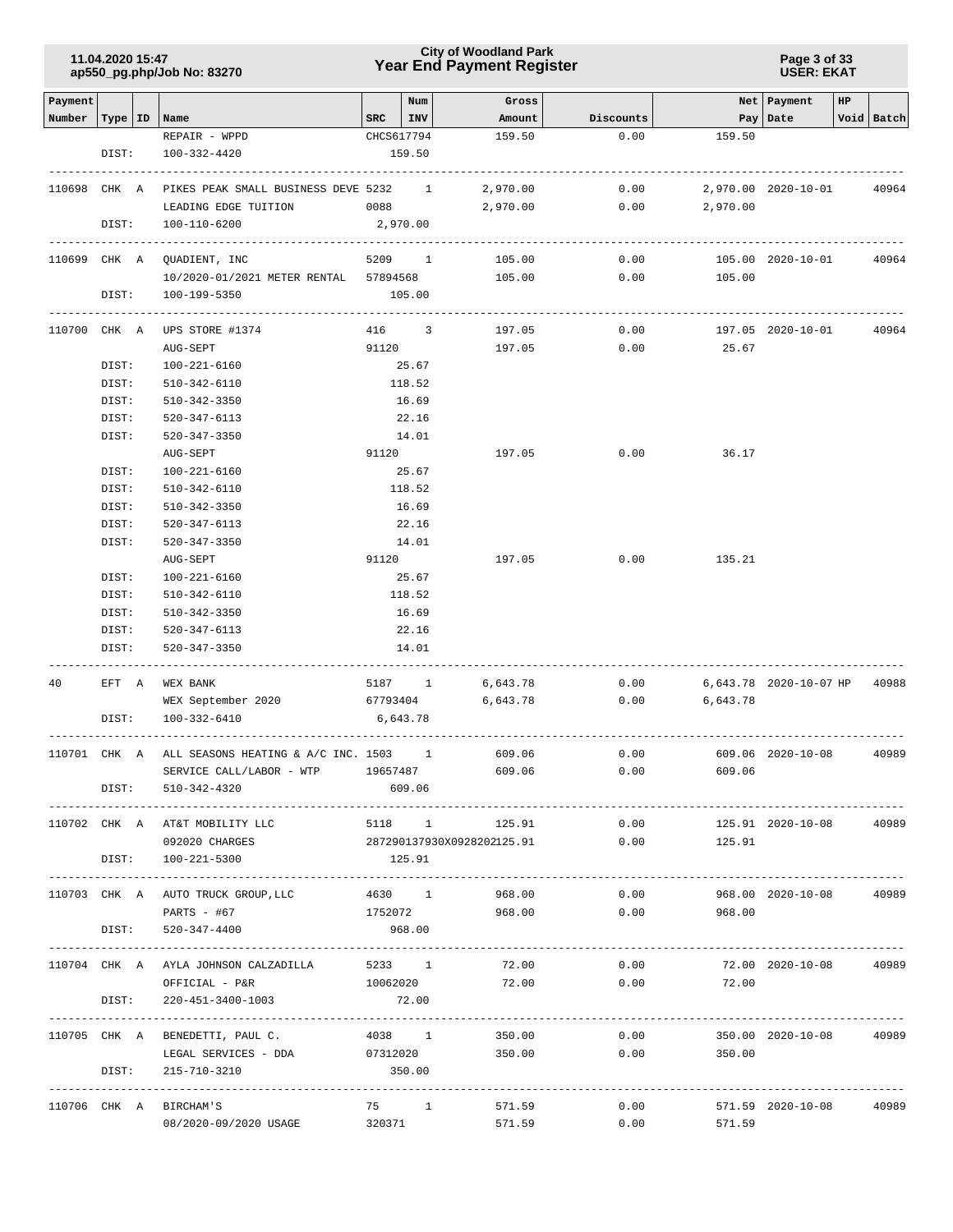### **Year End Payment Register City of Woodland Park 11.04.2020 15:47**

**Page 4 of 33 USER: EKAT**

| Payment                   |                |                                                                      |                       | Num                    | Gross    |           |        | Net   Payment       | HP |            |
|---------------------------|----------------|----------------------------------------------------------------------|-----------------------|------------------------|----------|-----------|--------|---------------------|----|------------|
| Number   Type   ID   Name |                |                                                                      |                       | $SRC$   INV            | Amount   | Discounts |        | Pay   Date          |    | Void Batch |
|                           | DIST:          | 100-120-4350                                                         |                       | 571.59                 |          |           |        |                     |    |            |
| 110707 CHK A              |                | BRIAN E. BUNDY                                                       |                       | 5208 1                 | 840.00   | 0.00      |        | 840.00 2020-10-08   |    | 40989      |
|                           |                | ACCOUNT SUPPORT SERVICE 10022020                                     |                       |                        | 840.00   | 0.00      | 840.00 |                     |    |            |
|                           | DIST:          | 100-117-3500                                                         |                       | 840.00                 |          |           |        |                     |    |            |
|                           | ---------      | -----------<br>110708 CHK A BURLAP BAG CLOTHING/BOOTS                | -----------           | 1356 1                 | 172.90   | 0.00      |        | 172.90 2020-10-08   |    | 40989      |
|                           |                | UNIFORM - FPRSETT - WTP                                              |                       | 20-7827                | 172.90   | 0.00      | 172.90 |                     |    |            |
|                           | DIST:          | 510-342-6210                                                         |                       | 172.90                 |          |           |        |                     |    |            |
|                           |                | 110709 CHK A CARR, JAMES VAL                                         | 3546 1                |                        | 139.00   | 0.00      |        | 139.00 2020-10-08   |    | 40989      |
|                           |                | REIMBURSEMENT FOR SOFTWARE 092720 139.00                             |                       |                        |          | 0.00      | 139.00 |                     |    |            |
|                           | DIST:          | 100-105-6100                                                         |                       | 139.00                 |          |           |        |                     |    |            |
|                           |                | 110710 CHK A CASEY'S LUMBER, INC.                                    |                       | 123 1                  | 655.00   | 0.00      |        | 655.00 2020-10-08   |    | 40989      |
|                           |                | PEELED LOGS - B&G                                                    | 17613                 |                        | 655.00   | 0.00      | 655.00 |                     |    |            |
|                           | DIST:          | 100-118-4240                                                         |                       | 655.00<br>------------ |          |           |        |                     |    |            |
| 110711 CHK A              |                | CENTURYLINK                                                          |                       | 4342 4                 | 563.77   | 0.00      |        | 563.77 2020-10-08   |    | 40989      |
|                           |                | 09/2020 CHARGES                                                      |                       | 92520                  | 563.77   | 0.00      | 113.08 |                     |    |            |
|                           | DIST:          | 100-199-5300                                                         |                       | 49.90                  |          |           |        |                     |    |            |
|                           | DIST:          | 220-455-5300                                                         |                       | 113.08                 |          |           |        |                     |    |            |
|                           | DIST:          | 510-342-5300                                                         |                       | 143.85                 |          |           |        |                     |    |            |
|                           | DIST:          | 520-347-5300                                                         |                       | 143.86                 |          |           |        |                     |    |            |
|                           | DIST:          | 520-347-5300                                                         |                       | 56.54                  |          |           |        |                     |    |            |
|                           | DIST:          | 520-347-5300                                                         |                       | 56.54                  |          |           |        |                     |    |            |
|                           |                | 09/2020 CHARGES                                                      | 92520                 |                        | 563.77   | 0.00      | 143.85 |                     |    |            |
|                           | DIST:          | 100-199-5300                                                         |                       | 49.90                  |          |           |        |                     |    |            |
|                           | DIST:          | 220-455-5300                                                         |                       | 113.08                 |          |           |        |                     |    |            |
|                           | DIST:          | 510-342-5300                                                         |                       | 143.85                 |          |           |        |                     |    |            |
|                           | DIST:          | 520-347-5300                                                         |                       | 143.86                 |          |           |        |                     |    |            |
|                           | DIST:<br>DIST: | 520-347-5300<br>520-347-5300                                         |                       | 56.54<br>56.54         |          |           |        |                     |    |            |
|                           |                | 09/2020 CHARGES                                                      |                       | 92520                  | 563.77   | 0.00      | 256.94 |                     |    |            |
|                           | DIST:          | 100-199-5300                                                         |                       | 49.90                  |          |           |        |                     |    |            |
|                           | DIST:          | $220 - 455 - 5300$                                                   |                       | 113.08                 |          |           |        |                     |    |            |
|                           | DIST:          | 510-342-5300                                                         |                       | 143.85                 |          |           |        |                     |    |            |
|                           | DIST:          | 520-347-5300                                                         |                       | 143.86                 |          |           |        |                     |    |            |
|                           | DIST:          | 520-347-5300                                                         |                       | 56.54                  |          |           |        |                     |    |            |
|                           | DIST:          | 520-347-5300                                                         |                       | 56.54                  |          |           |        |                     |    |            |
|                           |                | 09/2020 CHARGES                                                      |                       | 92520                  | 563.77   | 0.00      | 49.90  |                     |    |            |
|                           | DIST:          | 100-199-5300                                                         |                       | 49.90                  |          |           |        |                     |    |            |
|                           | DIST:          | 220-455-5300                                                         |                       | 113.08                 |          |           |        |                     |    |            |
|                           | DIST:          | 510-342-5300                                                         |                       | 143.85                 |          |           |        |                     |    |            |
|                           | DIST:          | 520-347-5300                                                         |                       | 143.86                 |          |           |        |                     |    |            |
|                           | DIST:          | 520-347-5300                                                         |                       | 56.54                  |          |           |        |                     |    |            |
|                           | DIST:          | 520-347-5300                                                         |                       | 56.54                  |          |           |        |                     |    |            |
|                           |                | ----------------------------<br>110712 CHK A CINTAS CORPORATION NO 2 | --------------------- | 4977 3                 | 201.90   | 0.00      |        | 201.90 2020-10-08   |    | 40989      |
|                           |                | UNIFORM - FLEET                                                      |                       | 4062009059             | 78.30    | 0.00      | 78.30  |                     |    |            |
|                           | DIST:          | 100-332-6210                                                         |                       | 78.30                  |          |           |        |                     |    |            |
|                           |                | UNIFORMS - FLEET                                                     |                       | 4062682395             | 61.80    | 0.00      | 61.80  |                     |    |            |
|                           | DIST:          | 100-332-6210                                                         |                       | 61.80                  |          |           |        |                     |    |            |
|                           |                | UNIFORMS - FLEET10                                                   |                       | 4063342589             | 61.80    | 0.00      | 61.80  |                     |    |            |
|                           | DIST:          | 100-332-6210                                                         |                       | 61.80                  |          |           |        |                     |    |            |
|                           |                | 110713 CHK A CINTAS FIRE PROTECTION                                  |                       | 3604 6                 | 3,235.59 | 0.00      |        | 3,235.59 2020-10-08 |    | 40989      |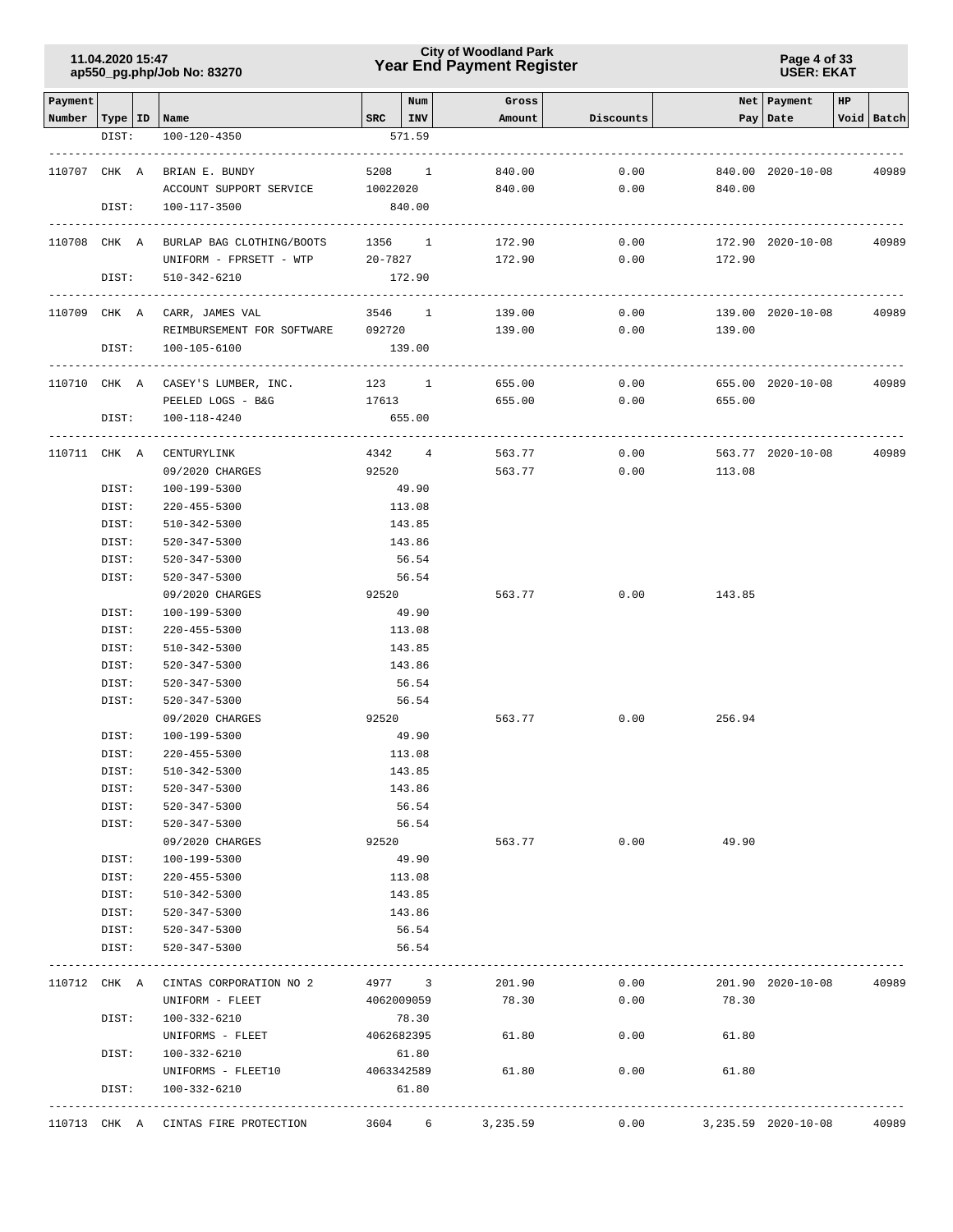| 11.04.2020 15:47           |  |
|----------------------------|--|
| ap550_pg.php/Job No: 83270 |  |

### **Year End Payment Register City of Woodland Park 11.04.2020 15:47**

**Page 5 of 33 USER: EKAT**

|                   |                  |                                              |            |            |                 |           | Net Payment<br>HP |                      |  |            |  |
|-------------------|------------------|----------------------------------------------|------------|------------|-----------------|-----------|-------------------|----------------------|--|------------|--|
| Payment<br>Number |                  |                                              | SRC        | Num<br>INV | Gross<br>Amount | Discounts |                   | Pay Date             |  | Void Batch |  |
|                   | Type   ID   Name | FIRE INSPECTION - FLEET                      | OF47554906 |            | 447.00          | 0.00      | 447.00            |                      |  |            |  |
|                   | DIST:            | 100-118-4310                                 |            | 447.00     |                 |           |                   |                      |  |            |  |
|                   |                  | 5 YEAR INSPECTION                            | OF47554907 |            | 1,397.96        | 0.00      | 1,397.96          |                      |  |            |  |
|                   | DIST:            | 100-118-4310                                 | 1,397.96   |            |                 |           |                   |                      |  |            |  |
|                   |                  | ANNUAL BACKFLOW & FIRE                       | OF47554938 |            | 494.74          | 0.00      | 494.74            |                      |  |            |  |
|                   | DIST:            | 100-118-4310                                 |            | 494.74     |                 |           |                   |                      |  |            |  |
|                   |                  | ANNUAL BACKFLOW & FIRE                       | OF47554939 |            | 266.68          | 0.00      | 266.68            |                      |  |            |  |
|                   | DIST:            | $100 - 118 - 4310$                           |            | 266.68     |                 |           |                   |                      |  |            |  |
|                   |                  | FIRE INSPECTION - UPCC                       | OF47554955 |            | 261.49          | 0.00      | 261.49            |                      |  |            |  |
|                   | DIST:            | $220 - 455 - 4320$                           |            | 261.49     |                 |           |                   |                      |  |            |  |
|                   |                  | ANNUAL BACKFLOW & FIRE                       | OF47554956 |            | 367.72          | 0.00      | 367.72            |                      |  |            |  |
|                   | DIST:            | 100-118-4310                                 |            | 367.72     |                 |           |                   |                      |  |            |  |
|                   |                  |                                              |            |            |                 |           |                   |                      |  |            |  |
|                   | 110714 CHK A     | CIRSA                                        | 144 2      |            | 94,379.59       | 0.00      |                   | 94,379.59 2020-10-08 |  | 40989      |  |
|                   |                  | 4TH Q PROP CASUALTY                          | 201642     |            | 57,888.59       | 0.00      | 57,888.59         |                      |  |            |  |
|                   | DIST:            | 100-199-5200                                 | 57,888.59  |            |                 |           |                   |                      |  |            |  |
|                   |                  | 4TH O WORKERS COMP                           | W20674     |            | 36,491.00       | 0.00      | 36,491.00         |                      |  |            |  |
|                   | DIST:            | 100-199-5200                                 | 36,491.00  |            |                 |           |                   |                      |  |            |  |
|                   | 110715 CHK A     | CORE & MAIN LP                               | 4980 2     |            | 367.48          | 0.00      |                   | 367.48 2020-10-08    |  | 40989      |  |
|                   |                  | CURB BOX $-$ F/S                             | M992607    |            | 367.48          | 0.00      | 246.12            |                      |  |            |  |
|                   | DIST:            | 520-349-6110                                 |            | 246.12     |                 |           |                   |                      |  |            |  |
|                   | DIST:            | 510-345-6110                                 |            | 121.36     |                 |           |                   |                      |  |            |  |
|                   |                  | CURB BOX - $F/S$                             | M992607    |            | 367.48          | 0.00      | 121.36            |                      |  |            |  |
|                   | DIST:            | 520-349-6110                                 |            | 246.12     |                 |           |                   |                      |  |            |  |
|                   | DIST:            | 510-345-6110                                 |            | 121.36     |                 |           |                   |                      |  |            |  |
|                   |                  |                                              |            |            |                 |           |                   |                      |  |            |  |
|                   |                  | 110716 CHK A ECONO SIGNS AND BARRICADE       | 4831 1     |            | 1,110.17        | 0.00      |                   | 1,110.17 2020-10-08  |  | 40989      |  |
|                   |                  | SIGNAGE - STREETS                            | 10-962740  |            | 1,110.17        | 0.00      | 1,110.17          |                      |  |            |  |
|                   | DIST:            | 100-334-6170                                 | 1,110.17   |            |                 |           |                   |                      |  |            |  |
|                   |                  |                                              | 3876 1     |            | 129.00          | 0.00      |                   |                      |  | 40989      |  |
|                   |                  | 110717 CHK A ENGER, JANE<br>INSTRUCTOR - P&R | 10022020   |            | 129.00          | 0.00      | 129.00            | 129.00 2020-10-08    |  |            |  |
|                   | DIST:            | 220-451-3400-1000                            |            | 129.00     |                 |           |                   |                      |  |            |  |
|                   |                  |                                              |            |            |                 |           |                   |                      |  |            |  |
|                   | 110718 CHK A     | FOXWORTH-GALBRAITH LUMBER CO 96 3            |            |            | 783.95          | 0.00      |                   | 783.95 2020-10-08    |  | 40989      |  |
|                   |                  | 09/2020 CHARGES                              | 9302020    |            | 783.95          | 0.00      | 500.15            |                      |  |            |  |
|                   | DIST:            | 100-118-4240                                 |            | 278.24     |                 |           |                   |                      |  |            |  |
|                   | DIST:            | 100-118-4310                                 |            | 96.97      |                 |           |                   |                      |  |            |  |
|                   | DIST:            | 100-118-4320                                 |            | 13.99      |                 |           |                   |                      |  |            |  |
|                   | DIST:            | 100-334-4300                                 |            | 79.96      |                 |           |                   |                      |  |            |  |
|                   | DIST:            | 220-455-4310                                 |            | 246.83     |                 |           |                   |                      |  |            |  |
|                   | DIST:            | $510 - 345 - 6110$                           |            | 36.97      |                 |           |                   |                      |  |            |  |
|                   | DIST:            | 100-118-2335                                 |            | 30.99      |                 |           |                   |                      |  |            |  |
|                   |                  | 09/2020 CHARGES                              | 9302020    |            | 783.95          | 0.00      | 246.83            |                      |  |            |  |
|                   | DIST:            | 100-118-4240                                 |            | 278.24     |                 |           |                   |                      |  |            |  |
|                   | DIST:            | 100-118-4310                                 |            | 96.97      |                 |           |                   |                      |  |            |  |
|                   | DIST:            | 100-118-4320                                 |            | 13.99      |                 |           |                   |                      |  |            |  |
|                   | DIST:            | 100-334-4300                                 |            | 79.96      |                 |           |                   |                      |  |            |  |
|                   | DIST:            | 220-455-4310                                 |            | 246.83     |                 |           |                   |                      |  |            |  |
|                   | DIST:            | 510-345-6110                                 |            | 36.97      |                 |           |                   |                      |  |            |  |
|                   | DIST:            | 100-118-2335                                 |            | 30.99      |                 |           |                   |                      |  |            |  |
|                   | DIST:            | 09/2020 CHARGES<br>100-118-4240              | 9302020    | 278.24     | 783.95          | 0.00      | 36.97             |                      |  |            |  |
|                   | DIST:            | 100-118-4310                                 |            | 96.97      |                 |           |                   |                      |  |            |  |
|                   | DIST:            | 100-118-4320                                 |            | 13.99      |                 |           |                   |                      |  |            |  |
|                   | DIST:            | 100-334-4300                                 |            | 79.96      |                 |           |                   |                      |  |            |  |
|                   |                  |                                              |            |            |                 |           |                   |                      |  |            |  |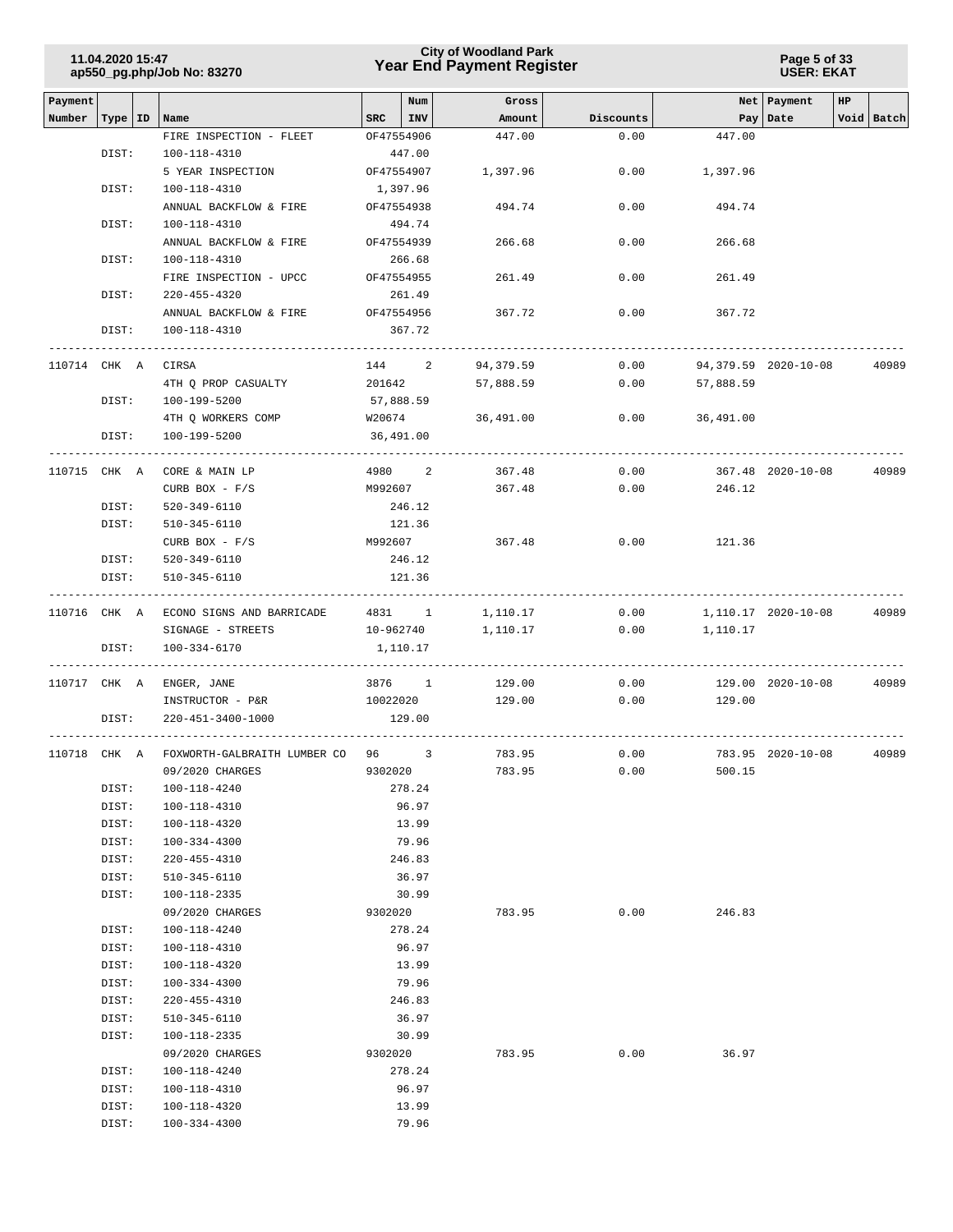### **Year End Payment Register City of Woodland Park 11.04.2020 15:47**

**Page 6 of 33 USER: EKAT**

|                   |                  |                                                         | Num                  |              |                 | Net   Payment<br>HP |                  |                                      |            |
|-------------------|------------------|---------------------------------------------------------|----------------------|--------------|-----------------|---------------------|------------------|--------------------------------------|------------|
| Payment<br>Number | Type   ID   Name |                                                         | SRC<br>INV           |              | Gross<br>Amount | Discounts           |                  | Pay Date                             | Void Batch |
|                   | DIST:            | 220-455-4310                                            | 246.83               |              |                 |                     |                  |                                      |            |
|                   | DIST:            | 510-345-6110                                            | 36.97                |              |                 |                     |                  |                                      |            |
|                   | DIST:            | 100-118-2335                                            | 30.99                |              |                 |                     |                  |                                      |            |
|                   | 110719 CHK A     | ---------------<br>GAZETTE, THE                         | 276 1                |              | 132.62          | 0.00                |                  | 132.62 2020-10-08                    | 40989      |
|                   |                  | LEGAL NOTICES - PLANNING 09302020                       |                      |              | 132.62          | 0.00                | 132.62           |                                      |            |
|                   | DIST:            | 100-114-5400                                            | 132.62               |              |                 |                     |                  |                                      |            |
|                   | 110720 CHK A     | GLASER STEEL                                            | 2440 1               |              | 20.68           | 0.00                |                  | 20.68 2020-10-08                     | 40989      |
|                   |                  | STEEL CUTS - STREETS                                    | 68962                |              | 20.68           | 0.00                | 20.68            |                                      |            |
|                   | DIST:            | 100-334-4320                                            | 20.68                |              |                 |                     |                  |                                      |            |
|                   | 110721 CHK A     | GRAINGER INC.                                           | 282 3                |              | 810.10          | 0.00                |                  | 810.10 2020-10-08                    | 40989      |
|                   |                  | SUPPLIES - WWTP                                         | 9654397851           |              | 333.56          | 0.00                | 333.56           |                                      |            |
|                   | DIST:            | 520-347-6110                                            | 333.56               |              |                 |                     |                  |                                      |            |
|                   |                  | SUPPLIES - WWTP                                         | 9657526928           |              | 129.60          | 0.00                | 129.60           |                                      |            |
|                   | DIST:            | 520-347-4320                                            | 129.60               |              |                 |                     |                  |                                      |            |
|                   |                  | EQUIPMENT - WWTP                                        | 9661391194           |              | 346.94          | 0.00                | 346.94           |                                      |            |
|                   | DIST:            | 520-347-4320                                            | 346.94               |              |                 |                     |                  |                                      |            |
|                   | 110722 CHK A     | HACH COMPANY                                            | 291 1                |              | 293.82          | 0.00                |                  | 293.82 2020-10-08                    | 40989      |
|                   |                  | LAB SUPPLIES - WTP                                      | 12131010             |              | 293.82          | 0.00                | 293.82           |                                      |            |
|                   | DIST:            | 510-342-6110                                            | 293.82<br>---------- |              |                 |                     |                  |                                      |            |
|                   | 110723 CHK A     | HARRELL'S INC                                           | 5104                 | $\mathbf{1}$ | 900.00          | 0.00                |                  | 900.00 2020-10-08                    | 40989      |
|                   |                  | FERTILIZER FOR PARKS                                    | INV01416591          |              | 900.00          | 0.00                | 900.00           |                                      |            |
|                   | DIST:            | 100-118-4240                                            | 900.00               |              |                 |                     |                  |                                      |            |
|                   | 110724 CHK A     | HOME DEPOT CREDIT SERVICES                              | 1758 1               |              | 1,022.24        | 0.00                |                  | 1,022.24 2020-10-08                  | 40989      |
|                   |                  | 09/2020 CHARGES                                         | 92820                |              | 1,022.24        | 0.00                | 1,022.24         |                                      |            |
|                   | DIST:            | 100-332-6720                                            | 199.00               |              |                 |                     |                  |                                      |            |
|                   | DIST:            | 100-118-4310                                            | 823.24               |              |                 |                     |                  |                                      |            |
|                   | 110725 CHK A     | IMAGE BEARERS CLEANING LLC                              | 5082 1               |              | 3,965.00        | 0.00                |                  | 3,965.00 2020-10-08                  | 40989      |
|                   |                  | Cleaning Contract                                       | 2557 30              |              | 3,965.00        | 0.00                | 3,965.00         |                                      |            |
|                   | DIST:            | 100-199-4230                                            | 3,965.00             |              |                 |                     |                  |                                      |            |
|                   |                  | 110726 CHK A JACK'S TIRE & OIL MANAGEMENT C 5215 1      |                      |              | 2,096.50        | 0.00                |                  | 2,096.50 2020-10-08                  | 40989      |
|                   |                  | TIRES - #14 - STREETS 874908-88                         |                      |              | 2,096.50        | 0.00                | 2,096.50         |                                      |            |
|                   |                  | DIST: 100-332-4410                                      | 2,096.50             |              |                 |                     |                  |                                      |            |
|                   |                  | 110727 CHK A JFMT AUTOMOTIVE GROUP LLC 5022 1 18,814.00 |                      |              |                 |                     |                  | 0.00 18,814.00 2020-10-08 VOID 40989 |            |
|                   |                  | Ram Classic Pickup Truck 31904 18,814.00                |                      |              |                 |                     | $0.00$ 18,814.00 |                                      |            |
|                   | DIST:            | 510-343-7500                                            | 18,814.00            |              |                 |                     |                  |                                      |            |
|                   |                  | 110728 CHK A KARA ANN WILEY                             | 5234 1               |              | 24.00           | 0.00                |                  | 24.00 2020-10-08                     | 40989      |
|                   |                  | OFFICIAL - P&R                                          | 10062020             |              | 24.00           | 0.00                | 24.00            |                                      |            |
|                   | DIST:            | 220-451-3400-1003                                       | 24.00                |              |                 |                     |                  |                                      |            |
|                   |                  | 110729 CHK A KS STATEBANK                               |                      |              | 5217 1 377.98   | 0.00                |                  | 377.98 2020-10-08                    | 40989      |
|                   |                  | KYOCERA COPIER CONTRACT 10252020 377.98                 |                      |              |                 |                     | 0.00<br>377.98   |                                      |            |
|                   | DIST:            | 220-452-5000                                            | 377.98               |              |                 |                     |                  | ---------------                      |            |
|                   |                  | 110730 CHK A L.N. CURTIS & SONS                         | 5123 3               |              | 379.17          | 0.00                |                  | 379.17 2020-10-08 40989              |            |
|                   |                  | UNIFORMS - WPPD                                         | INV424399            |              | 87.60           | 0.00                | 87.60            |                                      |            |
|                   | DIST:            | 100-221-6210                                            | 87.60                |              |                 |                     |                  |                                      |            |
|                   |                  | UNIFORM - WPPD                                          | INV424754            |              | 218.60          | 0.00                | 218.60           |                                      |            |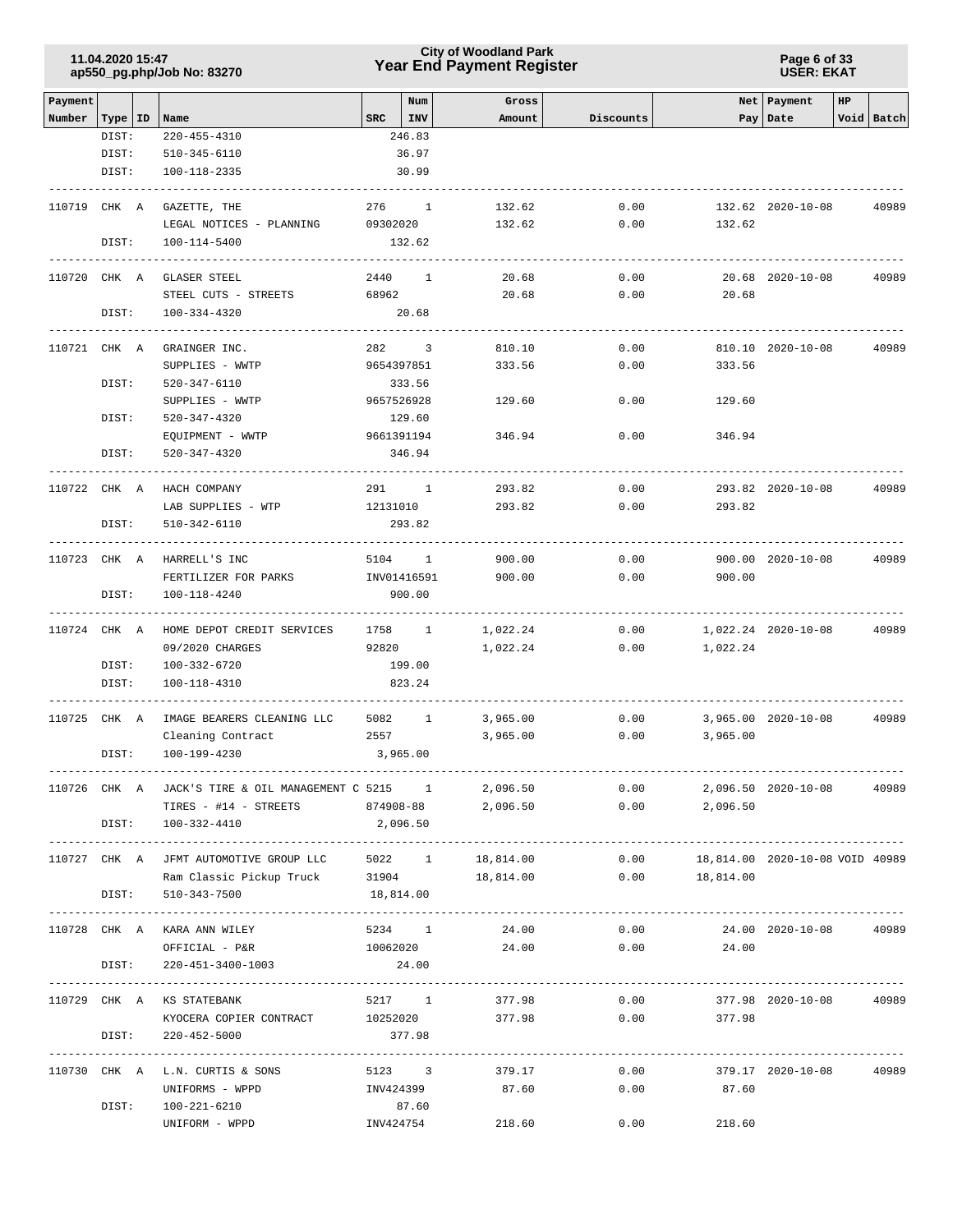### **Year End Payment Register City of Woodland Park 11.04.2020 15:47**

**Page 7 of 33 USER: EKAT**

| Payment      |           |                                                       |           | Num                     | Gross                      |               |                | Net   Payment     | HP |            |
|--------------|-----------|-------------------------------------------------------|-----------|-------------------------|----------------------------|---------------|----------------|-------------------|----|------------|
| Number       |           | Type   ID   Name                                      |           | $SRC$   INV             | Amount                     | Discounts     |                | Pay Date          |    | Void Batch |
|              | DIST:     | 100-221-6210                                          |           | 218.60                  |                            |               |                |                   |    |            |
|              | DIST:     | UNIFORMS - WPPD<br>100-221-6210                       | INV426895 | 72.97                   | 72.97                      | 0.00          | 72.97          |                   |    |            |
|              |           |                                                       |           |                         |                            |               |                |                   |    |            |
| 110731 CHK A |           | LEXIS NEXIS ACCURINT                                  |           | 3379 1                  | 30.00                      | 0.00          |                | 30.00 2020-10-08  |    | 40989      |
|              |           | 09/2020 CONTRACT FEE                                  |           | 1209360-20200930        | 30.00                      | 0.00          | 30.00          |                   |    |            |
|              | DIST:     | 100-221-5850                                          |           | 30.00                   |                            |               |                |                   |    |            |
|              |           |                                                       |           |                         |                            |               |                |                   |    |            |
| 110732 CHK A |           | MARTINEZ, BRIANNA                                     |           | 4737 1                  | 96.00                      | 0.00          |                | 96.00 2020-10-08  |    | 40989      |
|              |           | OFFICIAL - P&R                                        |           | 10062020                | 96.00                      | 0.00          | 96.00          |                   |    |            |
|              | DIST:     | 220-451-3400-1003                                     |           | 96.00                   |                            |               |                |                   |    |            |
|              |           |                                                       |           |                         |                            |               |                |                   |    |            |
| 110733 CHK A |           | MCCANDLESS TRUCK CENTER LLC                           |           | 2792 2                  | 523.60                     | 0.00          |                | 523.60 2020-10-08 |    | 40989      |
|              | DIST:     | LABOR & REPAIR<br>510-345-4400                        |           | S103015027:01<br>339.98 | 523.60                     | 0.00          | 339.98         |                   |    |            |
|              | DIST:     | 520-349-4400                                          |           | 183.62                  |                            |               |                |                   |    |            |
|              |           | LABOR & REPAIR                                        |           | S103015027:01           | 523.60                     | 0.00          | 183.62         |                   |    |            |
|              | DIST:     | 510-345-4400                                          |           | 339.98                  |                            |               |                |                   |    |            |
|              | DIST:     | 520-349-4400                                          |           | 183.62                  |                            |               |                |                   |    |            |
|              |           |                                                       |           |                         |                            |               |                |                   |    |            |
| 110734 CHK A |           | MEBULBS                                               |           | 3794 1                  | 325.46                     | 0.00          |                | 325.46 2020-10-08 |    | 40989      |
|              |           | BULBS - B&G                                           |           | 32692699-01             | 325.46                     | 0.00          | 325.46         |                   |    |            |
|              | DIST:     | 100-118-4310                                          |           | 325.46                  |                            |               |                |                   |    |            |
|              |           |                                                       |           |                         |                            | 0.00          |                | 150.00 2020-10-08 |    |            |
| 110735 CHK A |           | CHAD FORSETT<br>REIMB. WATER TRERATMENT EXAM 10052020 |           | $1 \quad 1$             | 150.00<br>150.00           | 0.00          | 150.00         |                   |    | 40989      |
|              | DIST:     | 510-342-5800                                          |           | 150.00                  |                            |               |                |                   |    |            |
|              |           |                                                       |           |                         |                            |               |                |                   |    |            |
| 110736 CHK A |           | HEATH CARGILL                                         |           | $1 \quad 1$             | 150.00                     | 0.00          |                | 150.00 2020-10-08 |    | 40989      |
|              |           | REIMB. WASTEWATER C CERT.                             | 10052020A |                         | 150.00                     | 0.00          | 150.00         |                   |    |            |
|              | DIST:     | 520-347-5800                                          |           | 150.00                  |                            |               |                |                   |    |            |
|              |           |                                                       |           |                         |                            |               |                |                   |    |            |
| 110737 CHK A |           | DRIVE LINE SERVICE OF COLORADO 1 2                    |           |                         | 191.20                     | 0.00          |                | 191.20 2020-10-08 |    | 40989      |
|              | DIST:     | PARTS - $F/S$<br>510-345-4400                         |           | 102033918<br>124.28     | 191.20                     | 0.00          | 124.28         |                   |    |            |
|              | DIST:     | 520-349-4400                                          |           | 66.92                   |                            |               |                |                   |    |            |
|              |           | PARTS - $F/S$                                         | 102033918 |                         | 191.20                     | 0.00          | 66.92          |                   |    |            |
|              | DIST:     | 510-345-4400                                          |           | 124.28                  |                            |               |                |                   |    |            |
|              | DIST:     | 520-349-4400                                          |           | 66.92                   |                            |               |                |                   |    |            |
|              |           |                                                       |           |                         |                            |               |                |                   |    |            |
| 110738 CHK A |           | JACKALOPE                                             |           | $1 \quad 1$             | 25.64                      | 0.00          |                | 25.64 2020-10-08  |    | 40989      |
|              |           | UTILITY DEPOSIT REFUND 2842.08                        |           |                         |                            | 25.64<br>0.00 | 25.64          |                   |    |            |
|              | DIST:     | 510-000-2520                                          |           | 25.64                   |                            |               |                |                   |    |            |
| 110739 CHK A |           | BRANDON BASS                                          |           | $1 \quad 1$             | 150.00                     | 0.00          |                | 150.00 2020-10-08 |    | 40989      |
|              |           | AQUATIC RENTAL - REISSUE 472A                         |           |                         | 150.00                     | 0.00          | 150.00         |                   |    |            |
|              | DIST:     | 220-000-3475-3000                                     |           | 150.00                  |                            |               |                |                   |    |            |
|              |           |                                                       |           |                         | -------------------------- |               |                |                   |    |            |
| 110740 CHK A |           | BRIAN KUSA                                            |           | $1 \quad 1 \quad 1$     | 410.00                     | 0.00          |                | 410.00 2020-10-08 |    | 40989      |
|              |           | REFUND - WACC                                         |           | 508 700                 | 410.00                     |               | 0.00<br>410.00 |                   |    |            |
|              | DIST:     | 220-000-3471-3002                                     |           | 410.00                  |                            |               |                |                   |    |            |
|              | --------- |                                                       |           |                         |                            |               |                |                   |    |            |
|              |           | 110741 CHK A APRIL COIGNARD                           |           | $1 \quad 1$             | 220.00                     | 0.00          |                | 220.00 2020-10-08 |    | 40989      |
|              | DIST:     | REFUND - WAC<br>220-000-3471-3002                     | 509       | 220.00                  | 220.00                     | 0.00          | 220.00         |                   |    |            |
|              |           |                                                       |           |                         |                            |               |                |                   |    |            |
|              |           | 110742 CHK A SHAWN SMITH                              |           | $1 \quad 1 \quad$       | 119.00                     | 0.00          |                | 119.00 2020-10-08 |    | 40989      |
|              |           |                                                       |           |                         |                            |               |                |                   |    |            |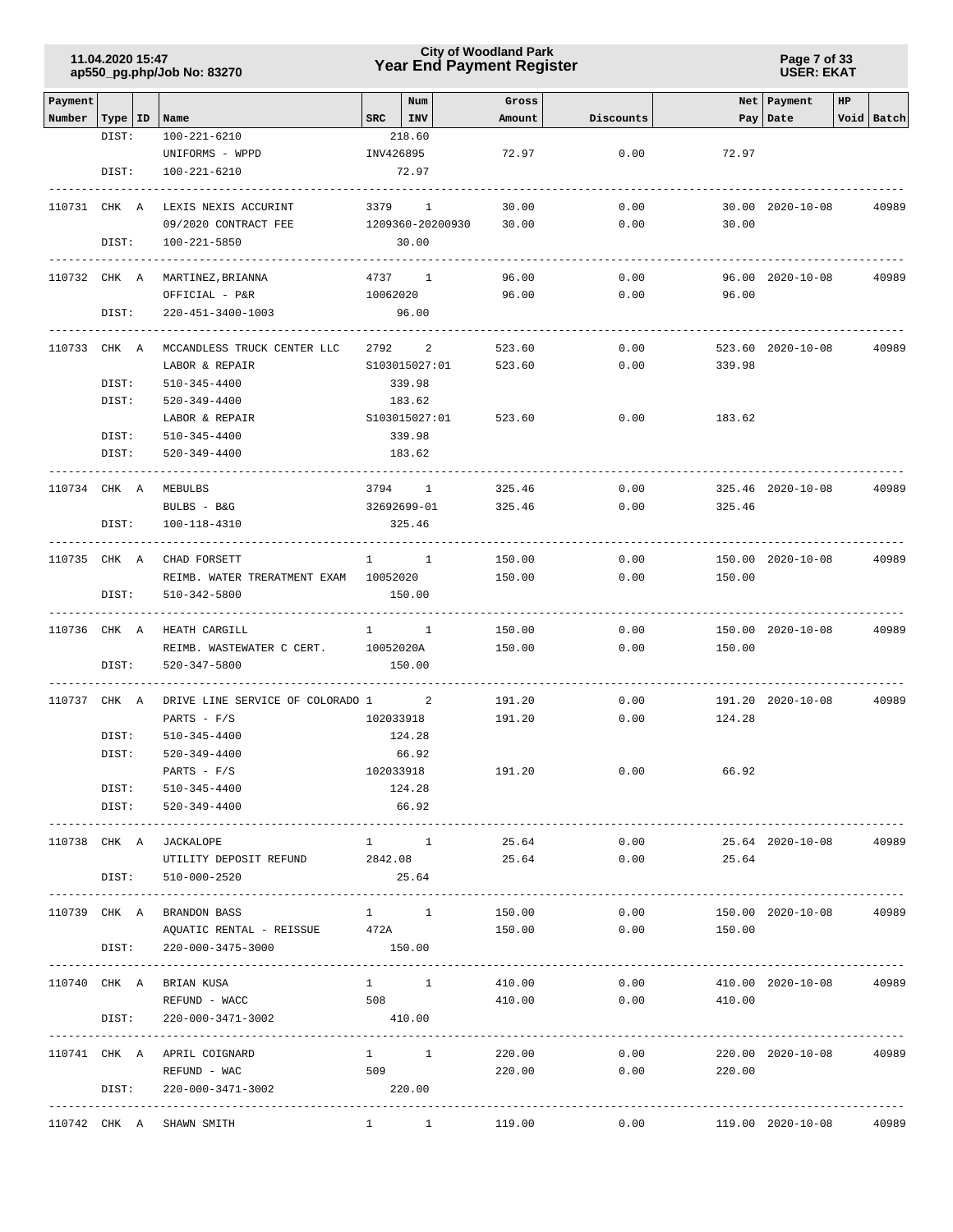### **Year End Payment Register City of Woodland Park 11.04.2020 15:47**

**Page 8 of 33 USER: EKAT**

| Payment      |                |                                                    |     | Num                               | Gross             |               |                      | Net   Payment     | HP |              |
|--------------|----------------|----------------------------------------------------|-----|-----------------------------------|-------------------|---------------|----------------------|-------------------|----|--------------|
| Number       |                | Type   ID   Name                                   | SRC | INV                               | Amount            | Discounts     |                      | Pay Date          |    | Void   Batch |
|              |                | REFUND - WAC                                       | 510 |                                   | 119.00            | 0.00          | 119.00               |                   |    |              |
|              | DIST:          | 220-000-3471-3002                                  |     | 119.00                            |                   |               |                      |                   |    |              |
| 110743 CHK A |                | TANNER COY                                         |     | ------------------<br>$1 \quad 1$ | 179.40            | 0.00          |                      | 179.40 2020-10-08 |    | 40989        |
|              |                | DDA WEB HOSTING REIMBURSEMENT DTH3919099 179.40    |     |                                   |                   | 0.00          | 179.40               |                   |    |              |
|              | DIST:          | 215-710-3700                                       |     | 179.40                            |                   |               |                      |                   |    |              |
|              |                |                                                    |     |                                   |                   |               |                      |                   |    |              |
|              |                | 110744 CHK A MUNIREVS INC                          |     |                                   | 5196 1 1,235.00   | 0.00          | 1,235.00 2020-10-08  |                   |    | 40989        |
|              |                | 09/2020 RENTAL & LODGING TAX 3000                  |     |                                   |                   | 1,235.00 0.00 | 1,235.00             |                   |    |              |
|              | DIST:          | 100-117-7500<br>-------------------------------    |     | 1,235.00                          |                   |               |                      |                   |    |              |
|              |                | 110745 CHK A NALCO CHEMICAL COMPANY 457 1 7,483.40 |     |                                   |                   | 0.00          | 7,483.40 2020-10-08  |                   |    | 40989        |
|              |                | WTP CHEMICALS                                      |     |                                   | 69613546 7,483.40 | 0.00          | 7,483.40             |                   |    |              |
|              | DIST:          | 510-342-6310                                       |     | 7,483.40                          |                   |               |                      |                   |    |              |
|              |                | 110746 CHK A NAPA AUTO PARTS                       |     |                                   | 2048 3 867.73     | 0.00          |                      | 867.73 2020-10-08 |    | 40989        |
|              |                | 09/2020 CHARGES                                    |     | 93020                             | 867.73            |               | $0.00$ 847.14        |                   |    |              |
|              | DIST:          | 100-332-4410                                       |     | 72.76                             |                   |               |                      |                   |    |              |
|              | DIST:          | 100-332-4420                                       |     | 39.47                             |                   |               |                      |                   |    |              |
|              | DIST:          | 100-332-4430                                       |     | 378.59                            |                   |               |                      |                   |    |              |
|              |                |                                                    |     | 270.79                            |                   |               |                      |                   |    |              |
|              | DIST:          | 100-332-6720                                       |     |                                   |                   |               |                      |                   |    |              |
|              | DIST:          | 100-334-4320<br>510-345-4400                       |     | 85.53                             |                   |               |                      |                   |    |              |
|              | DIST:<br>DIST: |                                                    |     | 10.53                             |                   |               |                      |                   |    |              |
|              |                | 520-347-4400                                       |     | 4.39                              |                   |               |                      |                   |    |              |
|              | DIST:          | 520-349-4400<br>09/2020 CHARGES                    |     | 5.67<br>93020                     | 867.73            | 0.00          | 10.53                |                   |    |              |
|              | DIST:          | 100-332-4410                                       |     | 72.76                             |                   |               |                      |                   |    |              |
|              | DIST:          | 100-332-4420                                       |     | 39.47                             |                   |               |                      |                   |    |              |
|              | DIST:          | 100-332-4430                                       |     | 378.59                            |                   |               |                      |                   |    |              |
|              | DIST:          | 100-332-6720                                       |     | 270.79                            |                   |               |                      |                   |    |              |
|              | DIST:          | 100-334-4320                                       |     | 85.53                             |                   |               |                      |                   |    |              |
|              | DIST:          | 510-345-4400                                       |     | 10.53                             |                   |               |                      |                   |    |              |
|              | DIST:          | 520-347-4400                                       |     | 4.39                              |                   |               |                      |                   |    |              |
|              | DIST:          | 520-349-4400                                       |     | 5.67                              |                   |               |                      |                   |    |              |
|              |                | 09/2020 CHARGES                                    |     | 93020                             | 867.73            | 0.00          | 10.06                |                   |    |              |
|              | DIST:          | 100-332-4410                                       |     | 72.76                             |                   |               |                      |                   |    |              |
|              | DIST:          | 100-332-4420                                       |     | 39.47                             |                   |               |                      |                   |    |              |
|              | DIST:          | 100-332-4430                                       |     | 378.59                            |                   |               |                      |                   |    |              |
|              | DIST:          | 100-332-6720                                       |     | 270.79                            |                   |               |                      |                   |    |              |
|              | DIST:          | 100-334-4320                                       |     | 85.53                             |                   |               |                      |                   |    |              |
|              | DIST:          | 510-345-4400                                       |     | 10.53                             |                   |               |                      |                   |    |              |
|              |                | DIST: 520-347-4400                                 |     | 4.39                              |                   |               |                      |                   |    |              |
|              | DIST:          | 520-349-4400                                       |     | 5.67                              |                   |               |                      |                   |    |              |
|              |                |                                                    |     |                                   |                   |               |                      |                   |    |              |
|              |                | 110747 CHK A O'REILLY AUTOMOTIVE STORES, IN 4531 1 |     |                                   | 14.68             | 0.00          |                      | 14.68 2020-10-08  |    | 40989        |
|              |                | 09/2020 CHARGES                                    |     | 9282020                           | 14.68             | 0.00          | 14.68                |                   |    |              |
|              | DIST:          | 510-342-4400                                       |     | 14.68                             |                   |               |                      |                   |    |              |
| 110748 CHK A |                | PEAK INTERNET                                      |     |                                   | 3141 6 19,291.79  | 0.00          | 19,291.79 2020-10-08 |                   |    | 40989        |
|              |                | 10/2020 CHARGES                                    |     |                                   | 132692 15,806.36  |               | $0.00$ 1,156.48      |                   |    |              |
|              | DIST:          | 100-199-5300                                       |     | 2,225.94                          |                   |               |                      |                   |    |              |
|              | DIST:          | 100-120-3700                                       |     | 10,788.94                         |                   |               |                      |                   |    |              |
|              | DIST:          | 100-115-4340                                       |     | 35.00                             |                   |               |                      |                   |    |              |
|              | DIST:          | 220-455-3700                                       |     | 320.00                            |                   |               |                      |                   |    |              |
|              | DIST:          | 220-452-5300                                       |     | 256.48                            |                   |               |                      |                   |    |              |
|              | DIST:          | 220-452-3700                                       |     | 580.00                            |                   |               |                      |                   |    |              |
|              | DIST:          | 510-342-3700                                       |     | 800.00                            |                   |               |                      |                   |    |              |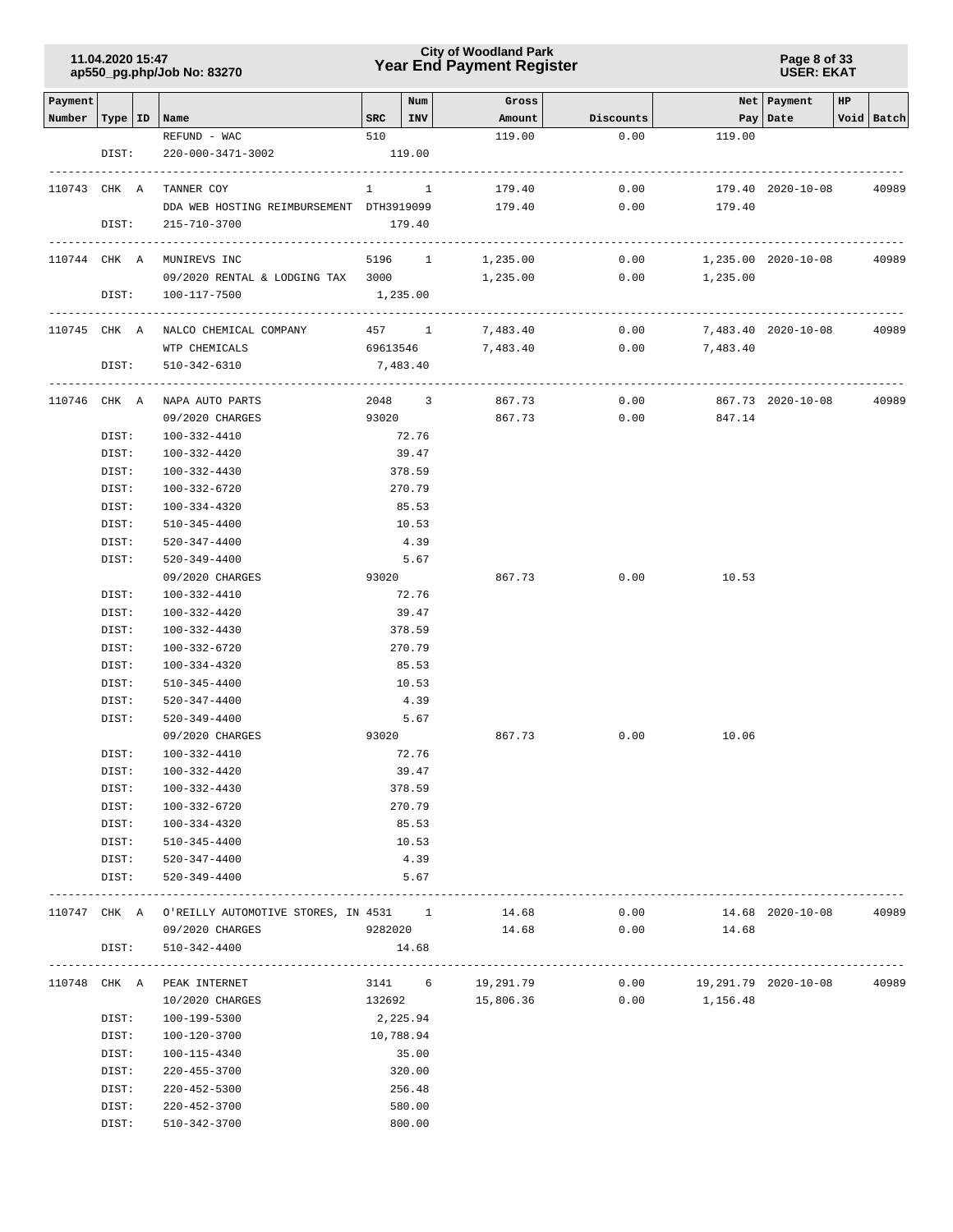### **Year End Payment Register City of Woodland Park 11.04.2020 15:47**

**Page 9 of 33 USER: EKAT**

| Payment |                    |                                                           |           | Num              | Gross             |           |                  | Net   Payment     | HP |            |
|---------|--------------------|-----------------------------------------------------------|-----------|------------------|-------------------|-----------|------------------|-------------------|----|------------|
| Number  | Type   ID<br>DIST: | Name<br>520-347-3700                                      | SRC       | INV<br>800.00    | Amount            | Discounts |                  | Pay   Date        |    | Void Batch |
|         |                    | 10/2020 CHARGES                                           | 132692    |                  | 15,806.36         | 0.00      | 800.00           |                   |    |            |
|         | DIST:              | 100-199-5300                                              | 2,225.94  |                  |                   |           |                  |                   |    |            |
|         | DIST:              | 100-120-3700                                              | 10,788.94 |                  |                   |           |                  |                   |    |            |
|         | DIST:              | 100-115-4340                                              |           | 35.00            |                   |           |                  |                   |    |            |
|         | DIST:              | 220-455-3700                                              |           | 320.00           |                   |           |                  |                   |    |            |
|         | DIST:              | $220 - 452 - 5300$                                        |           | 256.48           |                   |           |                  |                   |    |            |
|         | DIST:              | 220-452-3700                                              |           | 580.00           |                   |           |                  |                   |    |            |
|         | DIST:              | 510-342-3700                                              |           | 800.00           |                   |           |                  |                   |    |            |
|         | DIST:              | 520-347-3700                                              |           | 800.00           |                   |           |                  |                   |    |            |
|         |                    | 10/2020 CHARGES                                           | 132692    |                  | 15,806.36         | 0.00      | 800.00           |                   |    |            |
|         | DIST:              | 100-199-5300                                              | 2,225.94  |                  |                   |           |                  |                   |    |            |
|         | DIST:              | 100-120-3700                                              | 10,788.94 |                  |                   |           |                  |                   |    |            |
|         | DIST:              | 100-115-4340                                              |           | 35.00            |                   |           |                  |                   |    |            |
|         | DIST:              | 220-455-3700                                              |           | 320.00           |                   |           |                  |                   |    |            |
|         | DIST:              | 220-452-5300                                              |           | 256.48           |                   |           |                  |                   |    |            |
|         | DIST:              | 220-452-3700                                              |           | 580.00           |                   |           |                  |                   |    |            |
|         | DIST:              | 510-342-3700                                              |           | 800.00           |                   |           |                  |                   |    |            |
|         | DIST:              | 520-347-3700                                              |           | 800.00           |                   |           |                  |                   |    |            |
|         |                    | 10/2020 CHARGES                                           | 132692    |                  | 15,806.36         |           | $0.00$ 13,049.88 |                   |    |            |
|         | DIST:              | 100-199-5300                                              | 2,225.94  |                  |                   |           |                  |                   |    |            |
|         | DIST:              | 100-120-3700                                              | 10,788.94 |                  |                   |           |                  |                   |    |            |
|         | DIST:              | 100-115-4340                                              |           | 35.00            |                   |           |                  |                   |    |            |
|         | DIST:              | 220-455-3700<br>$220 - 452 - 5300$                        |           | 320.00<br>256.48 |                   |           |                  |                   |    |            |
|         | DIST:<br>DIST:     | 220-452-3700                                              |           | 580.00           |                   |           |                  |                   |    |            |
|         | DIST:              | 510-342-3700                                              |           | 800.00           |                   |           |                  |                   |    |            |
|         | DIST:              | 520-347-3700                                              |           | 800.00           |                   |           |                  |                   |    |            |
|         |                    | 10/2020 CHARGES                                           | 132693    |                  | 3,425.48          | 0.00      | 3,425.48         |                   |    |            |
|         | DIST:              | 100-221-5300                                              |           | 590.14           |                   |           |                  |                   |    |            |
|         | DIST:              | 100-221-3700                                              | 2,835.34  |                  |                   |           |                  |                   |    |            |
|         |                    | 10/2020 CHARGES                                           | 331235    |                  | 59.95             | 0.00      | 59.95            |                   |    |            |
|         | DIST:              | 100-115-4340                                              |           | 59.95            |                   |           |                  |                   |    |            |
|         |                    |                                                           |           |                  |                   |           |                  |                   |    |            |
| 110749  | CHK A              | PERKINS MOTOR CITY DODGE                                  | 2354 1    |                  | 109.31            | 0.00      |                  | 109.31 2020-10-08 |    | 40989      |
|         |                    | REPAIR #69                                                | 426821CHW |                  | 109.31            | 0.00      | 109.31           |                   |    |            |
|         | DIST:              | 100-332-4420                                              |           | 109.31           |                   |           |                  |                   |    |            |
|         |                    | 110750 CHK A PETTY CASH - CITY HALL                       |           |                  | 691 1 109.74      |           | 0.00             | 109.74 2020-10-08 |    | 40989      |
|         |                    | 09/2020 RECONCILIATION 93020                              |           |                  | 109.74            |           | $0.00$ 109.74    |                   |    |            |
|         |                    | DIST: 100-000-1020                                        |           | 104.74           |                   |           |                  |                   |    |            |
|         |                    | DIST: 100-117-3975                                        |           | 5.00             |                   |           |                  |                   |    |            |
|         |                    |                                                           |           |                  |                   |           |                  |                   |    |            |
|         |                    | 110751 CHK A PHIL LONG FORD                               | 504 1     |                  | 50.85             | 0.00      |                  | 50.85 2020-10-08  |    | 40989      |
|         |                    | REPAIR #49                                                | 803624    |                  | 50.85             | 0.00      | 50.85            |                   |    |            |
|         | DIST:              | 100-332-4430                                              |           | 50.85            |                   |           |                  |                   |    |            |
|         |                    | 110752 CHK A PIKES PEAK REGIONAL BUILDING D 4647 1 697.67 |           |                  |                   | 0.00      |                  | 697.67 2020-10-08 |    | 40989      |
|         |                    | 09/2020 PLAN FEES                                         |           |                  | 10012020 697.67   | 0.00      | 697.67           |                   |    |            |
|         |                    | DIST: 100-000-3433                                        | 2,419.75  |                  |                   |           |                  |                   |    |            |
|         |                    | DIST: 100-000-3433                                        | 1,595.25- |                  |                   |           |                  |                   |    |            |
|         | DIST:              | 100-000-3433                                              |           | 126.83-          |                   |           |                  |                   |    |            |
|         |                    |                                                           |           |                  |                   |           |                  |                   |    |            |
|         |                    | 110753 CHK A RAMPART SUPPLY, INC.                         |           |                  | 528 1 292.94      | 0.00      |                  | 292.94 2020-10-08 |    | 40989      |
|         |                    | SUPPLIES - WWTP                                           |           |                  | 2526902-00 292.94 |           | 0.00<br>292.94   |                   |    |            |
|         | DIST:              | 520-347-4320                                              |           | 292.94           |                   |           |                  |                   |    |            |
|         |                    |                                                           |           |                  |                   |           |                  |                   |    |            |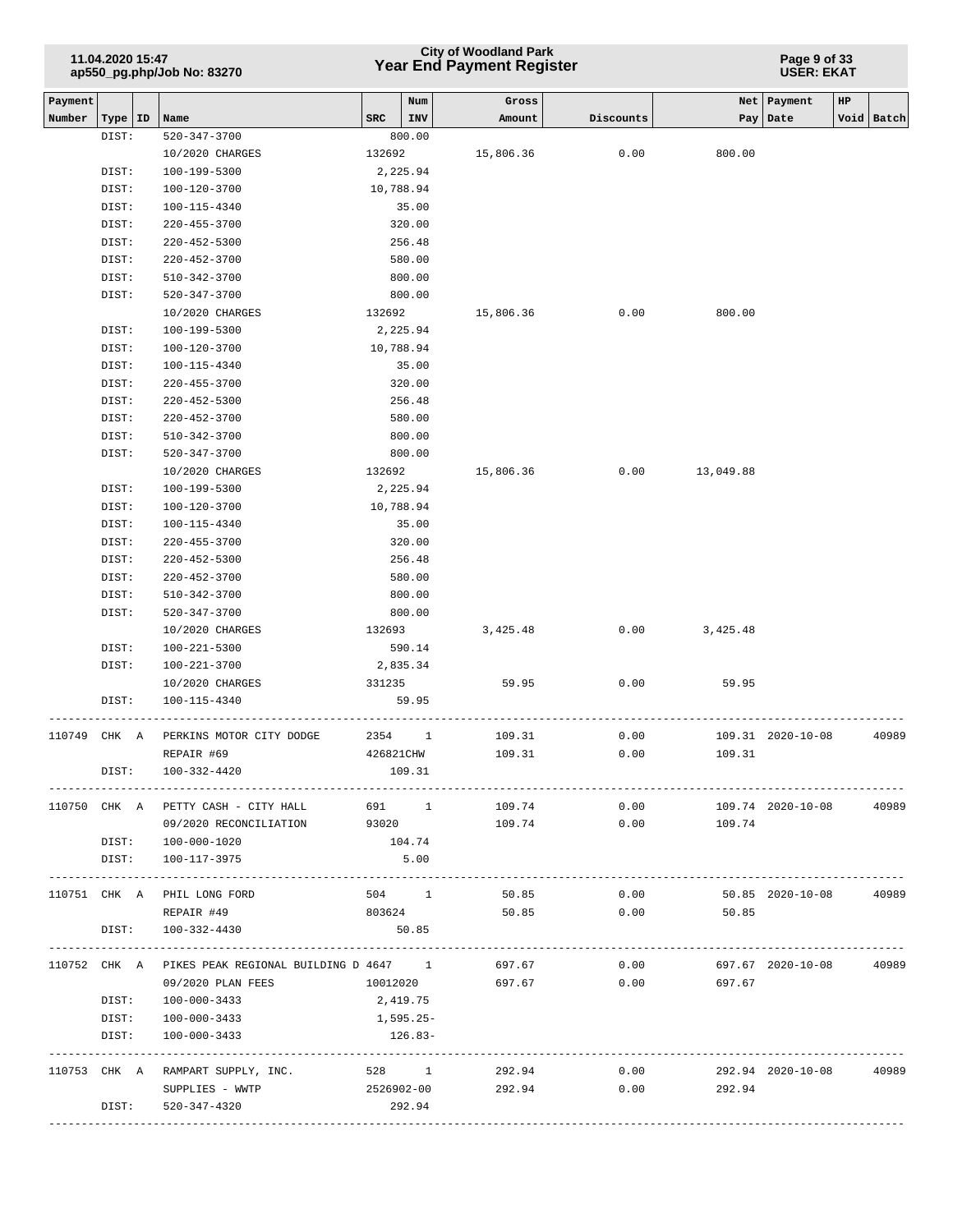### **Year End Payment Register City of Woodland Park 11.04.2020 15:47**

#### **Page 10 of 33 USER: EKAT**

| Payment            |       |                                                    |            | Num       | Gross                  |           |                            | Net Payment         | HP |            |
|--------------------|-------|----------------------------------------------------|------------|-----------|------------------------|-----------|----------------------------|---------------------|----|------------|
| Number   Type   ID |       | Name                                               | SRC        | INV       | Amount                 | Discounts |                            | Pay Date            |    | Void Batch |
| 110754 CHK A       |       | SCHMIDT CONSTRUCTION                               | 559        | 2         | 631.00                 | 0.00      |                            | 631.00 2020-10-08   |    | 40989      |
|                    |       | ASPHALT - STREETS                                  | 2536635    |           | 325.00                 | 0.00      | 325.00                     |                     |    |            |
|                    | DIST: | 410-335-7202                                       |            | 325.00    |                        |           |                            |                     |    |            |
|                    |       | ASPHALT - STREETS                                  | 2538714    |           | 306.00                 | 0.00      | 306.00                     |                     |    |            |
|                    | DIST: | 410-335-7202                                       |            | 306.00    |                        |           |                            |                     |    |            |
|                    |       |                                                    |            |           |                        |           |                            |                     |    |            |
| 110755 CHK A       |       | SGS ACCUTEST INC.                                  |            | 4859 1    | 409.50                 | 0.00      |                            | 409.50 2020-10-08   |    | 40989      |
|                    |       | 07/2020 WATER QUALITY TEST 52160120408             |            |           | 409.50                 | 0.00      | 409.50                     |                     |    |            |
|                    | DIST: | 510-342-3350                                       |            | 409.50    |                        |           |                            |                     |    |            |
| 110756 CHK A       |       | SHERWIN-WILLIAMS                                   |            | 1890 3    | 973.37                 | 0.00      |                            | 973.37 2020-10-08   |    | 40989      |
|                    |       | PAINT - RESTRIPING                                 | 5424-6     |           | 503.80                 | 0.00      | 503.80                     |                     |    |            |
|                    | DIST: | 410-335-7204                                       |            | 503.80    |                        |           |                            |                     |    |            |
|                    |       | ACM OFFICE REFURBISH                               | $5634 - 0$ |           | 37.74                  | 0.00      | 37.74                      |                     |    |            |
|                    | DIST: | 100-118-4310                                       |            | 37.74     |                        |           |                            |                     |    |            |
|                    |       | PAINT FOR STAGE - UPCC                             | $8180 - 5$ |           | 431.83                 | 0.00      | 431.83                     |                     |    |            |
|                    | DIST: | 100-118-4240                                       |            | 431.83    |                        |           |                            |                     |    |            |
|                    |       |                                                    |            |           |                        |           |                            |                     |    |            |
| 110757 CHK A       |       | TELLER COUNTY WASTE                                | 4158       | 2         | 750.00                 | 0.00      |                            | 750.00 2020-10-08   |    | 40989      |
|                    |       | 08/2020 PORTALET SERVICE                           | 10525      |           | 400.00                 | 0.00      | 400.00                     |                     |    |            |
|                    | DIST: | 100-118-4210                                       |            | 400.00    |                        |           |                            |                     |    |            |
|                    |       | 09/2020 PORTALET SERVICE                           | 10526      |           | 350.00                 | 0.00      | 350.00                     |                     |    |            |
|                    | DIST: | 100-118-4210                                       |            | 350.00    |                        |           |                            |                     |    |            |
|                    |       | -------------                                      |            |           |                        |           |                            |                     |    |            |
| 110758 CHK A       |       | TRACTOR SUPPLY COMPANY                             |            | 4753 1    | 191.31                 | 0.00      |                            | 191.31 2020-10-08   |    | 40989      |
|                    |       | 09/2020 CHARGES                                    | 4753       |           | 191.31                 | 0.00      | 191.31                     |                     |    |            |
|                    | DIST: | 100-118-4320                                       |            | 19.99     |                        |           |                            |                     |    |            |
|                    | DIST: | 100-118-6210                                       |            | 171.32    |                        |           |                            |                     |    |            |
|                    |       |                                                    |            |           |                        |           |                            |                     |    |            |
| 110759 CHK A       |       | TRAFFIC SAFETY STORE                               |            | 5192 1    | 435.22                 | 0.00      |                            | 435.22 2020-10-08   |    | 40989      |
|                    |       | SIGNAGE - STREETS                                  |            |           | INV000755899<br>435.22 | 0.00      | 435.22                     |                     |    |            |
|                    | DIST: | 100-334-5650                                       |            | 435.22    |                        |           |                            |                     |    |            |
|                    |       |                                                    |            |           |                        |           |                            |                     |    |            |
| 110760 CHK A       |       | TREATMENT TECH, INC.                               |            | 1494 1    | 2,245.00               | 0.00      |                            | 2,245.00 2020-10-08 |    | 40989      |
|                    |       | SODIUM HYPOCHLORITE - WTP09 183141                 |            |           | 2,245.00               | 0.00      | 2,245.00                   |                     |    |            |
|                    | DIST: | 510-342-6310                                       | 2,245.00   |           |                        |           |                            |                     |    |            |
|                    |       |                                                    |            |           |                        |           |                            |                     |    |            |
|                    |       | 110761 CHK A UNCC UTILITY NOTIFICATION CNTR 2012 2 |            |           | 256.28                 | 0.00      |                            | 256.28 2020-10-08   |    | 40989      |
|                    |       | UTILITY LOCATES                                    |            | 220091325 | 256.28                 | 0.00      | 166.59                     |                     |    |            |
|                    | DIST: | 520-347-5000                                       |            | 89.69     |                        |           |                            |                     |    |            |
|                    | DIST: | 510-345-5000                                       |            | 166.59    |                        |           |                            |                     |    |            |
|                    |       | UTILITY LOCATES                                    |            |           | 220091325 256.28       | 0.00      | 89.69                      |                     |    |            |
|                    |       | DIST: 520-347-5000                                 |            | 89.69     |                        |           |                            |                     |    |            |
|                    | DIST: | 510-345-5000                                       |            | 166.59    |                        |           |                            |                     |    |            |
|                    |       |                                                    |            |           |                        |           |                            |                     |    |            |
|                    |       | 110762 CHK A UTE PASS CONCRETE-SAND&GRAVEL 655 1   |            |           | 300.02                 | 0.00      |                            | 300.02 2020-10-08   |    | 40989      |
|                    |       | $SQUEEGEE - F/S$                                   | D62244     |           | 300.02                 | 0.00      | 300.02                     |                     |    |            |
|                    | DIST: | 510-345-6110                                       |            | 300.02    |                        |           |                            |                     |    |            |
|                    |       |                                                    |            |           |                        |           |                            |                     |    |            |
|                    |       | 110763 CHK A VERIZON                               |            |           | 3856 5 2,718.76        |           | $0.00$ 2,718.76 2020-10-08 |                     |    | 40989      |
|                    |       | 09/2020 SERVICE                                    |            |           | 9863685118 2,718.76    |           | $0.00$ 240.14              |                     |    |            |
|                    | DIST: | 100-111-5300                                       |            | 60.61     |                        |           |                            |                     |    |            |
|                    | DIST: | 100-110-5300                                       |            | 60.63     |                        |           |                            |                     |    |            |
|                    | DIST: | 100-112-5300                                       |            | 143.34    |                        |           |                            |                     |    |            |
|                    | DIST: | 100-114-5300                                       |            | 179.64    |                        |           |                            |                     |    |            |
|                    | DIST: | 100-199-5300                                       |            | 172.55    |                        |           |                            |                     |    |            |
|                    | DIST: | 100-118-5300                                       |            | 212.04    |                        |           |                            |                     |    |            |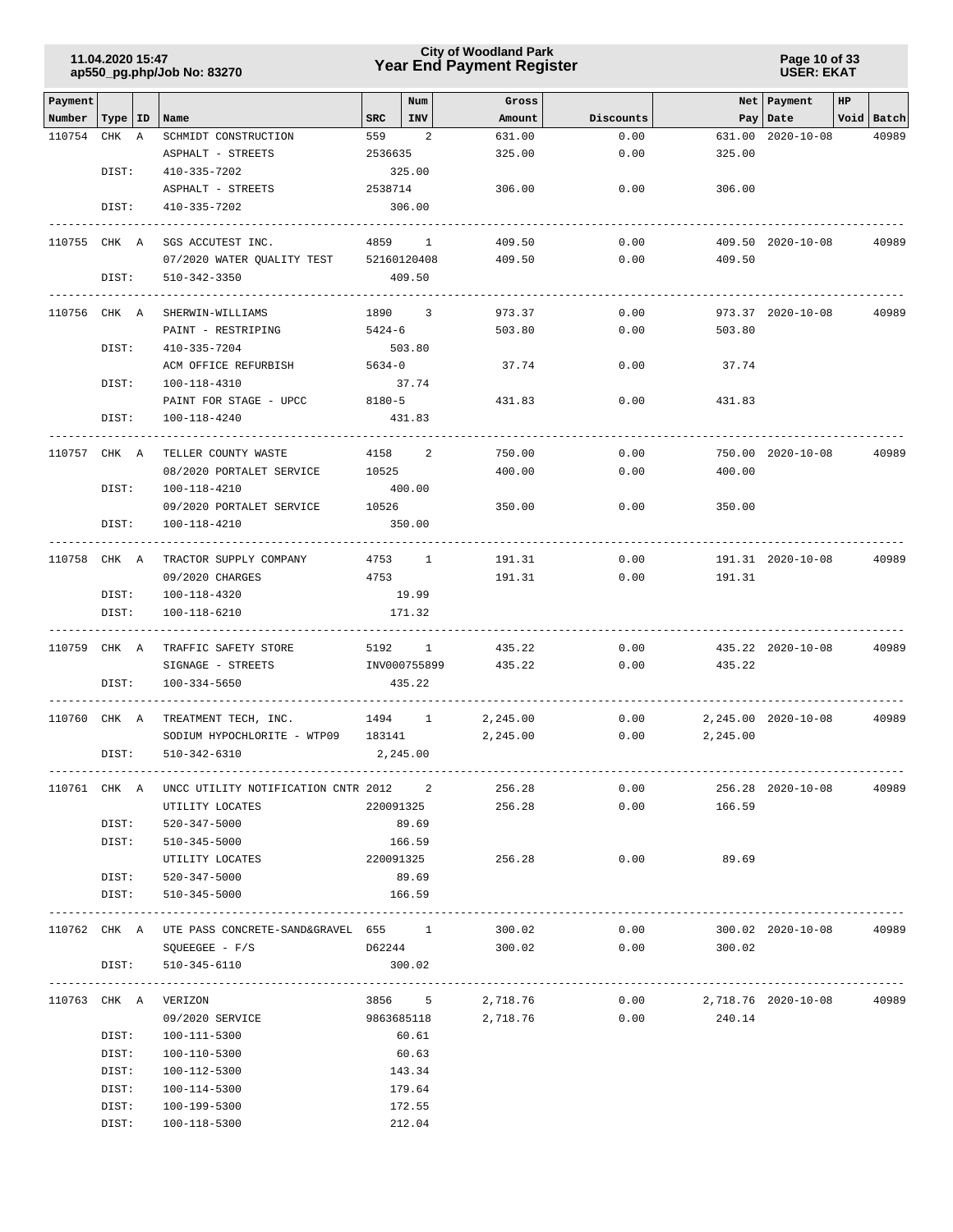## **Year End Payment Register City of Woodland Park 11.04.2020 15:47**

#### **Page 11 of 33 USER: EKAT**

| Payment |                |                                    |            | Num            | Gross    |           |          | Net   Payment | HP |              |
|---------|----------------|------------------------------------|------------|----------------|----------|-----------|----------|---------------|----|--------------|
| Number  | Type   ID      | Name                               | SRC        | INV            | Amount   | Discounts |          | Pay Date      |    | Void   Batch |
|         | DIST:          | $100 - 221 - 5300$                 |            | 491.61         |          |           |          |               |    |              |
|         | DIST:          | 100-331-5300                       |            | 148.20         |          |           |          |               |    |              |
|         | DIST:          | $100 - 332 - 5300$                 |            | 78.43          |          |           |          |               |    |              |
|         | DIST:          | 100-334-5300                       |            | 241.42         |          |           |          |               |    |              |
|         | DIST:          | $210 - 221 - 5300$                 |            | 36.26          |          |           |          |               |    |              |
|         | DIST:          | $210 - 223 - 5300$                 |            | 50.61          |          |           |          |               |    |              |
|         | DIST:          | $220 - 451 - 5300$                 |            | 50.61          |          |           |          |               |    |              |
|         | DIST:          | $220 - 452 - 5300$                 |            | 153.27         |          |           |          |               |    |              |
|         | DIST:          | $220 - 455 - 5300$                 |            | 36.26          |          |           |          |               |    |              |
|         | DIST:          | 510-341-5300                       |            | 32.90          |          |           |          |               |    |              |
|         | DIST:          | 520-346-5300                       |            | 17.72          |          |           |          |               |    |              |
|         | DIST:          | 510-342-5300                       |            | 147.48         |          |           |          |               |    |              |
|         | DIST:          | 510-345-5300                       |            | 129.69         |          |           |          |               |    |              |
|         | DIST:          | 520-349-5300                       |            | 69.84          |          |           |          |               |    |              |
|         | DIST:          | 520-347-5300                       |            | 205.65         |          |           |          |               |    |              |
|         |                | 09/2020 SERVICE                    | 9863685118 |                | 2,718.76 | 0.00      | 310.07   |               |    |              |
|         | DIST:          | 100-111-5300                       |            | 60.61          |          |           |          |               |    |              |
|         | DIST:          | $100 - 110 - 5300$                 |            | 60.63          |          |           |          |               |    |              |
|         | DIST:          | 100-112-5300                       |            | 143.34         |          |           |          |               |    |              |
|         | DIST:          | 100-114-5300                       |            | 179.64         |          |           |          |               |    |              |
|         | DIST:          | 100-199-5300                       |            | 172.55         |          |           |          |               |    |              |
|         | DIST:          | 100-118-5300                       |            | 212.04         |          |           |          |               |    |              |
|         | DIST:          | 100-221-5300                       |            | 491.61         |          |           |          |               |    |              |
|         | DIST:          | 100-331-5300                       |            | 148.20         |          |           |          |               |    |              |
|         | DIST:          | 100-332-5300                       |            | 78.43          |          |           |          |               |    |              |
|         | DIST:          | 100-334-5300                       |            | 241.42         |          |           |          |               |    |              |
|         | DIST:          | $210 - 221 - 5300$                 |            | 36.26          |          |           |          |               |    |              |
|         | DIST:          | 210-223-5300                       |            | 50.61          |          |           |          |               |    |              |
|         | DIST:          | 220-451-5300                       |            | 50.61          |          |           |          |               |    |              |
|         | DIST:          | $220 - 452 - 5300$                 |            | 153.27         |          |           |          |               |    |              |
|         | DIST:          | 220-455-5300                       |            | 36.26          |          |           |          |               |    |              |
|         | DIST:          | 510-341-5300<br>$520 - 346 - 5300$ |            | 32.90<br>17.72 |          |           |          |               |    |              |
|         | DIST:<br>DIST: | 510-342-5300                       |            | 147.48         |          |           |          |               |    |              |
|         | DIST:          | $510 - 345 - 5300$                 |            | 129.69         |          |           |          |               |    |              |
|         | DIST:          | 520-349-5300                       |            | 69.84          |          |           |          |               |    |              |
|         | DIST:          | 520-347-5300                       |            | 205.65         |          |           |          |               |    |              |
|         |                | 09/2020 SERVICE                    | 9863685118 |                | 2,718.76 | 0.00      | 1,788.47 |               |    |              |
|         | DIST:          | 100-111-5300                       |            | 60.61          |          |           |          |               |    |              |
|         | DIST:          | 100-110-5300                       |            | 60.63          |          |           |          |               |    |              |
|         | DIST:          | 100-112-5300                       |            | 143.34         |          |           |          |               |    |              |
|         | DIST:          | 100-114-5300                       |            | 179.64         |          |           |          |               |    |              |
|         | DIST:          | 100-199-5300                       |            | 172.55         |          |           |          |               |    |              |
|         | DIST:          | 100-118-5300                       |            | 212.04         |          |           |          |               |    |              |
|         | DIST:          | 100-221-5300                       |            | 491.61         |          |           |          |               |    |              |
|         | DIST:          | $100 - 331 - 5300$                 |            | 148.20         |          |           |          |               |    |              |
|         | DIST:          | 100-332-5300                       |            | 78.43          |          |           |          |               |    |              |
|         | DIST:          | $100 - 334 - 5300$                 |            | 241.42         |          |           |          |               |    |              |
|         | DIST:          | 210-221-5300                       |            | 36.26          |          |           |          |               |    |              |
|         | DIST:          | 210-223-5300                       |            | 50.61          |          |           |          |               |    |              |
|         | DIST:          | $220 - 451 - 5300$                 |            | 50.61          |          |           |          |               |    |              |
|         | DIST:          | 220-452-5300                       |            | 153.27         |          |           |          |               |    |              |
|         | DIST:          | 220-455-5300                       |            | 36.26          |          |           |          |               |    |              |
|         | DIST:          | 510-341-5300                       |            | 32.90          |          |           |          |               |    |              |
|         | DIST:          | $520 - 346 - 5300$                 |            | 17.72          |          |           |          |               |    |              |
|         | DIST:          | 510-342-5300                       |            | 147.48         |          |           |          |               |    |              |
|         | DIST:          | 510-345-5300                       |            | 129.69         |          |           |          |               |    |              |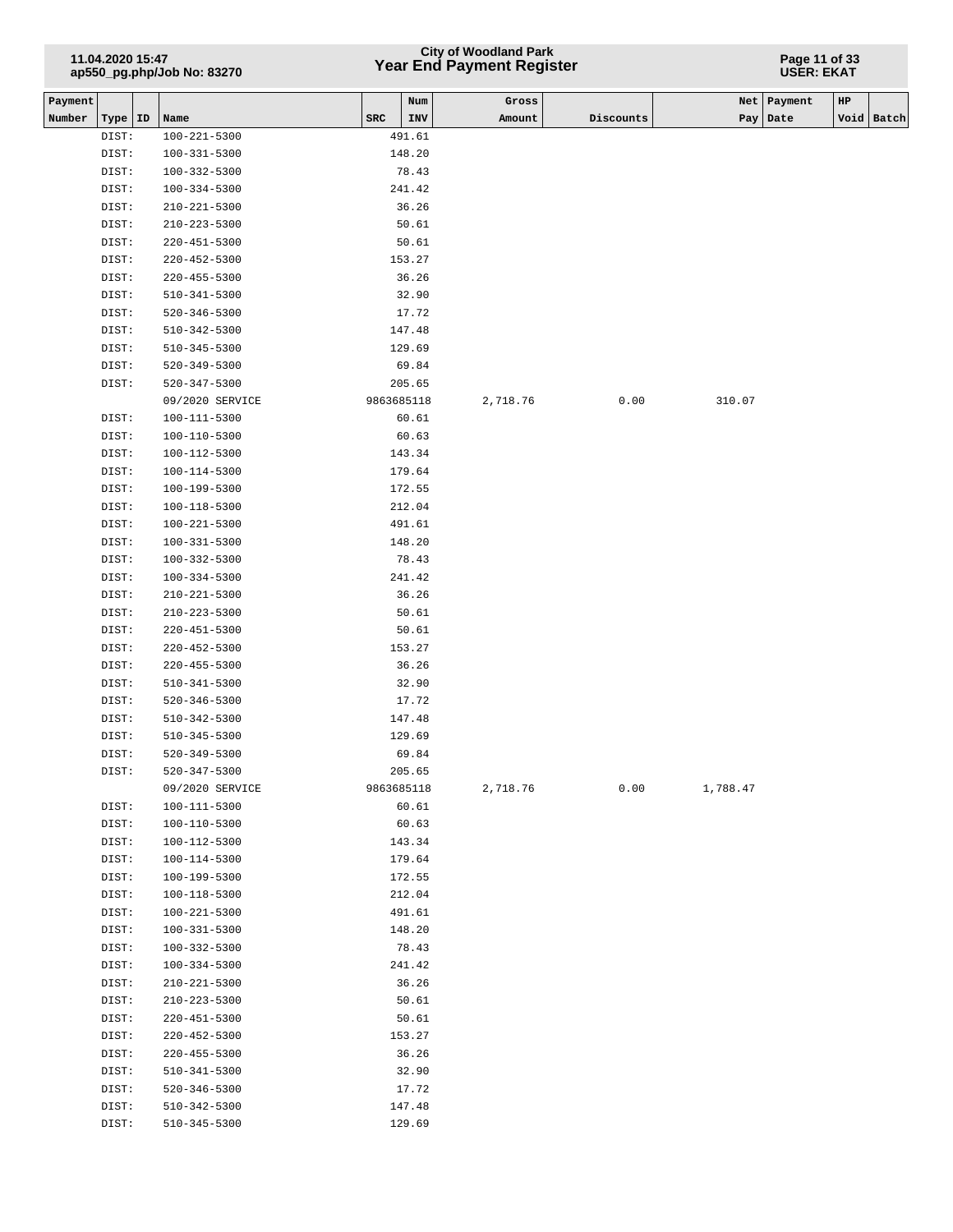## **Year End Payment Register City of Woodland Park 11.04.2020 15:47**

**Page 12 of 33 USER: EKAT**

| Payment |           |                                                    |            | Num    | Gross               |              |            | $_{\rm HP}$<br>Net   Payment     |            |
|---------|-----------|----------------------------------------------------|------------|--------|---------------------|--------------|------------|----------------------------------|------------|
| Number  | Type   ID | Name                                               | SRC        | INV    | Amount              | Discounts    | Pay        | Date                             | Void Batch |
|         | DIST:     | $520 - 349 - 5300$                                 |            | 69.84  |                     |              |            |                                  |            |
|         | DIST:     | $520 - 347 - 5300$                                 |            | 205.65 |                     |              |            |                                  |            |
|         |           | 09/2020 SERVICE                                    | 9863685118 |        | 2,718.76            | 0.00         | 293.21     |                                  |            |
|         | DIST:     | 100-111-5300                                       |            | 60.61  |                     |              |            |                                  |            |
|         | DIST:     | 100-110-5300                                       |            | 60.63  |                     |              |            |                                  |            |
|         | DIST:     | 100-112-5300                                       |            | 143.34 |                     |              |            |                                  |            |
|         | DIST:     | $100 - 114 - 5300$                                 |            | 179.64 |                     |              |            |                                  |            |
|         | DIST:     | 100-199-5300                                       |            | 172.55 |                     |              |            |                                  |            |
|         | DIST:     | 100-118-5300                                       |            | 212.04 |                     |              |            |                                  |            |
|         | DIST:     | 100-221-5300                                       |            | 491.61 |                     |              |            |                                  |            |
|         | DIST:     | $100 - 331 - 5300$                                 |            | 148.20 |                     |              |            |                                  |            |
|         | DIST:     | 100-332-5300                                       |            | 78.43  |                     |              |            |                                  |            |
|         | DIST:     | $100 - 334 - 5300$                                 |            | 241.42 |                     |              |            |                                  |            |
|         | DIST:     | $210 - 221 - 5300$                                 |            | 36.26  |                     |              |            |                                  |            |
|         | DIST:     | 210-223-5300                                       |            | 50.61  |                     |              |            |                                  |            |
|         | DIST:     | $220 - 451 - 5300$                                 |            | 50.61  |                     |              |            |                                  |            |
|         | DIST:     | $220 - 452 - 5300$                                 |            | 153.27 |                     |              |            |                                  |            |
|         | DIST:     | $220 - 455 - 5300$                                 |            | 36.26  |                     |              |            |                                  |            |
|         | DIST:     | $510 - 341 - 5300$                                 |            | 32.90  |                     |              |            |                                  |            |
|         | DIST:     | $520 - 346 - 5300$                                 |            | 17.72  |                     |              |            |                                  |            |
|         | DIST:     | $510 - 342 - 5300$                                 |            | 147.48 |                     |              |            |                                  |            |
|         | DIST:     | $510 - 345 - 5300$                                 |            | 129.69 |                     |              |            |                                  |            |
|         | DIST:     | $520 - 349 - 5300$                                 |            | 69.84  |                     |              |            |                                  |            |
|         | DIST:     | 520-347-5300                                       |            | 205.65 |                     |              |            |                                  |            |
|         |           | 09/2020 SERVICE                                    | 9863685118 |        | 2,718.76            | 0.00         | 86.87      |                                  |            |
|         | DIST:     | 100-111-5300                                       |            | 60.61  |                     |              |            |                                  |            |
|         | DIST:     | 100-110-5300                                       |            | 60.63  |                     |              |            |                                  |            |
|         | DIST:     | 100-112-5300                                       |            | 143.34 |                     |              |            |                                  |            |
|         | DIST:     | 100-114-5300                                       |            | 179.64 |                     |              |            |                                  |            |
|         | DIST:     | 100-199-5300                                       |            | 172.55 |                     |              |            |                                  |            |
|         | DIST:     | $100 - 118 - 5300$                                 |            | 212.04 |                     |              |            |                                  |            |
|         | DIST:     | 100-221-5300                                       |            | 491.61 |                     |              |            |                                  |            |
|         | DIST:     | $100 - 331 - 5300$                                 |            | 148.20 |                     |              |            |                                  |            |
|         | DIST:     | 100-332-5300                                       |            | 78.43  |                     |              |            |                                  |            |
|         | DIST:     | 100-334-5300                                       |            | 241.42 |                     |              |            |                                  |            |
|         | DIST:     | 210-221-5300                                       |            | 36.26  |                     |              |            |                                  |            |
|         | DIST:     | $210 - 223 - 5300$                                 |            | 50.61  |                     |              |            |                                  |            |
|         | DIST:     | 220-451-5300                                       |            | 50.61  |                     |              |            |                                  |            |
|         | DIST:     | $220 - 452 - 5300$                                 |            | 153.27 |                     |              |            |                                  |            |
|         | DIST:     | 220-455-5300                                       |            | 36.26  |                     |              |            |                                  |            |
|         | DIST:     | 510-341-5300                                       |            | 32.90  |                     |              |            |                                  |            |
|         | DIST:     | 520-346-5300                                       |            | 17.72  |                     |              |            |                                  |            |
|         | DIST:     | 510-342-5300                                       |            | 147.48 |                     |              |            |                                  |            |
|         | DIST:     | 510-345-5300                                       |            | 129.69 |                     |              |            |                                  |            |
|         | DIST:     | 520-349-5300                                       |            | 69.84  |                     |              |            |                                  |            |
|         | DIST:     | 520-347-5300                                       |            | 205.65 |                     |              |            |                                  |            |
|         |           |                                                    |            |        |                     | ------------ |            |                                  |            |
|         |           | 110764 CHK A WIRELESS WATCHDOGS, LLC               | 5102 1     |        | 300.00<br>300.00    | 0.00         |            | 300.00 2020-10-08 VOID 40989     |            |
|         |           | 08/2020 MAINTENANCE                                | IN0077476  |        |                     | 0.00         | 300.00     |                                  |            |
|         | DIST:     | 100-199-5300                                       |            | 300.00 |                     |              |            |                                  |            |
|         |           | 110765 CHK A WOODLAND PARK SCHOOL DIST RE-2 1262 1 |            |        | 215,496.64          | 0.00         |            | 215,496.64 2020-10-08 VOID 40989 |            |
|         |           | 08/2020 SALES TAX                                  |            |        | 10062020 215,496.64 | 0.00         | 215,496.64 |                                  |            |
|         | DIST:     | 100-199-2100                                       | 215,496.64 |        |                     |              |            |                                  |            |
|         |           |                                                    |            |        |                     |              |            |                                  |            |
|         |           | 110766 CHK A WIRELESS WATCHDOGS, LLC               |            |        | 5102 1 300.00       | 0.00         |            | 300.00 2020-10-08                | 40991      |
|         |           | 08/2020 MAINTENANCE                                | IN0077476  |        | 300.00              | 0.00         | 300.00     |                                  |            |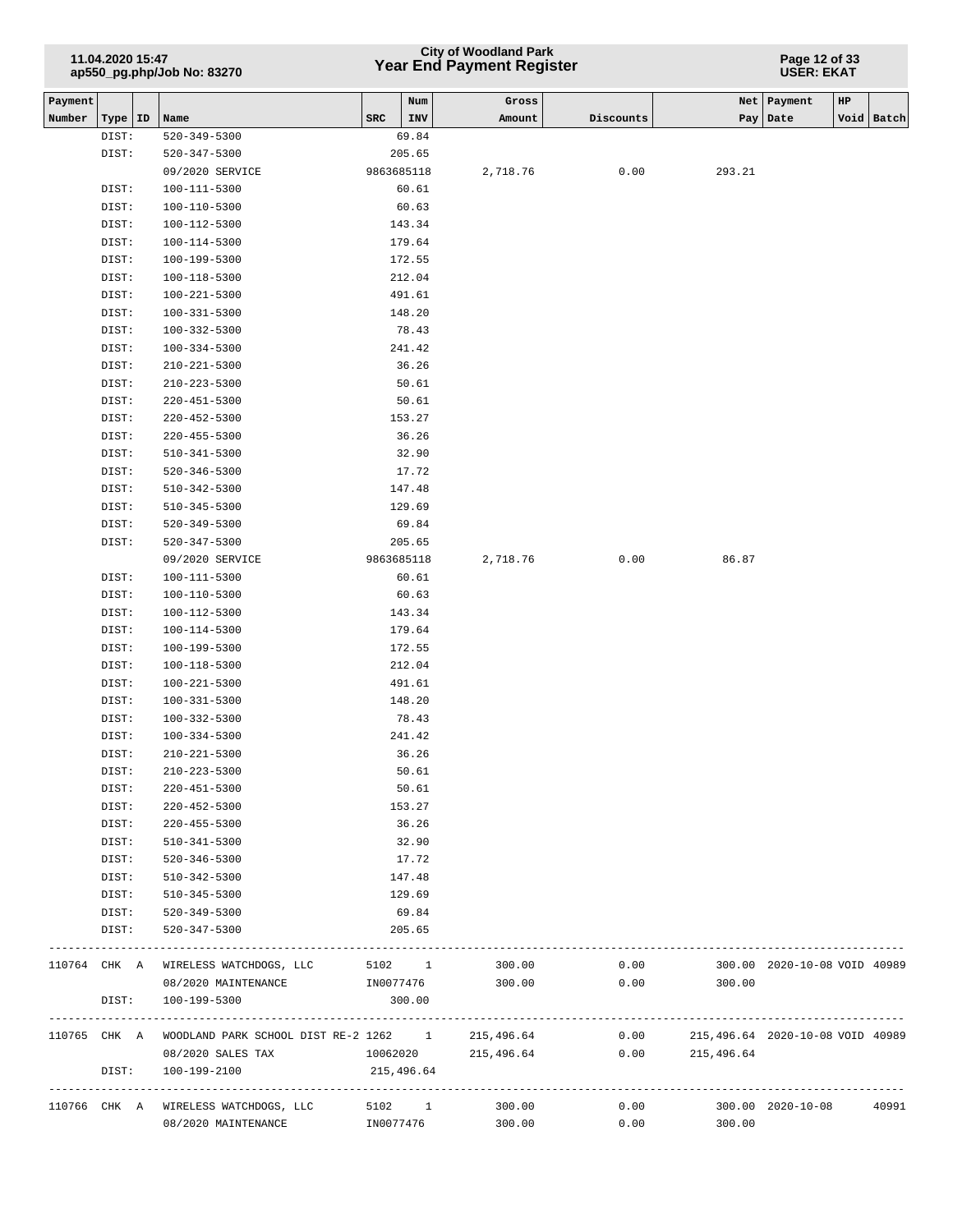### **Year End Payment Register City of Woodland Park 11.04.2020 15:47**

**Page 13 of 33 USER: EKAT**

| Payment                   |                |                                                     |               | Num              | Gross              |                                |                                     | Net   Payment              | HP |            |
|---------------------------|----------------|-----------------------------------------------------|---------------|------------------|--------------------|--------------------------------|-------------------------------------|----------------------------|----|------------|
| Number   Type   ID   Name |                |                                                     | $SRC$   $INV$ |                  | Amount             | Discounts                      |                                     | Pay Date                   |    | Void Batch |
|                           | DIST:          | 100-199-5300                                        |               | 300.00           |                    |                                |                                     |                            |    |            |
|                           |                |                                                     |               |                  |                    |                                |                                     |                            |    |            |
|                           |                | 110767 CHK A WOODLAND PARK SCHOOL DIST RE-2 1262 1  |               |                  | 215,496.64         | 0.00                           | 215,496.64 2020-10-08               |                            |    | 40991      |
|                           |                | 08/2020 SALES TAX                                   |               |                  |                    |                                | 10062020 215,496.64 0.00 215,496.64 |                            |    |            |
|                           | DIST:          | 100-199-2100                                        |               | 215,496.64       |                    |                                |                                     |                            |    |            |
|                           |                | 110768 CHK P PARK STATE BANK & TRUST 487 1 3,063.82 |               |                  |                    | 0.00                           | 3,063.82 2020-10-09                 |                            |    | 40996      |
|                           |                | HSA EE Con:1709:264:10/03/20 1709:82                |               |                  | 3,063.82           | 0.00                           | 3,063.82                            |                            |    |            |
|                           |                |                                                     |               |                  |                    | ------------------------------ | --------------------------------    |                            |    |            |
|                           |                | 110769 CHK P PARK STATE BANK & TRUST                |               | 4764 2           | 3,916.75           |                                | $0.00$ 3,916.75 2020-10-09          |                            |    | 40996      |
|                           |                | HSA ID EPB:1709:762:10/03/20  1709:83  1,041.75     |               |                  |                    |                                | $0.00$ 1,041.75                     |                            |    |            |
|                           |                | HSA FM EPB:1709:763:10/03/20 1709:84                |               |                  | 2,875.00           | 0.00                           | 2,875.00                            |                            |    |            |
| 41                        |                | EFT A COLO STATE DEPT OF REVENUE 183 2              |               |                  | 136.93             | 0.00                           |                                     | 136.93 2020-10-14 HP 41034 |    |            |
|                           |                | 3rd QTR Revenue Sales Tax 10142020                  |               |                  | 136.93             | 0.00                           | 132.58-                             |                            |    |            |
|                           | DIST:          | 100-117-3930                                        |               | $5.37-$          |                    |                                |                                     |                            |    |            |
|                           | DIST:          | 100-000-3491                                        |               | 5.06             |                    |                                |                                     |                            |    |            |
|                           | DIST:          | 220-000-3474-3000                                   |               | 0.86             |                    |                                |                                     |                            |    |            |
|                           | DIST:          | 220-000-3478-2000                                   |               | 268.65           |                    |                                |                                     |                            |    |            |
|                           | DIST:          | 100-000-3131                                        |               | $132.27-$        |                    |                                |                                     |                            |    |            |
|                           |                | 3rd QTR Revenue Sales Tax 10142020                  |               |                  | 136.93             | 0.00                           | 269.51                              |                            |    |            |
|                           | DIST:          | 100-117-3930                                        |               | $5.37-$          |                    |                                |                                     |                            |    |            |
|                           | DIST:          | 100-000-3491                                        |               | 5.06             |                    |                                |                                     |                            |    |            |
|                           | DIST:          | 220-000-3474-3000                                   |               | 0.86             |                    |                                |                                     |                            |    |            |
|                           | DIST:          | 220-000-3478-2000                                   |               | 268.65           |                    |                                |                                     |                            |    |            |
|                           | DIST:          | 100-000-3131                                        |               | $132.27-$        |                    |                                |                                     |                            |    |            |
| 42                        | EFT A          | VECTRA BANK COLORADO                                |               |                  | 4705 2 13,388.83   |                                | $0.00$ 13,388.83 2020-10-14 HP      |                            |    | 41098      |
|                           |                | VISA September 2020                                 |               |                  | 09302020 13,388.83 |                                | $0.00$ 12,023.52                    |                            |    |            |
|                           | DIST:          | 100-105-6100                                        |               | 11.52            |                    |                                |                                     |                            |    |            |
|                           | DIST:          | 100-105-6125                                        |               | 229.63           |                    |                                |                                     |                            |    |            |
|                           | DIST:          | 100-110-5800                                        | 1,368.65      |                  |                    |                                |                                     |                            |    |            |
|                           | DIST:          | 100-110-6200                                        |               | 47.06            |                    |                                |                                     |                            |    |            |
|                           | DIST:          | 100-111-5800                                        |               | 649.00           |                    |                                |                                     |                            |    |            |
|                           | DIST:          | 100-111-5850                                        |               | 220.00           |                    |                                |                                     |                            |    |            |
|                           | DIST:          | 100-114-2070                                        |               | 134.50           |                    |                                |                                     |                            |    |            |
|                           | DIST:          | 100-114-5850                                        |               | 145.00           |                    |                                |                                     |                            |    |            |
|                           | DIST:          | 100-115-2010                                        |               | 119.40           |                    |                                |                                     |                            |    |            |
|                           | DIST:          | 100-117-5800                                        |               | 50.00            |                    |                                |                                     |                            |    |            |
|                           | DIST:          | 100-117-5900                                        |               | 100.00           |                    |                                |                                     |                            |    |            |
|                           | DIST:          | 100-117-6500                                        |               | 2,542.54         |                    |                                |                                     |                            |    |            |
|                           | DIST:          | 100-118-4310                                        |               | 38.78            |                    |                                |                                     |                            |    |            |
|                           | DIST:          | 100-120-3700                                        |               | 199.87           |                    |                                |                                     |                            |    |            |
|                           | DIST:          | 100-120-6710                                        |               | 635.87           |                    |                                |                                     |                            |    |            |
|                           | DIST:          | 100-199-2335                                        |               | 755.84           |                    |                                |                                     |                            |    |            |
|                           | DIST:          | 100-199-3335                                        |               | 842.55           |                    |                                |                                     |                            |    |            |
|                           | DIST:          | 100-199-6100                                        |               | 737.43           |                    |                                |                                     |                            |    |            |
|                           | DIST:          | 100-221-2240                                        |               | 25.57            |                    |                                |                                     |                            |    |            |
|                           | DIST:          | 100-221-2250                                        |               | 130.50           |                    |                                |                                     |                            |    |            |
|                           | DIST:          | 100-221-5800                                        |               | 1,589.79         |                    |                                |                                     |                            |    |            |
|                           | DIST:          | $100 - 221 - 6100$<br>100-221-6160                  |               | 495.95<br>707.08 |                    |                                |                                     |                            |    |            |
|                           | DIST:<br>DIST: | 100-221-6210                                        |               | 219.00           |                    |                                |                                     |                            |    |            |
|                           | DIST:          | 100-332-2335                                        |               | 27.99            |                    |                                |                                     |                            |    |            |
|                           | DIST:          | 220-451-3400-1003                                   |               | 217.86           |                    |                                |                                     |                            |    |            |
|                           | DIST:          | $220 - 455 - 3500$                                  |               | 111.20           |                    |                                |                                     |                            |    |            |
|                           | DIST:          | 220-455-3700                                        |               | 0.99             |                    |                                |                                     |                            |    |            |
|                           |                |                                                     |               |                  |                    |                                |                                     |                            |    |            |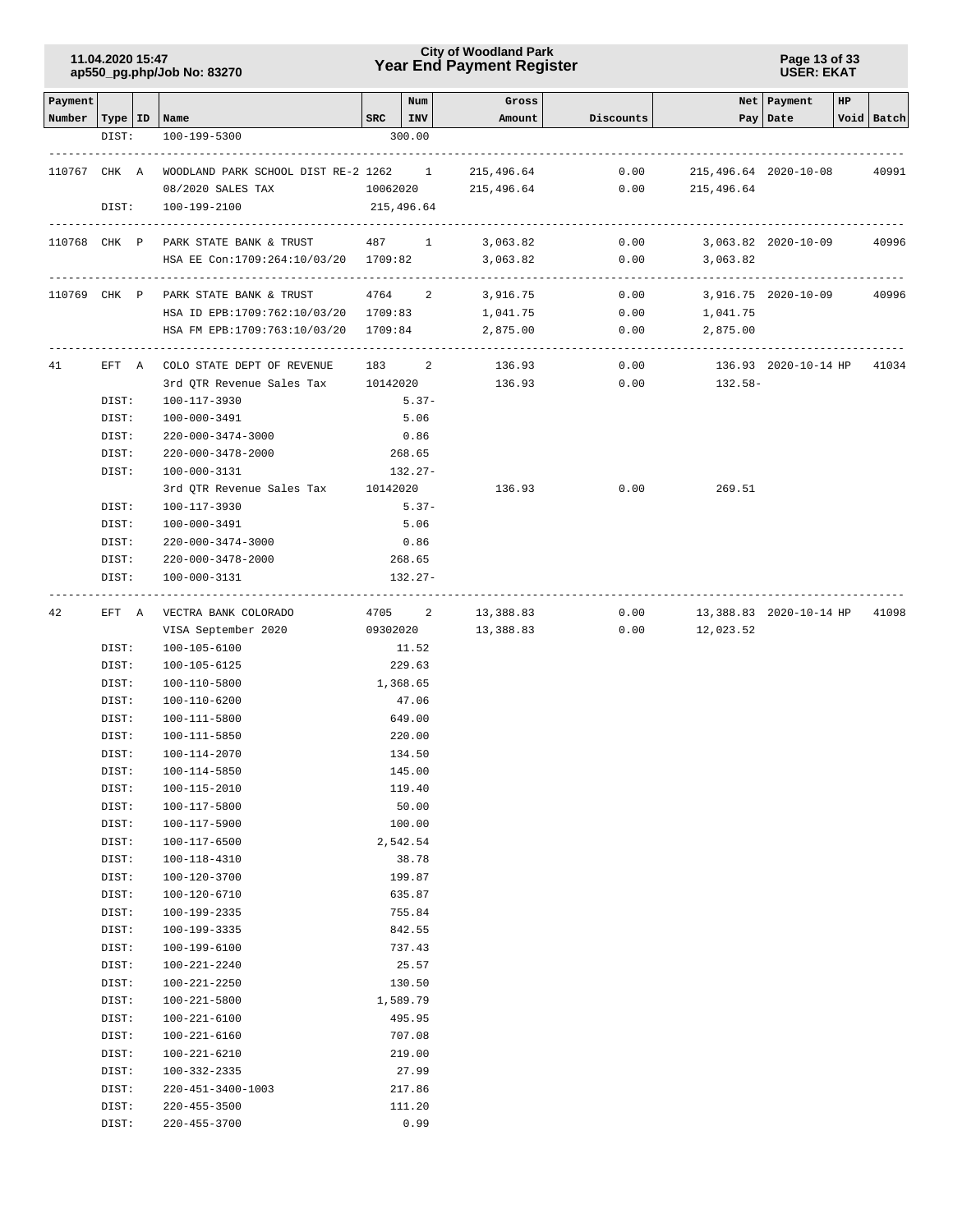## **Year End Payment Register City of Woodland Park 11.04.2020 15:47**

**Page 14 of 33 USER: EKAT**

| Payment      |           |                                                       |            | Num      | Gross     |             | Net                           | Payment           | HP |            |
|--------------|-----------|-------------------------------------------------------|------------|----------|-----------|-------------|-------------------------------|-------------------|----|------------|
| Number       | Type   ID | Name                                                  | <b>SRC</b> | INV      | Amount    | Discounts   | Pay                           | Date              |    | Void Batch |
|              | DIST:     | 220-455-4310                                          |            | 110.72   |           |             |                               |                   |    |            |
|              | DIST:     | 220-455-4320                                          |            | 890.55   |           |             |                               |                   |    |            |
|              | DIST:     | 220-455-7000                                          |            | 33.99    |           |             |                               |                   |    |            |
|              |           | VISA September 2020                                   | 09302020   |          | 13,388.83 | 0.00        | 1,365.31                      |                   |    |            |
|              | DIST:     | $100 - 105 - 6100$                                    |            | 11.52    |           |             |                               |                   |    |            |
|              | DIST:     | 100-105-6125                                          |            | 229.63   |           |             |                               |                   |    |            |
|              | DIST:     | 100-110-5800                                          |            | 1,368.65 |           |             |                               |                   |    |            |
|              | DIST:     | 100-110-6200                                          |            | 47.06    |           |             |                               |                   |    |            |
|              | DIST:     | 100-111-5800                                          |            | 649.00   |           |             |                               |                   |    |            |
|              | DIST:     | 100-111-5850                                          |            | 220.00   |           |             |                               |                   |    |            |
|              | DIST:     | 100-114-2070                                          |            | 134.50   |           |             |                               |                   |    |            |
|              | DIST:     | 100-114-5850                                          |            | 145.00   |           |             |                               |                   |    |            |
|              | DIST:     | 100-115-2010                                          |            | 119.40   |           |             |                               |                   |    |            |
|              | DIST:     | 100-117-5800                                          |            | 50.00    |           |             |                               |                   |    |            |
|              | DIST:     | 100-117-5900                                          |            | 100.00   |           |             |                               |                   |    |            |
|              | DIST:     | 100-117-6500                                          |            | 2,542.54 |           |             |                               |                   |    |            |
|              | DIST:     | 100-118-4310                                          |            | 38.78    |           |             |                               |                   |    |            |
|              | DIST:     | 100-120-3700                                          |            | 199.87   |           |             |                               |                   |    |            |
|              | DIST:     | 100-120-6710                                          |            | 635.87   |           |             |                               |                   |    |            |
|              | DIST:     | 100-199-2335                                          |            | 755.84   |           |             |                               |                   |    |            |
|              | DIST:     | 100-199-3335                                          |            | 842.55   |           |             |                               |                   |    |            |
|              | DIST:     | 100-199-6100                                          |            | 737.43   |           |             |                               |                   |    |            |
|              | DIST:     | 100-221-2240                                          |            | 25.57    |           |             |                               |                   |    |            |
|              | DIST:     | 100-221-2250                                          |            | 130.50   |           |             |                               |                   |    |            |
|              | DIST:     | 100-221-5800                                          |            | 1,589.79 |           |             |                               |                   |    |            |
|              | DIST:     | 100-221-6100                                          |            | 495.95   |           |             |                               |                   |    |            |
|              | DIST:     | $100 - 221 - 6160$                                    |            | 707.08   |           |             |                               |                   |    |            |
|              | DIST:     | 100-221-6210                                          |            | 219.00   |           |             |                               |                   |    |            |
|              | DIST:     | 100-332-2335                                          |            | 27.99    |           |             |                               |                   |    |            |
|              | DIST:     | 220-451-3400-1003                                     |            | 217.86   |           |             |                               |                   |    |            |
|              | DIST:     | $220 - 455 - 3500$                                    |            | 111.20   |           |             |                               |                   |    |            |
|              | DIST:     | $220 - 455 - 3700$                                    |            | 0.99     |           |             |                               |                   |    |            |
|              | DIST:     | 220-455-4310                                          |            | 110.72   |           |             |                               |                   |    |            |
|              | DIST:     | $220 - 455 - 4320$                                    |            | 890.55   |           |             |                               |                   |    |            |
|              | DIST:     | 220-455-7000                                          |            | 33.99    |           |             |                               |                   |    |            |
| 110770 CHK A |           | AIRGAS INTERMOUNTAIN                                  | 338        | 1        | 61.19     | 0.00        |                               | 61.19 2020-10-15  |    | 41051      |
|              |           | TANKS                                                 | 9105577874 |          | 61.19     | 0.00        | 61.19                         |                   |    |            |
|              |           | DIST: 100-334-4300                                    |            | 61.19    |           |             |                               |                   |    |            |
|              |           |                                                       |            |          |           |             |                               |                   |    |            |
|              |           | 110771 CHK A AIS SPECIALTY PRODUCTS, INC 3074 3       |            |          | 37,321.00 | 0.00        | 37,321.00 2020-10-15          |                   |    | 41051      |
|              |           | COVID SUPPLIES                                        | PS1360794  |          | 14,002.00 | 0.00        | 14,002.00                     |                   |    |            |
|              | DIST:     | 100-117-6500                                          | 14,002.00  |          |           |             |                               |                   |    |            |
|              |           | COVID SUPPLIES                                        | PS1364223  |          | 18,615.00 | 0.00        | 18,615.00                     |                   |    |            |
|              | DIST:     | 100-117-6500                                          | 18,615.00  |          |           |             |                               |                   |    |            |
|              |           | SUPPLIES - COVID PS1365075                            |            |          | 4,704.00  |             | $0.00$ $4,704.00$             |                   |    |            |
|              | DIST:     | 100-117-6500                                          | 4,704.00   |          |           |             |                               |                   |    |            |
|              |           |                                                       |            |          |           |             |                               |                   |    |            |
|              |           | 110772 CHK A AMERICAN CRAFTSMAN HOMES, LLC 4454 1     |            |          | 511.80    | 0.00        |                               | 511.80 2020-10-15 |    | 41051      |
|              |           | USE TAX REFUND                                        | M66340     |          |           | 511.80 0.00 | 511.80                        |                   |    |            |
|              | DIST:     | 100-000-3142                                          |            | 511.80   |           |             |                               |                   |    |            |
|              |           |                                                       |            |          |           |             |                               |                   |    |            |
|              |           | 110773 CHK A AMERICAN DATA GROUP, INC. 716 1 1,328.00 |            |          |           |             | $0.00$ 1,328.00 2020-10-15    |                   |    | 41051      |
|              |           | PAYROLL SUPPLIES & TRAINING 11743 1,328.00            |            |          |           |             | $0.00$ 1,328.00               |                   |    |            |
|              |           | DIST: 100-117-7500                                    | 1,328.00   |          |           |             |                               |                   |    |            |
|              |           |                                                       |            |          |           |             |                               |                   |    |            |
|              |           | 110774 CHK A ATTP TRANSWEST TRUCKS INC 631 1 91.46    |            |          |           |             | $0.00$ 91.46 2020-10-15 41051 |                   |    |            |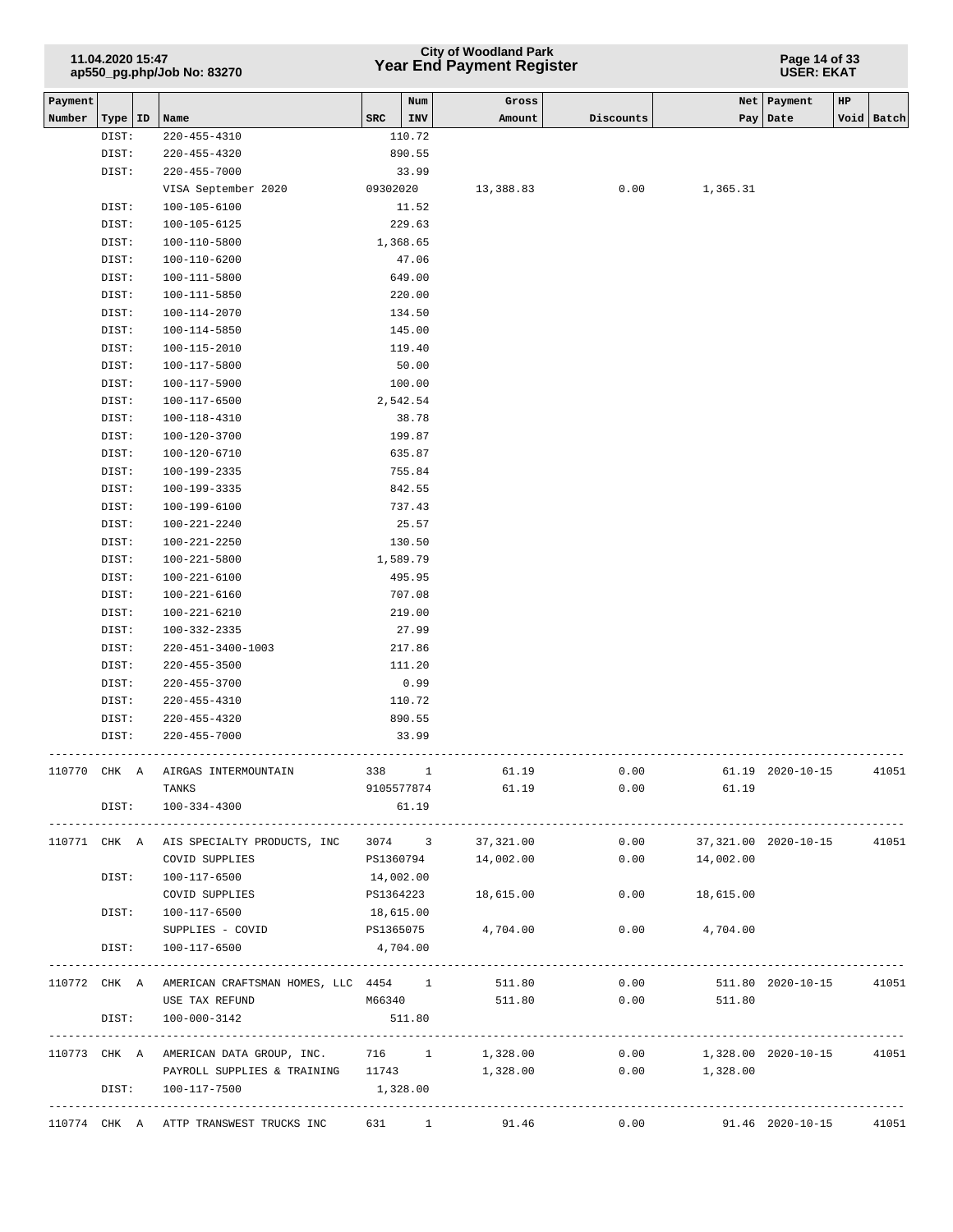### **Year End Payment Register City of Woodland Park 11.04.2020 15:47**

**Page 15 of 33 USER: EKAT**

| Payment      |       |                                                      |               | Num  | Gross           |           |          | Net   Payment          | HP |            |
|--------------|-------|------------------------------------------------------|---------------|------|-----------------|-----------|----------|------------------------|----|------------|
| Number       |       | Type   ID   Name                                     | SRC           | INV  | Amount          | Discounts |          | Pay   Date             |    | Void Batch |
|              |       | GASKET                                               | 008P117912    |      | 91.46           | 0.00      | 91.46    |                        |    |            |
|              | DIST: | 100-332-4410                                         | 91.46         |      |                 |           |          |                        |    |            |
| 110775 CHK A |       | CASELLE INC                                          | 2356          | 2    | 498.00          | 0.00      |          | 498.00 2020-10-15      |    | 41051      |
|              |       | 11/2020 CONTRACT                                     | 104967        |      | 498.00          | 0.00      | 323.70   |                        |    |            |
|              | DIST: | 510-350-4340                                         | 323.70        |      |                 |           |          |                        |    |            |
|              | DIST: | 520-351-4340                                         | 174.30        |      |                 |           |          |                        |    |            |
|              |       |                                                      |               |      |                 |           |          |                        |    |            |
|              |       | 11/2020 CONTRACT                                     | 104967        |      | 498.00          | 0.00      | 174.30   |                        |    |            |
|              | DIST: | 510-350-4340                                         | 323.70        |      |                 |           |          |                        |    |            |
|              | DIST: | 520-351-4340                                         | 174.30        |      |                 |           |          |                        |    |            |
| 110776 CHK A |       | CIRSA                                                | 144 1         |      | 3,156.00        | 0.00      |          | 3,156.00 2020-10-15    |    | 41051      |
|              |       | 09/2020 DEDUCTIBLE                                   | 201700        |      | 3,156.00        | 0.00      | 3,156.00 |                        |    |            |
|              | DIST: | 100-199-5200                                         | 3,156.00      |      |                 |           |          |                        |    |            |
|              |       |                                                      |               |      |                 |           |          |                        |    |            |
| 110777 CHK A |       | CORE & MAIN LP                                       | 4980 3        |      | 707.72          | 0.00      |          | 707.72 2020-10-15      |    | 41051      |
|              |       | $SUPPLIES - F/S$                                     | N040103       |      | 217.50          | 0.00      | 217.50   |                        |    |            |
|              | DIST: | 520-349-6110                                         | 217.50        |      |                 |           |          |                        |    |            |
|              |       | $SUPPLIES - F/S$                                     | N051850       |      | 490.22          | 0.00      | 453.00   |                        |    |            |
|              | DIST: | 510-345-6110                                         | 453.00        |      |                 |           |          |                        |    |            |
|              | DIST: | 520-349-6110                                         | 37.22         |      |                 |           |          |                        |    |            |
|              |       | $SUPPLIES - F/S$                                     | N051850       |      | 490.22          | 0.00      | 37.22    |                        |    |            |
|              | DIST: | 510-345-6110                                         | 453.00        |      |                 |           |          |                        |    |            |
|              | DIST: | 520-349-6110                                         | 37.22         |      |                 |           |          |                        |    |            |
|              |       |                                                      |               |      |                 |           |          |                        |    |            |
| 110778 CHK A |       | CREATIVE SERVICES OF NEW ENGLA 5235 1                |               |      | 244.95          | 0.00      |          | 244.95 2020-10-15      |    | 41051      |
|              |       | COMMUNITY STICKERS                                   | D20-24857     |      | 244.95          | 0.00      | 244.95   |                        |    |            |
|              | DIST: | 100-221-2220                                         | 244.95        |      |                 |           |          |                        |    |            |
| 110779 CHK A |       | DEEP WATER EMERGENCY SERVICES 5236 1                 |               |      | 1,532.12        | 0.00      |          | 1,532.12 2020-10-15    |    | 41051      |
|              |       | SEWAGE EXTRACATION                                   | 6389          |      | 1,532.12        | 0.00      | 1,532.12 |                        |    |            |
|              | DIST: | 100-199-5200                                         | 1,532.12      |      |                 |           |          |                        |    |            |
|              |       |                                                      |               |      |                 |           |          |                        |    |            |
|              |       | 110780 CHK A DISCOVERY BENEFITS                      | 3877 1        |      | 168.00          | 0.00      |          | 168.00 2020-10-15      |    | 41051      |
|              |       | 09/2020 COBRA/FSA                                    | 0001227239-IN |      | 168.00          | 0.00      | 168.00   |                        |    |            |
|              | DIST: | 100-199-3335                                         | 168.00        |      |                 |           |          |                        |    |            |
|              |       | 110781 CHK A DIVIDE ASPHALT AND DRIVEWAY SE 5229 $1$ |               |      | 5,226.00        | 0.00      |          | 5,226.00 2020-10-15    |    | 41051      |
|              |       | RETAINAGE                                            | 20511         |      | 5,226.00        | 0.00      | 5,226.00 |                        |    |            |
|              |       | DIST: 410-335-7205                                   | 3,262.00      |      |                 |           |          |                        |    |            |
|              | DIST: | 410-335-7206                                         | 1,964.00      |      |                 |           |          |                        |    |            |
|              |       |                                                      |               |      |                 |           |          |                        |    |            |
|              |       | 110782 CHK A DOCUMART COPIES & PRINTING              | 3252 2        |      | 20.00           | 0.00      |          | 20.00 2020-10-15 41051 |    |            |
|              |       | BUSINESS CARDS - BUNDY                               | 364178        |      | 20.00           | 0.00      | 13.00    |                        |    |            |
|              | DIST: | 510-341-6100                                         | 13.00         |      |                 |           |          |                        |    |            |
|              | DIST: | 520-346-6100                                         | 7.00          |      |                 |           |          |                        |    |            |
|              |       | BUSINESS CARDS - BUNDY 364178                        |               |      | 20.00           | 0.00      | 7.00     |                        |    |            |
|              | DIST: | 510-341-6100                                         | 13.00         |      |                 |           |          |                        |    |            |
|              | DIST: | 520-346-6100                                         | 7.00          |      |                 |           |          |                        |    |            |
|              |       |                                                      |               |      |                 |           |          |                        |    |            |
|              |       | 110783 CHK A GEORGE STODDARD                         | 5237 1        |      | 2.78            | 0.00      |          | 2.78 2020-10-15        |    | 41051      |
|              |       | USE TAX REFUND - 19110301 19110301                   |               |      | 2.78            | 0.00      | 2.78     |                        |    |            |
|              | DIST: | 100-000-3142                                         |               | 2.78 |                 |           |          |                        |    |            |
|              |       | 110784 CHK A HAWKEYE STRIPING                        |               |      | 4115 1 4,550.00 | 0.00      |          | 4,550.00 2020-10-15    |    | 41051      |
|              |       | FOOTBALL FIELD STRIPING - B&G 3394                   |               |      | 4,550.00        | 0.00      | 4,550.00 |                        |    |            |
|              | DIST: | 100-118-4240                                         | 4,550.00      |      |                 |           |          |                        |    |            |
|              |       |                                                      |               |      |                 |           |          |                        |    |            |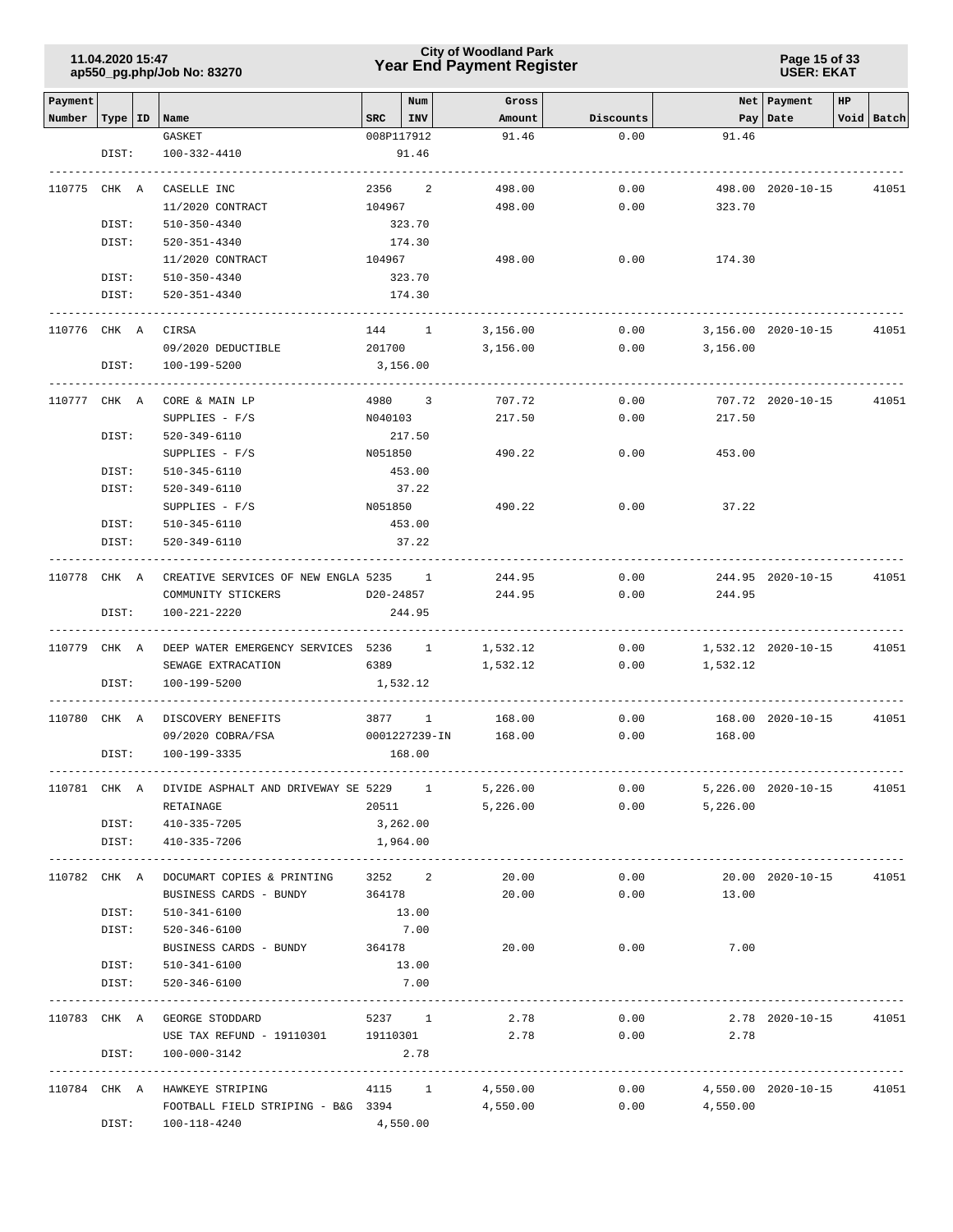### **Year End Payment Register City of Woodland Park 11.04.2020 15:47**

#### **Page 16 of 33 USER: EKAT**

| Payment      |       |    |                                           |           | Num                    | Gross                |              |                | Net   Payment          | HP |            |
|--------------|-------|----|-------------------------------------------|-----------|------------------------|----------------------|--------------|----------------|------------------------|----|------------|
| Number       | Type  | ID | Name                                      | SRC       | <b>INV</b>             | Amount               | Discounts    | Pay            | Date                   |    | Void Batch |
|              |       |    |                                           |           |                        |                      |              |                |                        |    |            |
| 110785       | CHK A |    | IREA<br>10/2020 CHARGES                   | 100620A   | 343 3                  | 8,835.90<br>8,835.90 | 0.00<br>0.00 | 8,133.75       | 8,835.90 2020-10-15    |    | 41051      |
|              | DIST: |    | 100-118-5710                              | 4,133.50  |                        |                      |              |                |                        |    |            |
|              | DIST: |    | 220-455-5710                              |           | 663.62                 |                      |              |                |                        |    |            |
|              | DIST: |    | 100-334-2270                              |           | 4,000.25               |                      |              |                |                        |    |            |
|              | DIST: |    | 510-342-5710                              |           | 38.53                  |                      |              |                |                        |    |            |
|              |       |    | 10/2020 CHARGES                           | 100620A   |                        | 8,835.90             | 0.00         | 663.62         |                        |    |            |
|              | DIST: |    | 100-118-5710                              |           | 4,133.50               |                      |              |                |                        |    |            |
|              | DIST: |    | 220-455-5710                              |           | 663.62                 |                      |              |                |                        |    |            |
|              | DIST: |    | 100-334-2270                              |           | 4,000.25               |                      |              |                |                        |    |            |
|              | DIST: |    | 510-342-5710                              |           | 38.53                  |                      |              |                |                        |    |            |
|              |       |    | 10/2020 CHARGES                           |           | 100620A                | 8,835.90             | 0.00         | 38.53          |                        |    |            |
|              | DIST: |    | 100-118-5710                              | 4,133.50  |                        |                      |              |                |                        |    |            |
|              | DIST: |    | 220-455-5710                              |           | 663.62                 |                      |              |                |                        |    |            |
|              | DIST: |    | 100-334-2270                              |           | 4,000.25               |                      |              |                |                        |    |            |
|              | DIST: |    | 510-342-5710                              |           | 38.53                  |                      |              |                |                        |    |            |
| 110786 CHK A |       |    | IRON MOUNTAIN                             |           | 1376 1                 | 75.57                | 0.00         |                | 75.57 2020-10-15       |    | 41051      |
|              |       |    | RECORD SHREDDING - CITY HALL CYVJ062      |           |                        | 75.57                | 0.00         | 75.57          |                        |    |            |
|              | DIST: |    | 100-112-5100                              |           | 75.57                  |                      |              |                |                        |    |            |
|              |       |    |                                           |           |                        |                      |              |                |                        |    |            |
| 110787 CHK A |       |    | ISAIAH WILEY                              |           | 5230 1                 | 48.00                | 0.00         |                | 48.00 2020-10-15       |    | 41051      |
|              |       |    | OFFICIAL - P&R                            | 10082020  |                        | 48.00                | 0.00         | 48.00          |                        |    |            |
|              | DIST: |    | 220-451-3400-1003                         |           | 48.00                  |                      |              |                |                        |    |            |
|              |       |    | 110788 CHK A L.N. CURTIS & SONS           |           | 5123 3                 | 119.20               | 0.00         |                | 119.20 2020-10-15      |    | 41051      |
|              |       |    | UNIFORM - WPPD                            | INV427340 |                        | 88.25                | 0.00         | 88.25          |                        |    |            |
|              | DIST: |    | 100-221-6210                              |           | 88.25                  |                      |              |                |                        |    |            |
|              |       |    | UNIFORM - WPPD                            | INV427420 |                        | 20.00                | 0.00         | 20.00          |                        |    |            |
|              | DIST: |    | 100-221-6210                              |           | 20.00                  |                      |              |                |                        |    |            |
|              |       |    | UNIFORM - WPPD                            |           | INV428090              | 10.95                | 0.00         | 10.95          |                        |    |            |
|              | DIST: |    | 100-221-6210                              |           | 10.95                  |                      |              |                |                        |    |            |
|              |       |    |                                           |           |                        |                      |              |                |                        |    |            |
| 110789       | CHK A |    | LAWSON PRODUCTS, INC.                     |           | 2935 2                 | 195.41               | 0.00         |                | 195.41 2020-10-15      |    | 41051      |
|              |       |    | NITROLE GLOVES - B&G                      |           | 9307879321             | 229.90               | 0.00         | 229.90         |                        |    |            |
|              | DIST: |    | 100-118-6140<br>CREDIT                    |           | 229.90                 |                      |              |                |                        |    |            |
|              |       |    | DIST: 100-118-2335                        |           | 9500226553<br>$34.49-$ | 34.49-               | 0.00         | 34.49-         |                        |    |            |
|              |       |    |                                           |           |                        |                      |              |                |                        |    |            |
|              |       |    | 110790 CHK A MCCANDLESS TRUCK CENTER LLC  |           | 2792 2                 | 444.40               | 0.00         |                | 444.40 2020-10-15      |    | 41051      |
|              |       |    | REPAIR VEH #32                            |           |                        | S103015181:01 220.00 |              | 0.00<br>220.00 |                        |    |            |
|              |       |    | DIST: 100-332-4410                        |           | 220.00                 |                      |              |                |                        |    |            |
|              |       |    | REPAIR #32                                |           |                        | S103015239:01 224.40 |              | 0.00<br>224.40 |                        |    |            |
|              | DIST: |    | 100-332-4410                              |           | 224.40                 |                      |              |                |                        |    |            |
|              |       |    | 110791 CHK A COLORADO DEPT OF REVENUE 1 1 |           |                        | 45.00                | 0.00         |                | 45.00 2020-10-15 41051 |    |            |
|              |       |    | OJW CLEARS                                | 10820     |                        | 45.00                |              | $0.00$ 45.00   |                        |    |            |
|              | DIST: |    | 100-000-3411                              |           | 45.00                  |                      |              |                |                        |    |            |
|              |       |    |                                           |           |                        |                      |              |                |                        |    |            |
|              |       |    | 110792 CHK A VIENNA MOREHOUSE             |           | $1 \qquad \qquad 2$    | 18.20                | 0.00         |                | 18.20 2020-10-15 41051 |    |            |
|              |       |    | UTILITY REFUND                            | 1755.07   |                        | 18.20                | 0.00         | 0.74           |                        |    |            |
|              | DIST: |    | 510-342-3469                              |           | 0.07                   |                      |              |                |                        |    |            |
|              | DIST: |    | 510-342-3461                              |           | 16.09                  |                      |              |                |                        |    |            |
|              | DIST: |    | 510-343-3466                              |           | 1.30                   |                      |              |                |                        |    |            |
|              | DIST: |    | 420-000-3481                              |           | 0.74                   |                      |              |                |                        |    |            |
|              |       |    | UTILITY REFUND                            | 1755.07   |                        | 18.20                | 0.00         | 17.46          |                        |    |            |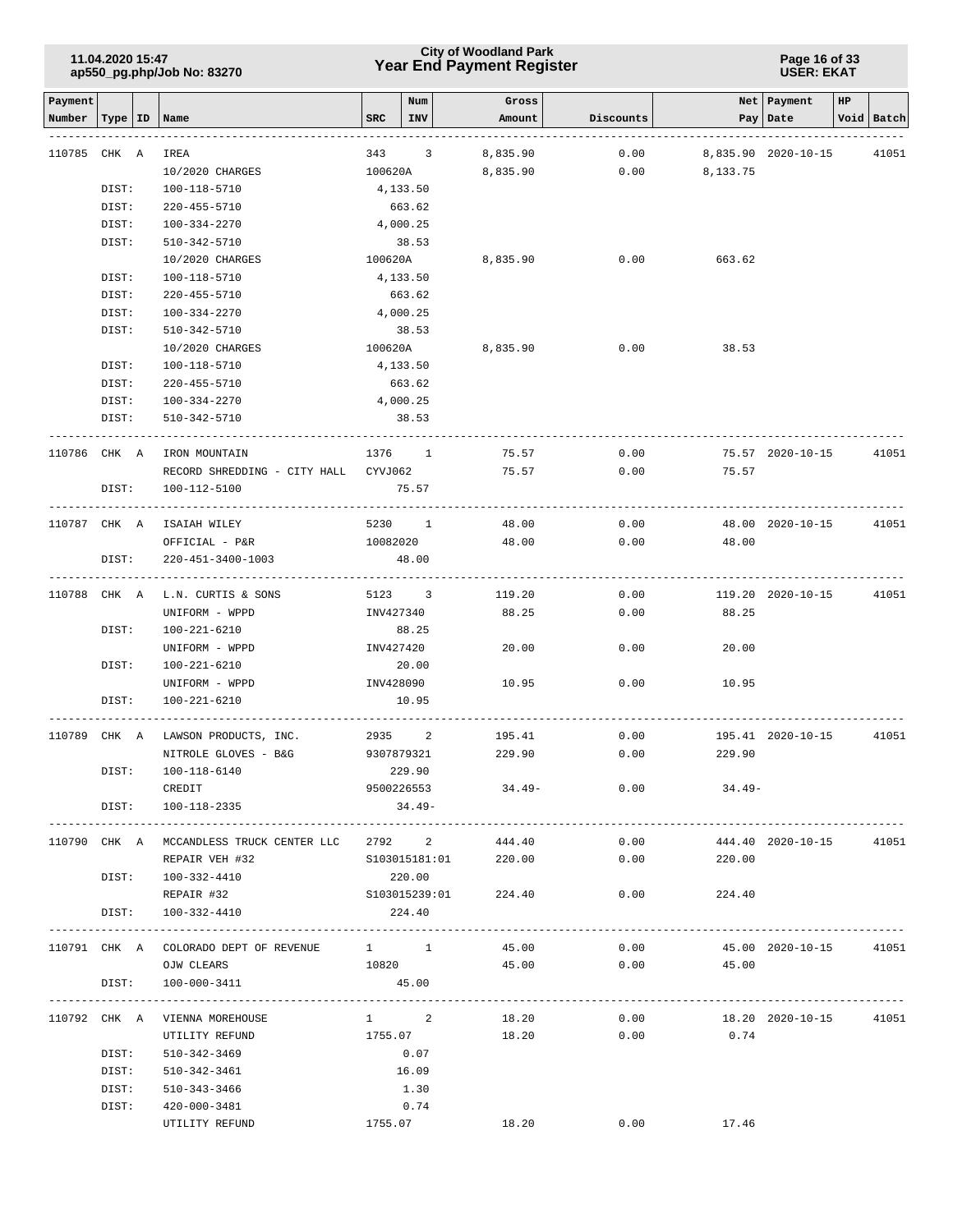### **Year End Payment Register City of Woodland Park 11.04.2020 15:47**

#### **Page 17 of 33 USER: EKAT**

| Payment |                    |                                                              |                     | Num         | Gross               |           |                                  | Net   Payment           | HP |                 |
|---------|--------------------|--------------------------------------------------------------|---------------------|-------------|---------------------|-----------|----------------------------------|-------------------------|----|-----------------|
| Number  | Type   ID<br>DIST: | Name<br>510-342-3469                                         | <b>SRC</b>          | INV<br>0.07 | Amount              | Discounts |                                  | Pay   Date              |    | Void Batch      |
|         | DIST:              | 510-342-3461                                                 |                     | 16.09       |                     |           |                                  |                         |    |                 |
|         | DIST:              | 510-343-3466                                                 |                     | 1.30        |                     |           |                                  |                         |    |                 |
|         | DIST:              | 420-000-3481                                                 |                     | 0.74        |                     |           |                                  |                         |    |                 |
|         |                    |                                                              |                     |             |                     |           |                                  |                         |    |                 |
|         | 110793 CHK A       | MR RICK DETTLING                                             | $1 \quad$           | $\sim$ 1    | 185.40              | 0.00      |                                  | 185.40 2020-10-15       |    | 41051           |
|         |                    | REIMB. SEWER BACKUP EXPENSE 31487                            |                     |             | 185.40              | 0.00      | 185.40                           |                         |    |                 |
|         | DIST:              | 100-199-5200                                                 |                     | 185.40      |                     |           |                                  |                         |    |                 |
|         | 110794 CHK A       | DENNIS & BETTE CARL                                          | $1 \qquad \qquad 3$ |             | 12.40               | 0.00      |                                  | 12.40 2020-10-15        |    | 41051           |
|         |                    | UTILTIY REFUND                                               | 3982.22             |             | 12.40               | 0.00      | 4.01                             |                         |    |                 |
|         | DIST:              | 510-342-3461                                                 |                     | $7.80 -$    |                     |           |                                  |                         |    |                 |
|         | DIST:              | 510-343-3466                                                 |                     | 7.24        |                     |           |                                  |                         |    |                 |
|         | DIST:              | 520-347-3471                                                 |                     | $36.78-$    |                     |           |                                  |                         |    |                 |
|         | DIST:              | 520-348-3476                                                 |                     | 10.94       |                     |           |                                  |                         |    |                 |
|         | DIST:              | 420-000-3481                                                 |                     | 4.01        |                     |           |                                  |                         |    |                 |
|         | DIST:              | 510-342-3469                                                 |                     | 34.79       |                     |           |                                  |                         |    |                 |
|         |                    | UTILTIY REFUND                                               | 3982.22             |             | 12.40               | 0.00      | 34.23                            |                         |    |                 |
|         | DIST:              | 510-342-3461                                                 |                     | $7.80 -$    |                     |           |                                  |                         |    |                 |
|         | DIST:              | 510-343-3466                                                 |                     | 7.24        |                     |           |                                  |                         |    |                 |
|         | DIST:              | 520-347-3471                                                 |                     | $36.78-$    |                     |           |                                  |                         |    |                 |
|         | DIST:              | 520-348-3476                                                 |                     | 10.94       |                     |           |                                  |                         |    |                 |
|         | DIST:              | 420-000-3481                                                 |                     | 4.01        |                     |           |                                  |                         |    |                 |
|         | DIST:              | 510-342-3469                                                 |                     | 34.79       |                     |           |                                  |                         |    |                 |
|         |                    | UTILTIY REFUND                                               | 3982.22             |             | 12.40               | 0.00      | $25.84-$                         |                         |    |                 |
|         | DIST:              | 510-342-3461                                                 |                     | $7.80 -$    |                     |           |                                  |                         |    |                 |
|         | DIST:              | 510-343-3466                                                 |                     | 7.24        |                     |           |                                  |                         |    |                 |
|         | DIST:              | 520-347-3471                                                 |                     | $36.78-$    |                     |           |                                  |                         |    |                 |
|         | DIST:              | 520-348-3476                                                 |                     | 10.94       |                     |           |                                  |                         |    |                 |
|         | DIST:              | 420-000-3481                                                 |                     | 4.01        |                     |           |                                  |                         |    |                 |
|         | DIST:              | 510-342-3469                                                 |                     | 34.79       |                     |           |                                  |                         |    |                 |
| 110795  | CHK A              | TAMARA & WILLIAM VAUGHT                                      | $1 \quad 1$         |             | 21.39               | 0.00      |                                  | 21.39 2020-10-15        |    | 41051           |
|         |                    | UTILITY EFUND                                                | 4208.04             |             | 21.39               | 0.00      | 21.39                            |                         |    |                 |
|         | DIST:              | 510-342-3461                                                 |                     | 20.95       |                     |           |                                  |                         |    |                 |
|         | DIST:              | $510 - 342 - 3469$                                           |                     | 0.44        |                     |           |                                  |                         |    |                 |
|         |                    |                                                              |                     |             |                     |           |                                  |                         |    |                 |
|         |                    | 110796 CHK A ROD HOPFE                                       |                     | $1 \quad 1$ | 34.17               | 0.00      |                                  | 34.17 2020-10-15        |    | 41051           |
|         |                    | UTILTIY REFUND                                               |                     | 5163.02     | 34.17               | 0.00      | 34.17                            |                         |    |                 |
|         |                    | DIST: 510-342-3461                                           |                     | 34.17       |                     |           |                                  |                         |    |                 |
|         |                    | 110797 CHK A ROBERTO DE NOVA                                 |                     |             | 1 1 1 1 154.28      | 0.00      |                                  | 154.28 2020-10-15 41051 |    |                 |
|         |                    | UTILITY REFUND                                               |                     |             | 6008.01 154.28 0.00 |           | 154.28                           |                         |    |                 |
|         | DIST:              | 510-342-3461                                                 | 154.28              |             |                     |           |                                  |                         |    |                 |
|         |                    | 110798 CHK A OVERHEAD DOOR COMPANY 1421 1 755.50             |                     |             |                     | 0.00      |                                  | 755.50 2020-10-15 41051 |    |                 |
|         |                    | REPAIR - WWTP                                                |                     |             |                     |           | SVC/345779 755.50 0.00 755.50    |                         |    |                 |
|         | DIST:              | 520-347-4320                                                 |                     | 755.50      |                     |           |                                  |                         |    |                 |
|         |                    |                                                              |                     |             |                     |           |                                  |                         |    |                 |
|         |                    | 110799 CHK A PIONEER SAND CO INC 512 1 1,366.40              |                     |             |                     |           | $0.00$ 1,366.40 2020-10-15 41051 |                         |    |                 |
|         |                    | MEADOWOOD BALLPARKS - B&G PSI1488781 1,366.40                |                     |             |                     |           | $0.00$ 1,366.40                  |                         |    |                 |
|         |                    | DIST: 100-118-4240                                           | 1,366.40            |             |                     |           |                                  |                         |    | --------------- |
|         |                    | 110800 CHK A PITNEY BOWES GLOBAL FINANCIAL 2479 1 90.00 0.00 |                     |             |                     |           | 90.00  2020-10-15  41051         |                         |    |                 |
|         |                    | 10/2020 POSTAGE                                              |                     |             |                     |           | 3312153082 90.00 0.00 90.00      |                         |    |                 |
|         |                    |                                                              |                     |             |                     |           |                                  |                         |    |                 |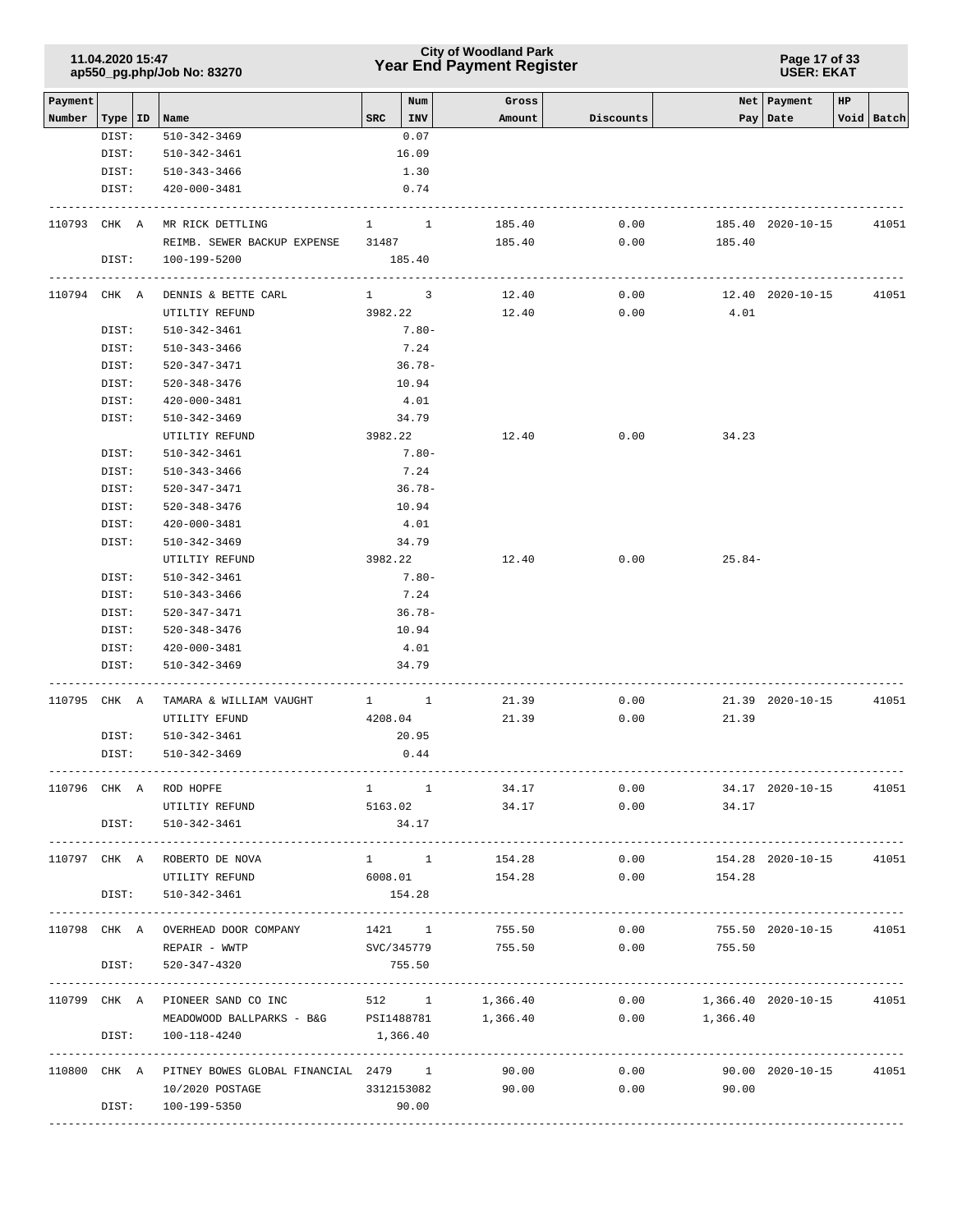### **Year End Payment Register City of Woodland Park 11.04.2020 15:47**

**Page 18 of 33 USER: EKAT**

| Payment                   |       |                                                        |                      | Num                                                                                                             | Gross            |                                     |                              | Net   Payment          | HP |            |
|---------------------------|-------|--------------------------------------------------------|----------------------|-----------------------------------------------------------------------------------------------------------------|------------------|-------------------------------------|------------------------------|------------------------|----|------------|
| Number   Type   ID   Name |       |                                                        | $_{\rm SRC}$         | INV                                                                                                             | Amount           | Discounts                           |                              | Pay   Date             |    | Void Batch |
| 110801                    | CHK A | QUADIENT FINANCE USA, INC                              | 5204                 | $\overline{\phantom{1}}$                                                                                        | 1,000.00         | 0.00                                |                              | 1,000.00 2020-10-15    |    | 41051      |
|                           | DIST: | POSTAGE METER REFILL<br>100-199-5350                   | 09272020<br>1,000.00 |                                                                                                                 | 1,000.00         | 0.00                                | 1,000.00                     |                        |    |            |
|                           |       |                                                        |                      |                                                                                                                 |                  |                                     |                              |                        |    |            |
| 110802 CHK A              |       | RAMPART SUPPLY, INC.                                   |                      | 528 1                                                                                                           | 643.77           | 0.00                                |                              | 643.77 2020-10-15      |    | 41051      |
|                           |       | PLUMBING SUPPLIES - F/S                                | 2533046-00           |                                                                                                                 | 643.77           | 0.00                                | 643.77                       |                        |    |            |
|                           | DIST: | 510-345-6110                                           |                      | 643.77                                                                                                          |                  |                                     |                              |                        |    |            |
|                           |       |                                                        |                      |                                                                                                                 |                  |                                     |                              |                        |    |            |
| 110803 CHK A              |       | STANLEY CONVERGENT SECURITY SO 4042 3<br>11/2020 FLEET |                      | 17807222                                                                                                        | 376.23<br>115.51 | 0.00<br>0.00                        | 115.51                       | 376.23 2020-10-15      |    | 41051      |
|                           | DIST: | 100-332-5000                                           |                      | 115.51                                                                                                          |                  |                                     |                              |                        |    |            |
|                           |       | 11/2020 QUONSET                                        | 17809678             |                                                                                                                 | 79.48            | 0.00                                | 79.48                        |                        |    |            |
|                           | DIST: | 100-331-5000                                           |                      | 79.48                                                                                                           |                  |                                     |                              |                        |    |            |
|                           |       | 11/2020 MAIN BLDG                                      | 17811604             |                                                                                                                 | 181.24           | 0.00                                | 181.24                       |                        |    |            |
|                           | DIST: | 100-332-5000                                           |                      | 181.24                                                                                                          |                  |                                     |                              |                        |    |            |
|                           |       |                                                        |                      | ______________                                                                                                  |                  |                                     |                              |                        |    |            |
| 110804 CHK A              |       | THOMAS HOFF & ASSOCIATES                               |                      | 4010 2                                                                                                          | 525.00           | 0.00                                |                              | 525.00 2020-10-15      |    | 41051      |
|                           | DIST: | POLICE PRE EMPLOYMENT POLY<br>100-221-6160             | 06TH323              | 350.00                                                                                                          | 350.00           | 0.00                                | 350.00                       |                        |    |            |
|                           |       | POLICE PRE EMPLOYMENT POLY                             | 06TH396              |                                                                                                                 | 175.00           | 0.00                                | 175.00                       |                        |    |            |
|                           | DIST: | 100-221-6160                                           |                      | 175.00                                                                                                          |                  |                                     |                              |                        |    |            |
|                           |       |                                                        |                      |                                                                                                                 |                  |                                     |                              |                        |    |            |
| 110805 CHK A              |       | UNITED REPROGRAPHIC SUPPLY                             |                      | 4285 1                                                                                                          | 98.00            | 0.00                                |                              | 98.00 2020-10-15       |    | 41051      |
|                           |       | 10/2020 CONTRACT                                       | IN244855             |                                                                                                                 | 98.00            | 0.00                                | 98.00                        |                        |    |            |
|                           | DIST: | 100-120-4350                                           |                      | 98.00                                                                                                           |                  |                                     |                              |                        |    |            |
| 110806 CHK A              |       | WASTE MANAGEMENT WOODLAND PARK 3004 1                  |                      |                                                                                                                 | 74.72            | 0.00                                |                              | 74.72 2020-10-15       |    | 41051      |
|                           |       | XTRA TRASH SERVICE - STREETS 0005847-2517-0            |                      |                                                                                                                 | 74.72            | 0.00                                | 74.72                        |                        |    |            |
|                           | DIST: | $100 - 334 - 4210$                                     |                      | 74.72                                                                                                           |                  |                                     |                              |                        |    |            |
| 110807 CHK A              |       | WAXIE SANITARY SUPPLY                                  |                      | 4189 2                                                                                                          | 1,057.47         | 0.00                                |                              | 1,057.47 2020-10-15    |    | 41051      |
|                           |       | CUSTODIAL SUPPLIES - B&G                               |                      | 79491619                                                                                                        | 727.47           | 0.00                                | 727.47                       |                        |    |            |
|                           | DIST: | 100-118-6140                                           |                      | 727.47                                                                                                          |                  |                                     |                              |                        |    |            |
|                           |       | CUSTODIAL SUPPLIES - B&G                               | 79510558             |                                                                                                                 | 330.00           | 0.00                                | 330.00                       |                        |    |            |
|                           | DIST: | 100-118-6140                                           |                      | 330.00                                                                                                          |                  |                                     |                              |                        |    |            |
|                           |       |                                                        |                      |                                                                                                                 |                  |                                     |                              |                        |    |            |
| 110808 CHK A              |       | WHISLER INDUSTRIAL SUPPLY                              | 682 7                | 2                                                                                                               | 471.42           | 0.00                                |                              | 471.42 2020-10-15      |    | 41051      |
|                           |       | $PARTS - F/S$                                          | 2394544              | 197.08                                                                                                          | 197.08           | 0.00                                | 197.08                       |                        |    |            |
|                           | DIST: | 510-345-6111<br>$SUPPLIES - F/S$                       |                      | 2394679                                                                                                         | 274.34           | 0.00                                | 274.34                       |                        |    |            |
|                           | DIST: | 510-345-6111                                           |                      | 274.34                                                                                                          |                  |                                     |                              |                        |    |            |
|                           |       |                                                        |                      |                                                                                                                 |                  |                                     |                              |                        |    |            |
|                           |       | 110809 CHK A ALLIANCE SHIELD DBA THE INSURA 1 1        |                      |                                                                                                                 | 15,000.00        | 0.00                                | 15,000.00 2020-10-22         |                        |    | 41081      |
|                           |       | CVRF BUSINESS RELIEF                                   | B001                 |                                                                                                                 | 15,000.00        | 0.00                                | 15,000.00                    |                        |    |            |
|                           | DIST: | 100-117-6500                                           | 15,000.00            |                                                                                                                 |                  |                                     |                              |                        |    |            |
|                           |       | 110810 CHK A CNL NAILS LLC                             |                      |                                                                                                                 | 1 1 5,000.00     |                                     | 0.00                         | 5,000.00 2020-10-22    |    | 41081      |
|                           |       | CVRF BUSINESS RELIEF B003                              |                      |                                                                                                                 |                  | 5,000.00                            | 0.00<br>5,000.00             |                        |    |            |
|                           | DIST: | 100-117-6500                                           | 5,000.00             |                                                                                                                 |                  |                                     |                              |                        |    |            |
|                           |       |                                                        |                      |                                                                                                                 |                  |                                     |                              | ---------------------- |    |            |
|                           |       | 110811 CHK A SERRANO'S FOOD COURT, LLC                 |                      |                                                                                                                 | 1 1 15,000.00    | 0.00                                | 15,000.00  2020-10-22  41081 |                        |    |            |
|                           |       | CVRF BUSINESS RELIEF                                   | B004                 |                                                                                                                 | 15,000.00        | 0.00                                | 15,000.00                    |                        |    |            |
|                           | DIST: | 100-117-6500                                           | 15,000.00            |                                                                                                                 |                  | ----------------------------------- |                              |                        |    |            |
| 110812 CHK A              |       | ROCKY N ROLL MUSIC LLC 1 1 1                           |                      |                                                                                                                 | 5,000.00         |                                     | 0.00                         | 5,000.00 2020-10-22    |    | 41081      |
|                           |       | CVRF BUSINESS RELIEF                                   |                      | B006 and the state of the state of the state of the state of the state of the state of the state of the state o | 5,000.00         |                                     | 0.00<br>5,000.00             |                        |    |            |
|                           | DIST: | 100-117-6500                                           | 5,000.00             |                                                                                                                 |                  |                                     |                              |                        |    |            |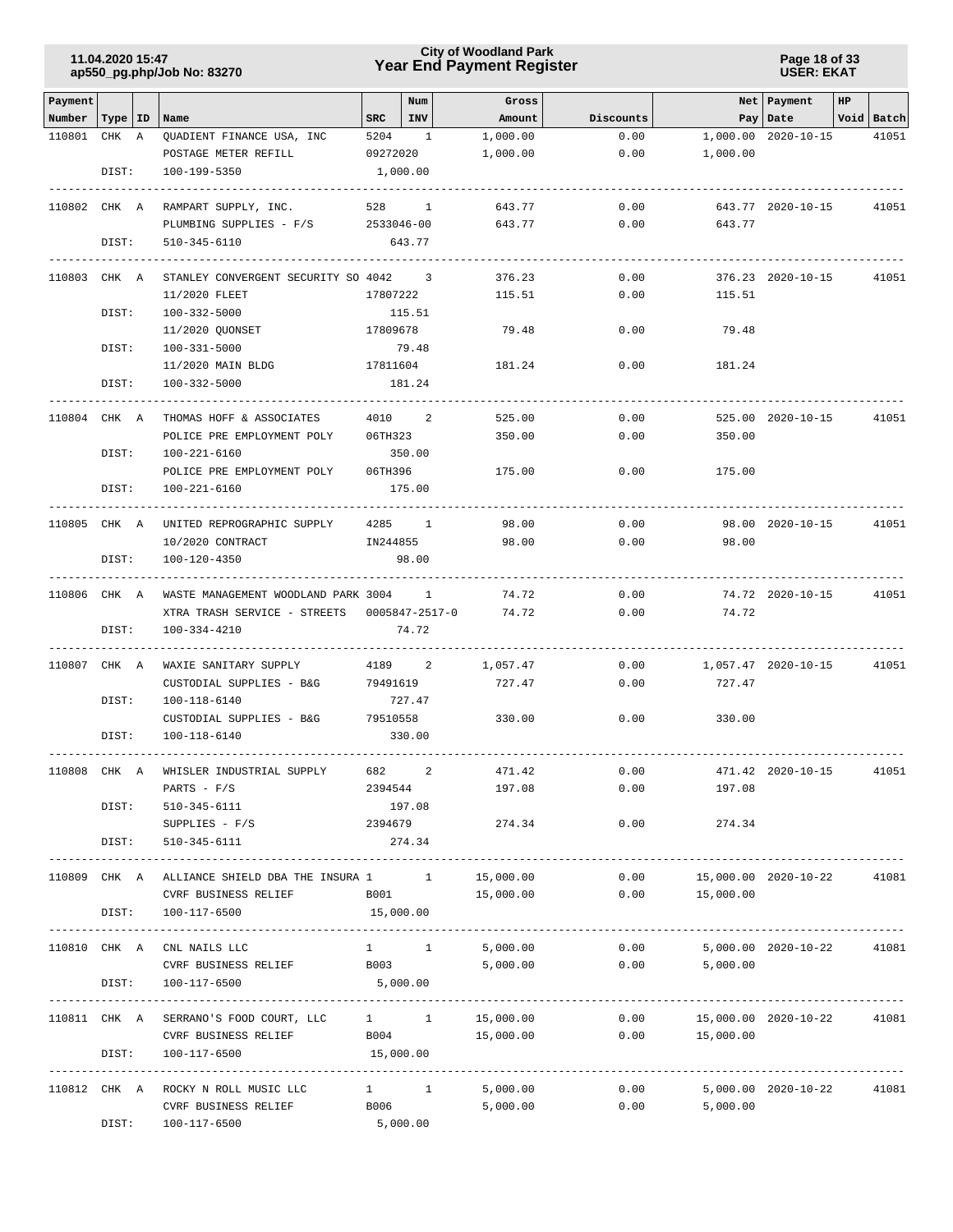### **Year End Payment Register City of Woodland Park 11.04.2020 15:47**

**Page 19 of 33 USER: EKAT**

| Payment            |       |                                                |                                                                                                                | Num          | Gross                                                                                                                    |                                   |                            | Net   Payment         | HP |            |
|--------------------|-------|------------------------------------------------|----------------------------------------------------------------------------------------------------------------|--------------|--------------------------------------------------------------------------------------------------------------------------|-----------------------------------|----------------------------|-----------------------|----|------------|
| Number   Type   ID |       | Name                                           | <b>SRC</b>                                                                                                     | INV          | Amount                                                                                                                   | Discounts                         |                            | Pay   Date            |    | Void Batch |
|                    |       |                                                |                                                                                                                |              |                                                                                                                          |                                   |                            |                       |    |            |
| 110813 CHK A       |       | PEAK SUN TANNING                               | $\mathbf{1}$                                                                                                   | $\mathbf{1}$ | 5,000.00                                                                                                                 | 0.00                              |                            | 5,000.00 2020-10-22   |    | 41081      |
|                    |       | CVRF BUSINESS RELIEF                           | B007                                                                                                           |              | 5,000.00                                                                                                                 | 0.00                              | 5,000.00                   |                       |    |            |
|                    | DIST: | 100-117-6500                                   |                                                                                                                | 5,000.00     |                                                                                                                          |                                   |                            |                       |    |            |
|                    |       |                                                |                                                                                                                |              |                                                                                                                          |                                   |                            |                       |    |            |
| 110814 CHK A       |       | WOODLAND PARK SENIOR ORGANIZAT 1               |                                                                                                                | $\mathbf{1}$ | 1,304.57                                                                                                                 | 0.00                              |                            | 1,304.57 2020-10-22   |    | 41081      |
|                    |       | CVRF BUSINESS RELIEF                           | <b>B008</b>                                                                                                    |              | 1,304.57                                                                                                                 | 0.00                              | 1,304.57                   |                       |    |            |
|                    | DIST: | 100-117-6500                                   | 1,304.57                                                                                                       |              |                                                                                                                          |                                   |                            |                       |    |            |
|                    |       |                                                |                                                                                                                |              |                                                                                                                          |                                   |                            |                       |    |            |
| 110815 CHK A       |       | TELLER COUNTY FARMERS MARKET A 1               |                                                                                                                | $\mathbf{1}$ | 6,093.46                                                                                                                 | 0.00                              |                            | $6,093.46$ 2020-10-22 |    | 41081      |
|                    |       | CVRF BUSINESS RELIEF                           | B009                                                                                                           |              | 6,093.46                                                                                                                 | 0.00                              | 6,093.46                   |                       |    |            |
|                    | DIST: | 100-117-6500                                   |                                                                                                                | 6,093.46     |                                                                                                                          |                                   |                            |                       |    |            |
|                    |       |                                                |                                                                                                                |              |                                                                                                                          |                                   |                            |                       |    |            |
| 110816 CHK A       |       | MOUNTAIN VIEW UNITED METHODIST 1               |                                                                                                                | $\mathbf{1}$ | 15,000.00                                                                                                                | 0.00                              |                            | 15,000.00 2020-10-22  |    | 41081      |
|                    |       | CVRF BUSINESS RELIEF                           | B010                                                                                                           |              | 15,000.00                                                                                                                | 0.00                              | 15,000.00                  |                       |    |            |
|                    | DIST: | 100-117-6500                                   | 15,000.00                                                                                                      |              |                                                                                                                          |                                   |                            |                       |    |            |
|                    |       |                                                |                                                                                                                |              |                                                                                                                          |                                   |                            |                       |    |            |
| 110817 CHK A       |       | KYLE SMITH DBA MOUNTAIN TOP GA 1               |                                                                                                                | $\mathbf{1}$ | 7,595.77                                                                                                                 | 0.00                              |                            | 7,595.77 2020-10-22   |    | 41081      |
|                    |       | CVRF BUSINESS RELIEF                           | B011                                                                                                           |              | 7,595.77                                                                                                                 | 0.00                              | 7,595.77                   |                       |    |            |
|                    | DIST: | 100-117-6500                                   |                                                                                                                | 7,595.77     |                                                                                                                          |                                   |                            |                       |    |            |
|                    |       |                                                |                                                                                                                |              |                                                                                                                          |                                   |                            |                       |    |            |
| 110818 CHK A       |       | BLISS HAIR STUDIO & BOUTIQUE 1 1               |                                                                                                                |              | 15,000.00                                                                                                                | 0.00                              |                            | 15,000.00 2020-10-22  |    | 41081      |
|                    |       | CVRF BUSINESS RELIEF                           | B012                                                                                                           |              | 15,000.00                                                                                                                | 0.00                              | 15,000.00                  |                       |    |            |
|                    | DIST: | 100-117-6500                                   | 15,000.00                                                                                                      |              |                                                                                                                          |                                   |                            |                       |    |            |
|                    |       |                                                |                                                                                                                |              |                                                                                                                          |                                   |                            |                       |    |            |
|                    |       | FAMILY DENTISTRY                               |                                                                                                                | $\mathbf{1}$ |                                                                                                                          | 0.00                              |                            | 15,000.00 2020-10-22  |    | 41081      |
| 110819 CHK A       |       | <b>CVRF BUSINESS RELIEF</b>                    | $1 \quad \blacksquare$<br>B013                                                                                 |              | 15,000.00                                                                                                                |                                   |                            |                       |    |            |
|                    | DIST: |                                                |                                                                                                                |              | 15,000.00                                                                                                                | 0.00                              | 15,000.00                  |                       |    |            |
|                    |       | 100-117-6500                                   | 15,000.00                                                                                                      |              |                                                                                                                          |                                   |                            |                       |    |            |
| 110820             | CHK A | WOODLAND HEALTH & FITNESS                      |                                                                                                                | $\mathbf{1}$ | 15,000.00                                                                                                                | 0.00                              |                            | 15,000.00 2020-10-22  |    |            |
|                    |       | <b>CVRF BUSINESS RELIEF</b>                    | $1 \qquad \qquad$<br>B014                                                                                      |              |                                                                                                                          |                                   |                            |                       |    | 41081      |
|                    | DIST: |                                                |                                                                                                                |              | 15,000.00                                                                                                                | 0.00                              | 15,000.00                  |                       |    |            |
|                    |       | 100-117-6500                                   | 15,000.00                                                                                                      |              |                                                                                                                          |                                   |                            |                       |    |            |
| 110821 CHK A       |       |                                                | 1                                                                                                              | $\mathbf{1}$ |                                                                                                                          | 0.00                              |                            |                       |    | 41081      |
|                    |       | TELLER SENIOR COALITION                        |                                                                                                                |              | 14,591.31                                                                                                                |                                   |                            | 14,591.31 2020-10-22  |    |            |
|                    |       | CVRF BUSINESS RELIEF                           | B015                                                                                                           |              | 14,591.31                                                                                                                | 0.00                              | 14,591.31                  |                       |    |            |
|                    | DIST: | 100-117-6500                                   | 14,591.31                                                                                                      |              |                                                                                                                          |                                   |                            |                       |    |            |
|                    |       |                                                |                                                                                                                |              |                                                                                                                          |                                   |                            |                       |    |            |
|                    |       | 110822 CHK A A FULL HOUSE                      | $1 \quad 1$                                                                                                    |              |                                                                                                                          | 9,454.45 0.00                     |                            |                       |    |            |
|                    |       | CVRF BUSINESS RELIEF                           | B016 and the set of the set of the set of the set of the set of the set of the set of the set of the set of th |              | 9,454.45                                                                                                                 |                                   | 0.00<br>9,454.45           |                       |    |            |
|                    | DIST: | 100-117-6500                                   | 9,454.45                                                                                                       |              |                                                                                                                          |                                   |                            |                       |    |            |
|                    |       |                                                |                                                                                                                |              |                                                                                                                          |                                   |                            |                       |    |            |
|                    |       | 110823 CHK A TIMBERLAND DENTAL CARE            | $1 \quad 1$                                                                                                    |              | 15,000.00                                                                                                                | 0.00                              | 15,000.00 2020-10-22       |                       |    | 41081      |
|                    | DIST: | CVRF BUSINESS RELIEF                           | B017                                                                                                           |              | 15,000.00                                                                                                                | 0.00                              | 15,000.00                  |                       |    |            |
|                    |       | 100-117-6500                                   | 15,000.00                                                                                                      |              |                                                                                                                          | --------------------------------- |                            |                       |    |            |
|                    |       |                                                |                                                                                                                |              |                                                                                                                          |                                   |                            |                       |    |            |
| 110824 CHK A       |       | STEPHENIE H KAUFMANN DDS PC 1 1 7,369.38       |                                                                                                                |              |                                                                                                                          |                                   | $0.00$ 7,369.38 2020-10-22 |                       |    | 41081      |
|                    |       | CVRF BUSINESS RELIEF                           |                                                                                                                |              | BOO2 7,369.38                                                                                                            |                                   | $0.00$ 7,369.38            |                       |    |            |
|                    | DIST: | 100-117-6500                                   | 7,369.38                                                                                                       |              |                                                                                                                          |                                   |                            |                       |    |            |
|                    |       |                                                |                                                                                                                |              |                                                                                                                          |                                   |                            |                       |    |            |
|                    |       | 110825 CHK A UTE PASS HISTORICAL SOCIETY & 1 1 |                                                                                                                |              | 8,309.52                                                                                                                 | 0.00                              | 8,309.52 2020-10-22        |                       |    | 41081      |
|                    |       | CVRF BUSINESS RELIEF BOO5                      |                                                                                                                |              | 8,309.52                                                                                                                 | 0.00                              | 8,309.52                   |                       |    |            |
|                    | DIST: | 100-117-6500                                   | 8,309.52                                                                                                       |              |                                                                                                                          |                                   |                            |                       |    |            |
|                    |       |                                                |                                                                                                                |              |                                                                                                                          |                                   |                            |                       |    |            |
|                    |       | 110826 CHK A RAYMOND AVILA                     | $1 \qquad \qquad 1$                                                                                            |              | 500.00                                                                                                                   | 0.00                              |                            | 500.00 2020-10-22     |    | 41081      |
|                    |       | CVRF RESIDENT RELIEF                           |                                                                                                                |              | R001 and the set of the set of the set of the set of the set of the set of the set of the set of the set of th<br>500.00 |                                   | 0.00<br>500.00             |                       |    |            |
|                    |       | DIST: 100-117-6500                             |                                                                                                                | 500.00       |                                                                                                                          |                                   |                            |                       |    |            |
|                    |       |                                                |                                                                                                                |              |                                                                                                                          |                                   |                            |                       |    |            |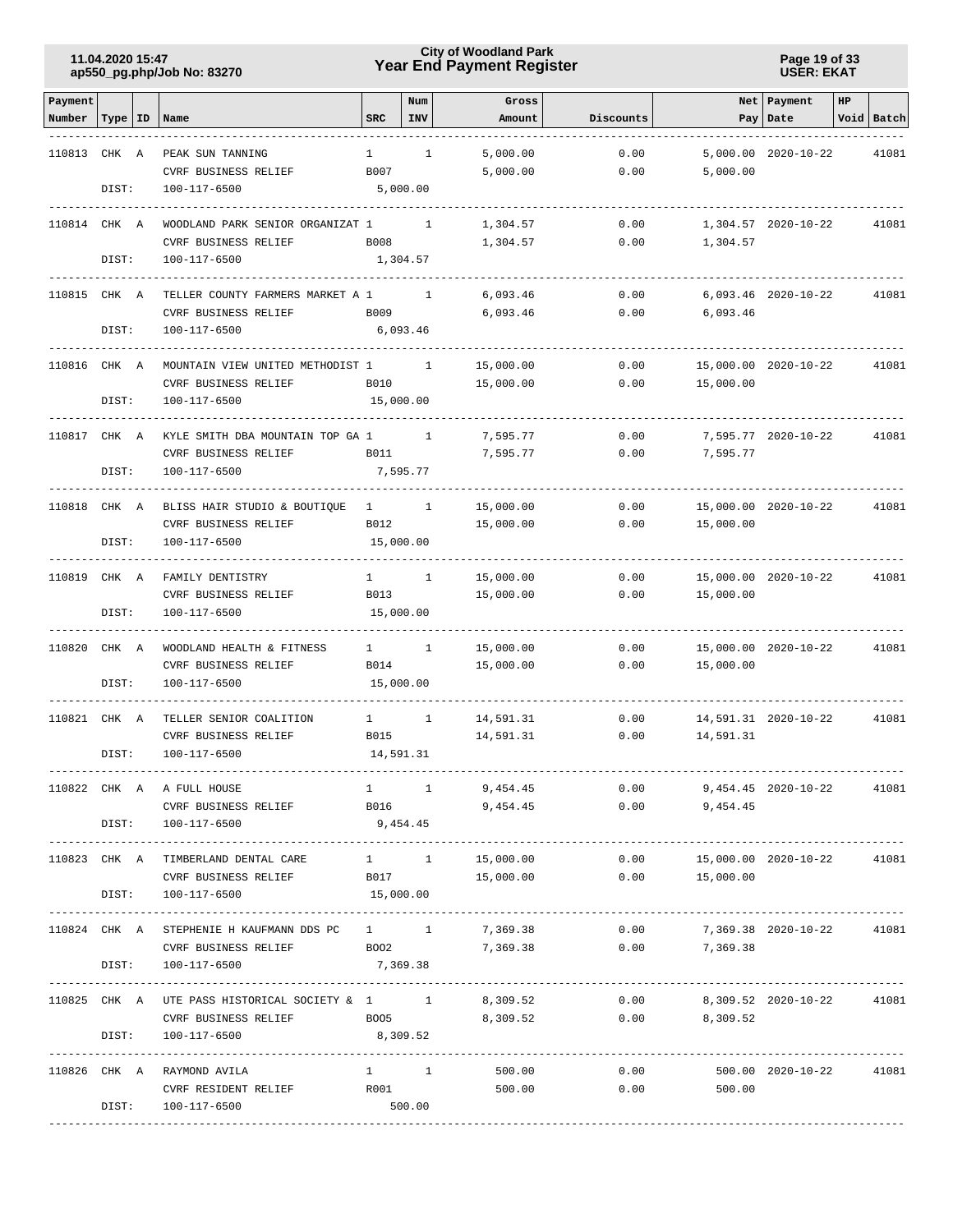### **Year End Payment Register City of Woodland Park 11.04.2020 15:47**

**Page 20 of 33 USER: EKAT**

| Payment      |           |                                                             |                        | Num                      | Gross             |           |                                         | Net   Payment           | HP |            |
|--------------|-----------|-------------------------------------------------------------|------------------------|--------------------------|-------------------|-----------|-----------------------------------------|-------------------------|----|------------|
| Number       | Type   ID | Name                                                        | SRC                    | INV                      | Amount            | Discounts |                                         | Pay Date                |    | Void Batch |
| 110827       | CHK A     | JOHN & LINLEY TOLER                                         | $\mathbf{1}$           | $\overline{1}$           | 500.00            | 0.00      | 500.00                                  | $2020 - 10 - 22$        |    | 41081      |
|              | DIST:     | CVRF RESIDENT RELIEF<br>100-117-6500                        | R002                   | 500.00                   | 500.00            | 0.00      | 500.00                                  |                         |    |            |
| 110828 CHK A |           | JANELLE A GOSS                                              | $1 \quad \cdots$       | $\overline{1}$           | 500.00            | 0.00      |                                         | 500.00 2020-10-22       |    | 41081      |
|              |           | CVRF RESIDENT RELIEF                                        | R003                   |                          | 500.00            | 0.00      | 500.00                                  |                         |    |            |
|              | DIST:     | 100-117-6500                                                |                        | 500.00                   |                   |           |                                         |                         |    |            |
| 110829 CHK A |           | ROBERT & TERRI MORNEAU                                      | $1 \quad \cdots$       | $\mathbf{1}$             | 500.00            | 0.00      |                                         | 500.00 2020-10-22       |    | 41081      |
|              |           | CVRF RESIDENT RELIEF                                        | R004                   |                          | 500.00            | 0.00      | 500.00                                  |                         |    |            |
|              | DIST:     | 100-117-6500                                                |                        | 500.00                   |                   |           |                                         |                         |    |            |
| 110830 CHK A |           | ALEX MILLER                                                 | $1 \quad \Box$         | 1                        | 500.00            | 0.00      |                                         | 500.00 2020-10-22       |    | 41081      |
|              |           | CVRF RESIDENT RELIEF                                        | R005                   |                          | 500.00            | 0.00      | 500.00                                  |                         |    |            |
|              | DIST:     | 100-117-6500                                                |                        | 500.00                   |                   |           |                                         |                         |    |            |
| 110831 CHK A |           | LOUIS MIKE THEIMER                                          | $1 \quad \blacksquare$ | $\mathbf{1}$             | 500.00            | 0.00      |                                         | 500.00 2020-10-22       |    | 41081      |
|              |           | CVRF RESIDENT RELIEF                                        | R006                   |                          | 500.00            | 0.00      | 500.00                                  |                         |    |            |
|              | DIST:     | 100-117-6500<br>--------------                              |                        | 500.00                   |                   |           |                                         |                         |    |            |
| 110832 CHK A |           | KANDY MCDANIEL                                              | $1 \quad \cdots$       | $\overline{1}$           | 500.00            | 0.00      |                                         | 500.00 2020-10-22       |    | 41081      |
|              |           | CVRF RESIDENT RELIEF                                        | R007                   |                          | 500.00            | 0.00      | 500.00                                  |                         |    |            |
|              | DIST:     | 100-117-6500                                                |                        | 500.00                   |                   |           |                                         |                         |    |            |
| 110833 CHK A |           | ROBERT YARDUMIAN                                            | $1 \qquad \qquad$      | $\overline{1}$           | 500.00            | 0.00      |                                         | 500.00 2020-10-22       |    | 41081      |
|              |           | CVRF RESIDENT RELIEF                                        | R008                   |                          | 500.00            | 0.00      | 500.00                                  |                         |    |            |
|              | DIST:     | 100-117-6500                                                |                        | 500.00                   |                   |           |                                         |                         |    |            |
| 110834 CHK A |           | ACA SECURITY, INC                                           | 4212                   | $\overline{\phantom{0}}$ | 180.00            | 0.00      |                                         | 180.00 2020-10-22       |    | 41083      |
|              |           | QUARTERLY MONITORING - WTP                                  | 17339                  |                          | 180.00            | 0.00      | 180.00                                  |                         |    |            |
|              | DIST:     | 510-342-4320                                                |                        | 180.00                   |                   |           |                                         |                         |    |            |
| 110835 CHK A |           | ASSOCIATED SUPPLY CO INC                                    | 5066                   | 2                        | 190.20            | 0.00      |                                         | 190.20 2020-10-22       |    | 41083      |
|              |           | SHIPPING CHARGES                                            | 96665                  |                          | 18.10             | 0.00      | 18.10                                   |                         |    |            |
|              | DIST:     | $220 - 452 - 4320$                                          |                        | 18.10                    |                   |           |                                         |                         |    |            |
|              |           | INJECTOR - WAC                                              | 96666                  |                          | 172.10            | 0.00      | 172.10                                  |                         |    |            |
|              | DIST:     | $220 - 452 - 4320$                                          |                        | 172.10                   |                   |           |                                         |                         |    |            |
|              |           | 110836 CHK A ATTP TRANSWEST TRUCKS INC 631 1 146.32         |                        |                          |                   |           | 0.00                                    | 146.32 2020-10-22       |    | 41083      |
|              |           | REPAIR #14                                                  |                        |                          | 008P118472 146.32 |           | $0.00$ 146.32                           |                         |    |            |
|              |           | DIST: 100-332-4410                                          |                        | 146.32                   |                   |           |                                         |                         |    |            |
|              |           | 110837 CHK A AUTO TRUCK GROUP, LLC                          |                        |                          | 4630 2 1,501.50   | 0.00      | 1,501.50  2020-10-22  41083             |                         |    |            |
|              |           | #58 - REPAIR                                                | 1754889                |                          | 906.50            | 0.00      | 906.50                                  |                         |    |            |
|              |           | DIST: 100-332-4410                                          |                        | 906.50                   |                   |           |                                         |                         |    |            |
|              | DIST:     | REPAIR #74<br>510-342-4400                                  | 1755348                | 595.00                   | 595.00            |           | $0.00$ 595.00                           |                         |    |            |
|              |           |                                                             |                        |                          |                   |           |                                         |                         |    |            |
|              |           | 110838 CHK A BADGER METER INC                               | 4278 1                 |                          |                   |           | 2,050.56   0.00   2,050.56   2020-10-22 |                         |    | 41083      |
|              |           | CELLULAR LTE SERVICE UNIT $80060549$ 2,050.56 0.00 2,050.56 |                        |                          |                   |           |                                         |                         |    |            |
|              | DIST:     | 510-350-5300                                                | 2,050.56               |                          |                   |           |                                         |                         |    |            |
|              |           | 110839 CHK A BLUETARP FINANCIAL                             |                        |                          | 4474 1 323.97     | 0.00      |                                         | 323.97 2020-10-22 41083 |    |            |
|              |           | PARTS - WWTP                                                |                        |                          | 46183188 323.97   |           | $0.00$ 323.97                           |                         |    |            |
|              | DIST:     | 520-347-6110                                                | 323.97                 |                          |                   |           |                                         |                         |    |            |
|              |           | 110840 CHK A BRIAN E. BUNDY                                 |                        |                          | 5208 1 840.00     |           | $0.00$ $840.00$ $2020-10-22$            |                         |    | 41083      |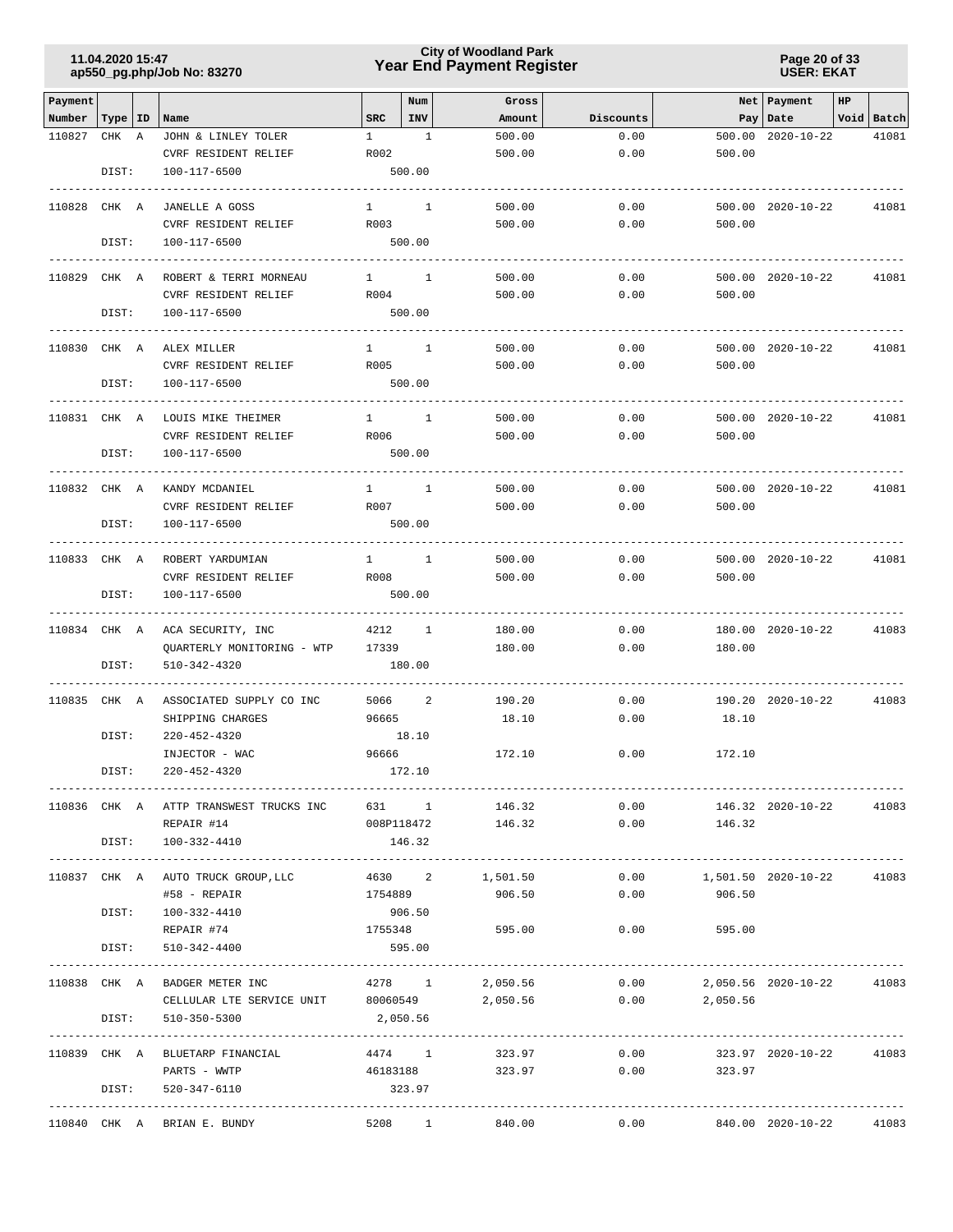## **Year End Payment Register City of Woodland Park 11.04.2020 15:47**

**Page 21 of 33 USER: EKAT**

| Payment      |       |                                                                                      |            | Num       | Gross                |              |                             | Net Payment             | HP |              |
|--------------|-------|--------------------------------------------------------------------------------------|------------|-----------|----------------------|--------------|-----------------------------|-------------------------|----|--------------|
| Number       |       | Type   ID   Name                                                                     | SRC        | INV       | Amount               | Discounts    |                             | Pay Date                |    | Void Batch   |
|              |       | ACCT. SUPPORT SERVICES                                                               | 10162020   |           | 840.00               | 0.00         | 840.00                      |                         |    |              |
|              | DIST: | 100-117-3500                                                                         |            | 840.00    |                      |              |                             |                         |    |              |
|              |       |                                                                                      |            |           |                      |              |                             |                         |    |              |
| 110841 CHK A |       | BRUCKNER TRUCK SALES                                                                 |            | 4482 1    | 106.08               | 0.00         |                             | 106.08 2020-10-22       |    | 41083        |
|              |       | REPAIR #35                                                                           | 46618M     |           | 106.08               | 0.00         | 106.08                      |                         |    |              |
|              | DIST: | 100-332-4430                                                                         |            | 106.08    |                      |              |                             |                         |    |              |
|              |       |                                                                                      |            |           |                      |              |                             |                         |    |              |
| 110842 CHK A |       | CENTURA VENTURES                                                                     |            | 5095 1    | 155.00               | 0.00         |                             | 155.00 2020-10-22       |    | 41083        |
|              |       | PRE EMPLOYMENT PHYSICAL-WPPD 271336                                                  |            |           | 155.00               | 0.00         | 155.00                      |                         |    |              |
|              | DIST: | 100-221-6160                                                                         |            | 155.00    |                      |              |                             |                         |    |              |
| 110843 CHK A |       | CHAD MILDBRANDT                                                                      |            | 5159 1    | 144.00               | 0.00         |                             | 144.00 2020-10-22       |    | 41083        |
|              |       | BARTENDING - UPCC                                                                    | 10202020   |           | 144.00               | 0.00         | 144.00                      |                         |    |              |
|              | DIST: | 220-455-7000                                                                         |            | 144.00    |                      |              |                             |                         |    |              |
|              |       |                                                                                      |            |           | -------------------- |              |                             |                         |    |              |
| 110844 CHK A |       | CINTAS CORPORATION NO 2                                                              |            | 4977 1    | 61.80                | 0.00         |                             | 61.80 2020-10-22        |    | 41083        |
|              |       | UNIFORMS - FLEET                                                                     | 4063939671 |           | 61.80                | 0.00         | 61.80                       |                         |    |              |
|              | DIST: | 100-332-6210                                                                         |            | 61.80     |                      |              |                             |                         |    |              |
|              |       |                                                                                      |            |           |                      |              |                             |                         |    |              |
|              |       | 110845 CHK A COLO SPRINGS UTILITIES                                                  | 1172 1     |           | 77,634.59            | 0.00         | 77,634.59 2020-10-22        |                         |    | 41083        |
|              |       | 3RD Q CONVEYANCE FEE 2020                                                            | 10052020   |           | 77,634.59            | 0.00         | 77,634.59                   |                         |    |              |
|              | DIST: | 510-342-5755                                                                         | 77,634.59  |           |                      |              |                             |                         |    |              |
| 110846 CHK A |       | COLORADO ANALYTICAL LAB                                                              |            | 4028 2    | 234.00               | 0.00         |                             | 234.00 2020-10-22       |    | 41083        |
|              |       | LAB SERVICES - WWTP                                                                  | 201006031  |           | 122.00               | 0.00         | 122.00                      |                         |    |              |
|              | DIST: | 520-347-3350                                                                         |            | 122.00    |                      |              |                             |                         |    |              |
|              |       | LAB SERVICES - WWTP                                                                  | 201006032  |           | 112.00               | 0.00         | 112.00                      |                         |    |              |
|              | DIST: | 520-347-3350                                                                         |            | 112.00    |                      |              |                             |                         |    |              |
|              |       |                                                                                      |            |           |                      |              |                             |                         |    |              |
| 110847 CHK A |       | CORE & MAIN LP                                                                       |            | 4980 3    | 1,485.68             | 0.00         |                             | 1,485.68 2020-10-22     |    | 41083        |
|              |       | SUPPLIES $- F/S$                                                                     | M984261    |           | 226.24               | 0.00         | 226.24                      |                         |    |              |
|              | DIST: | 520-349-6110                                                                         |            | 226.24    |                      |              |                             |                         |    |              |
|              |       | COPPER TUBING - F/S                                                                  | N091150    |           | 459.00               | 0.00         | 459.00                      |                         |    |              |
|              | DIST: | 510-345-6110                                                                         |            | 459.00    |                      |              |                             |                         |    |              |
|              |       | $SUPPLIES - F/S$                                                                     | N091248    |           | 800.44               | 0.00         | 800.44                      |                         |    |              |
|              | DIST: | 510-345-6110                                                                         |            | 800.44    |                      |              |                             |                         |    |              |
|              |       |                                                                                      |            |           |                      |              |                             |                         |    |              |
|              |       | 110848 CHK A EL PASO CTY HEALTH DEPT LAB 241 1<br>BACTERIOLOGICAL TESTS - WTP 093020 |            |           | 252.00<br>252.00     | 0.00<br>0.00 | 252.00                      | 252.00 2020-10-22 41083 |    |              |
|              | DIST: | 510-342-3350                                                                         |            | 252.00    |                      |              |                             |                         |    |              |
|              |       |                                                                                      |            |           |                      |              |                             |                         |    |              |
|              |       | 110849 CHK A EMPLOYERS COUNCIL SERVICES, IN 5099 1 30.00                             |            |           |                      | 0.00         |                             | 30.00 2020-10-22        |    | 41083        |
|              |       | BACKROUND CHECK                                                                      |            |           | 0000357680 30.00     |              | $0.00$ 30.00                |                         |    |              |
|              | DIST: | 100-199-3335                                                                         |            | 30.00     |                      |              |                             |                         |    |              |
|              |       |                                                                                      |            |           |                      |              |                             |                         |    | . <u>.</u> . |
|              |       | 110850 CHK A FIRST GENERAL SERVICES FRONT R 5238 1 49,272.91                         |            |           |                      |              | $0.00$ 49,272.91 2020-10-22 |                         |    | 41083        |
|              |       | CITYWIDE CONCRETE REPLACEMENT 8531-11377 49,272.91                                   |            |           |                      |              | $0.00$ 49,272.91            |                         |    |              |
|              |       | DIST: 410-335-7207                                                                   | 51,866.22  |           |                      |              |                             |                         |    |              |
|              | DIST: | 410-335-7207                                                                         |            | 2,593.31- |                      |              |                             |                         |    |              |
|              |       | 110851 CHK A GRAINGER INC.                                                           |            |           | 282 2 341.18         |              | 0.00                        | 341.18 2020-10-22       |    | 41083        |
|              |       | PARTS - WTP                                                                          |            |           | 9666983524 286.88    |              | 0.00<br>286.88              |                         |    |              |
|              |       | DIST: 510-342-6110                                                                   | 286.88     |           |                      |              |                             |                         |    |              |
|              |       | SUPPLIES - WWTP 9674795324 54.30                                                     |            |           |                      |              | $0.00$ 54.30                |                         |    |              |
|              |       | DIST: 520-347-6110                                                                   |            | 54.30     |                      |              |                             |                         |    |              |
|              |       |                                                                                      |            |           |                      |              |                             |                         |    |              |
|              |       | 110852 CHK A HACH COMPANY                                                            |            |           | 291 1<br>386.26      | 0.00         |                             | 386.26 2020-10-22       |    | 41083        |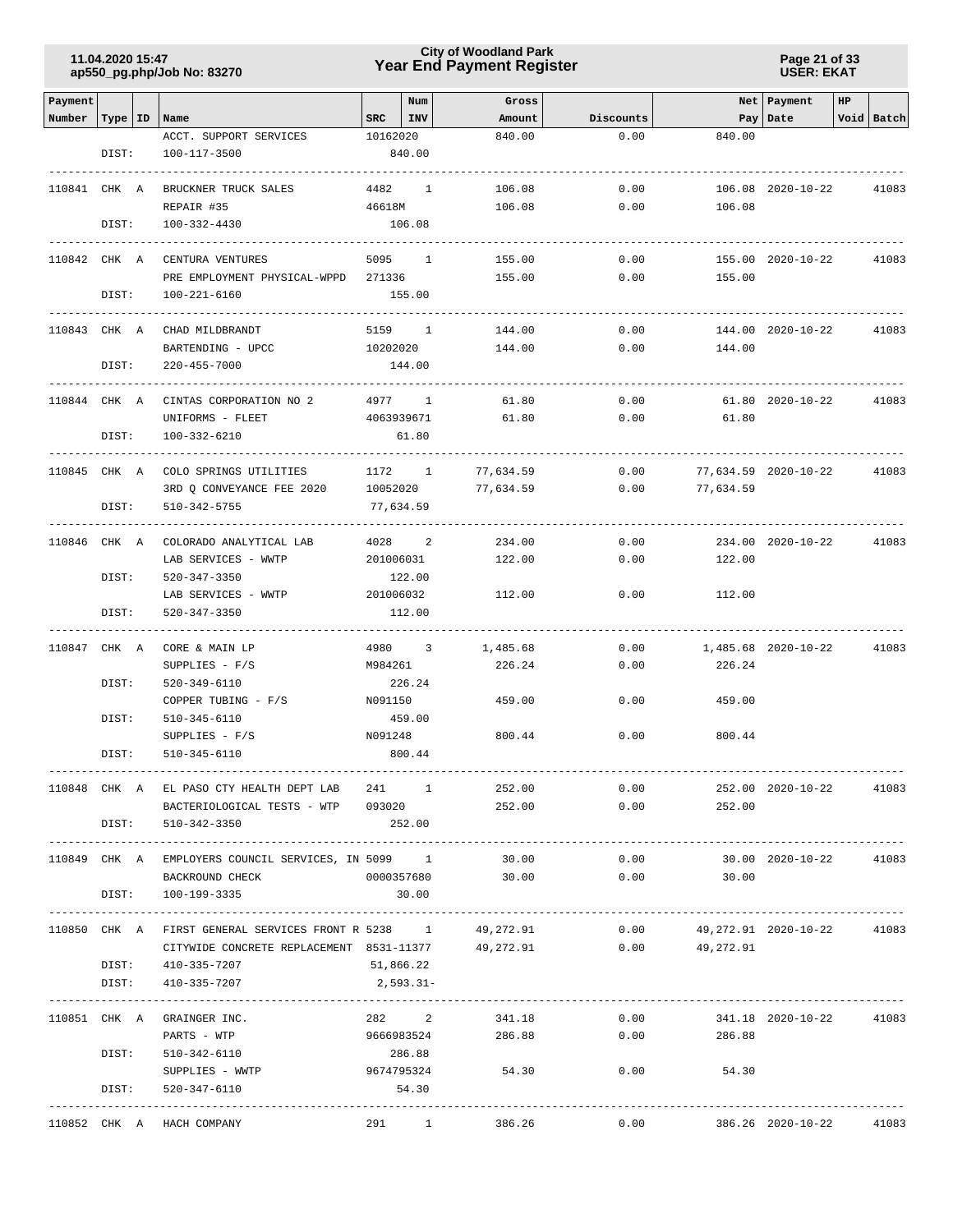### **Year End Payment Register City of Woodland Park 11.04.2020 15:47**

#### **Page 22 of 33 USER: EKAT**

| Payment      |              |                                                   |                                                            | Num      | Gross            |           |                      | Net Payment       | HP |            |
|--------------|--------------|---------------------------------------------------|------------------------------------------------------------|----------|------------------|-----------|----------------------|-------------------|----|------------|
| Number       |              | Type   ID   Name                                  | $SRC$ $ INV $                                              |          | Amount           | Discounts |                      | Pay   Date        |    | Void Batch |
|              |              | LAB SUPPLIES - WTP                                | 12140800                                                   |          | 386.26           | 0.00      | 386.26               |                   |    |            |
|              | DIST:        | 510-342-6110                                      |                                                            | 386.26   |                  |           |                      |                   |    |            |
|              |              |                                                   |                                                            |          |                  |           |                      |                   |    |            |
| 110853 CHK A |              | IREA                                              | 343 3                                                      |          | 15,133.40        | 0.00      | 15,133.40 2020-10-22 |                   |    | 41083      |
|              |              | 08/2020 ELECTRICAL CHARGES                        | 100920B                                                    |          | 15,133.40        | 0.00      | 7,222.83             |                   |    |            |
|              | DIST:        | 100-118-5710                                      | 2,017.74                                                   |          |                  |           |                      |                   |    |            |
|              | DIST:        | 100-334-5710                                      | 1,044.40                                                   |          |                  |           |                      |                   |    |            |
|              | DIST:        | 100-334-2270                                      |                                                            | 291.11   |                  |           |                      |                   |    |            |
|              | DIST:        | 510-342-5710                                      | 7,222.83                                                   |          |                  |           |                      |                   |    |            |
|              | DIST:        | 220-452-5710                                      | 4,557.32                                                   |          |                  |           |                      |                   |    |            |
|              |              | 08/2020 ELECTRICAL CHARGES 100920B 15,133.40      |                                                            |          |                  |           | $0.00$ 3,353.25      |                   |    |            |
|              | DIST:        | 100-118-5710                                      | 2,017.74                                                   |          |                  |           |                      |                   |    |            |
|              | DIST:        | 100-334-5710                                      | 1,044.40                                                   |          |                  |           |                      |                   |    |            |
|              | DIST:        | 100-334-2270                                      |                                                            | 291.11   |                  |           |                      |                   |    |            |
|              | DIST:        | 510-342-5710                                      | 7,222.83                                                   |          |                  |           |                      |                   |    |            |
|              | DIST:        | 220-452-5710                                      | 4,557.32                                                   |          |                  |           |                      |                   |    |            |
|              |              | 08/2020 ELECTRICAL CHARGES                        | 100920B                                                    |          | 15,133.40        | 0.00      | 4,557.32             |                   |    |            |
|              | DIST:        | 100-118-5710                                      | 2,017.74                                                   |          |                  |           |                      |                   |    |            |
|              | DIST:        | 100-334-5710                                      | 1,044.40                                                   |          |                  |           |                      |                   |    |            |
|              | DIST:        | 100-334-2270                                      |                                                            | 291.11   |                  |           |                      |                   |    |            |
|              | DIST:        | 510-342-5710                                      | 7,222.83                                                   |          |                  |           |                      |                   |    |            |
|              | DIST:        | 220-452-5710                                      |                                                            | 4,557.32 |                  |           |                      |                   |    |            |
|              |              |                                                   |                                                            |          |                  |           |                      |                   |    |            |
|              |              | 110854 CHK A JDS - HYDRO CONSULTANTS, INC. 2894 1 |                                                            |          | 581.25           | 0.00      |                      | 581.25 2020-10-22 |    | 41083      |
|              |              | SUNNYWOOD PUMP STATION 10916-18                   |                                                            |          | 581.25           | 0.00      | 581.25               |                   |    |            |
|              | DIST:        | 510-343-7210                                      |                                                            | 581.25   |                  |           |                      |                   |    |            |
|              |              |                                                   |                                                            |          |                  |           |                      |                   |    |            |
|              |              | 110855 CHK A L.N. CURTIS & SONS                   |                                                            |          | 5123 1 102.67    | 0.00      |                      | 102.67 2020-10-22 |    | 41083      |
|              |              | UNIFORM - WPPD                                    |                                                            |          | INV428876 102.67 |           | 0.00<br>102.67       |                   |    |            |
|              | DIST:        | 100-221-6210                                      |                                                            | 102.67   |                  |           |                      |                   |    |            |
|              |              | 110856 CHK A LOSS, LEEANN                         | 3628 1                                                     |          | 139.50           | 0.00      |                      | 139.50 2020-10-22 |    | 41083      |
|              |              | P&R INSTRUCTOR                                    | 102020                                                     |          | 139.50           | 0.00      | 139.50               |                   |    |            |
|              | DIST:        | 220-451-3400-1000                                 |                                                            | 139.50   |                  |           |                      |                   |    |            |
|              |              |                                                   |                                                            |          |                  |           |                      |                   |    |            |
|              |              | 110857 CHK A MCCOY SALES CORPORATION              | 2402 1                                                     |          | 194.48           | 0.00      |                      | 194.48 2020-10-22 |    | 41083      |
|              |              | COUPLER - WWTP                                    | 7736249                                                    |          | 194.48           | 0.00      | 194.48               |                   |    |            |
|              | DIST:        | 520-347-6110                                      |                                                            | 194.48   |                  |           |                      |                   |    |            |
|              |              |                                                   |                                                            |          |                  |           |                      |                   |    |            |
|              |              | 110858 CHK A MIKE SHAW CHRYSLER DODGE JEEP 5239 2 |                                                            |          | 40,136.00        | 0.00      | 40,136.00 2020-10-22 |                   |    | 41083      |
|              |              | 2020 Ram Classic Quad Cab Deli 31546              |                                                            |          | 21,322.00        | 0.00      | 21,322.00            |                   |    |            |
|              | DIST:        | 410-335-7510                                      | 21,322.00                                                  |          |                  |           |                      |                   |    |            |
|              |              | 2020 RAM PICK UP TRUCK                            | 31904                                                      |          | 18,814.00        |           | $0.00$ 18,814.00     |                   |    |            |
|              | DIST:        | 510-343-7500                                      | 18,814.00                                                  |          |                  |           |                      |                   |    |            |
|              |              |                                                   |                                                            |          |                  |           |                      |                   |    |            |
|              |              | 110859 CHK A LUKE ELLSWORTH                       | $1 \quad 1$                                                |          | 50.00            | 0.00      |                      | 50.00 2020-10-22  |    | 41083      |
|              |              | WATER SYSTEM EXAM                                 | 1019                                                       |          | 50.00            |           | $0.00$ 50.00         |                   |    |            |
|              | DIST:        | 510-345-5800                                      | 50.00                                                      |          |                  |           |                      |                   |    |            |
|              | ------------ |                                                   |                                                            |          |                  |           |                      |                   |    |            |
|              |              | 110860 CHK A CRAIG'S POWER EQUIPMENT 1 1          |                                                            |          | 100.03           | 0.00      |                      | 100.03 2020-10-22 |    | 41083      |
|              |              | REPAIR #86                                        | 123895                                                     |          | 100.03           | 0.00      | 100.03               |                   |    |            |
|              | DIST:        | 100-332-4430                                      |                                                            | 100.03   |                  |           |                      |                   |    |            |
|              |              | 110861 CHK A JUSTIN CARR                          | $\begin{array}{cccc} 1 & \hspace{1.5cm} & 1 & \end{array}$ |          | 55.00            | 0.00      |                      | 55.00 2020-10-22  |    | 41083      |
|              |              | UTILTIY REFUND                                    | 1924.02                                                    |          | 55.00            | 0.00      | 55.00                |                   |    |            |
|              | DIST:        | 510-342-3461                                      |                                                            | 55.00    |                  |           |                      |                   |    |            |
|              |              |                                                   |                                                            |          |                  |           |                      |                   |    |            |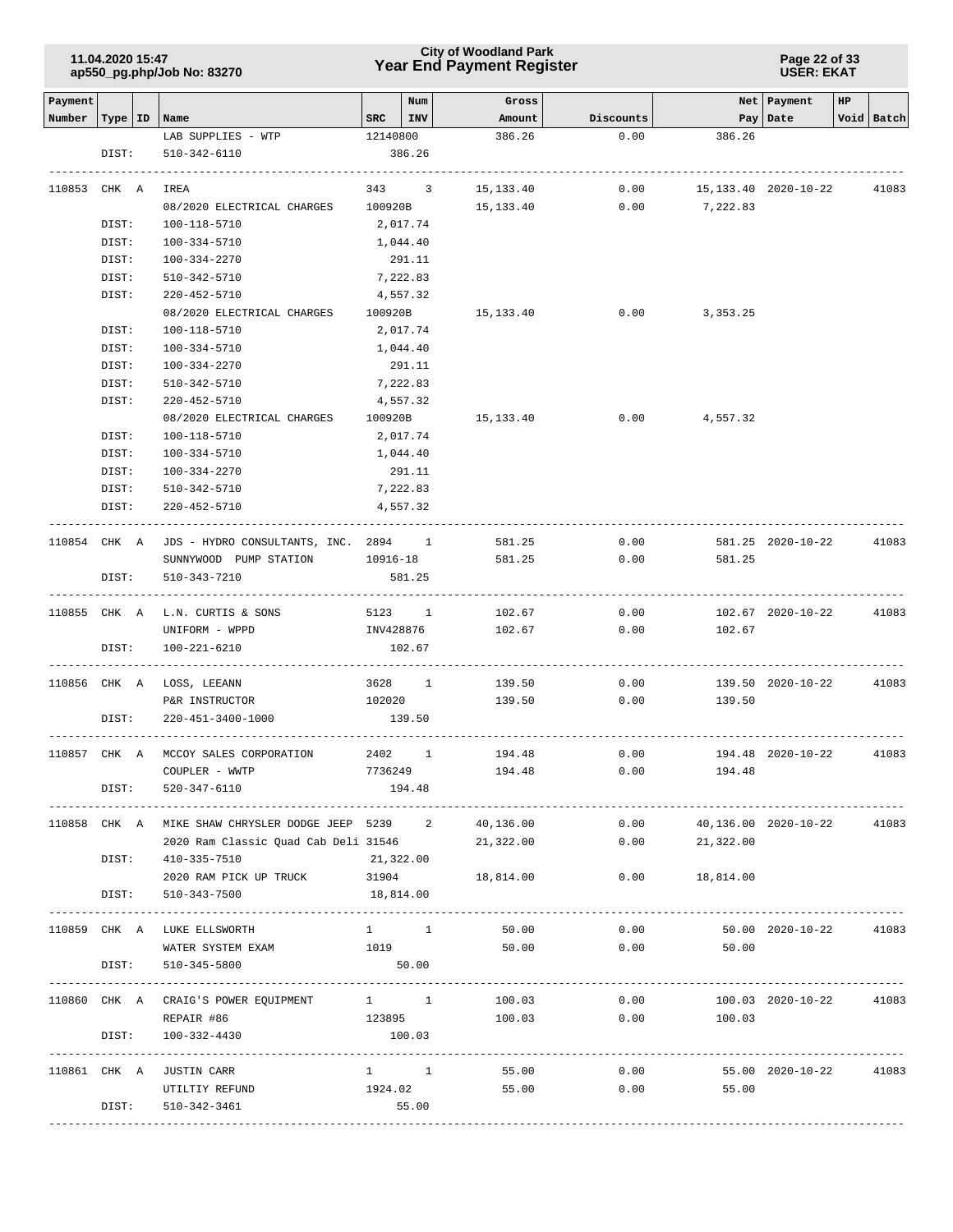### **Year End Payment Register City of Woodland Park 11.04.2020 15:47**

**Page 23 of 33 USER: EKAT**

| Payment<br>Number   Type   ID |       | Name                                                     | SRC     | Num<br>INV              | Gross<br>Amount | Discounts     |         | Net Payment<br>Pay   Date | HP | Void Batch |
|-------------------------------|-------|----------------------------------------------------------|---------|-------------------------|-----------------|---------------|---------|---------------------------|----|------------|
| 110862 CHK A                  |       | JAMES CALL                                               |         | $1 \quad 1$             | 21.06           | 0.00          |         | 21.06 2020-10-22          |    | 41083      |
|                               |       | UTILITY REFUND                                           | 3321.10 |                         | 21.06           | 0.00          | 21.06   |                           |    |            |
|                               | DIST: | 510-342-3461                                             |         | 21.06                   |                 |               |         |                           |    |            |
|                               |       |                                                          |         |                         |                 |               |         |                           |    |            |
| 110863 CHK A                  |       | COLORADO POWERLINE INC                                   |         | $1 \quad 1$             | 166.30          | 0.00          |         | 166.30 2020-10-22         |    | 41083      |
|                               |       | UTILITY DEPOSIT                                          |         | 5617.02                 | 166.30          | $0.00$ 166.30 |         |                           |    |            |
|                               | DIST: | 510-000-2520<br>------------------------                 |         | 166.30<br>------------- |                 |               |         |                           |    |            |
|                               |       | 110864 CHK A PATRICK KAUFMANN                            |         | $1 \qquad \qquad 3$     | 85.00           | 0.00          |         | 85.00 2020-10-22          |    | 41083      |
|                               |       | UTILITIES REFUND                                         |         | 5621.02                 | 85.00           | 0.00          | 115.36- |                           |    |            |
|                               | DIST: | 510-342-3461                                             |         | 220.51                  |                 |               |         |                           |    |            |
|                               | DIST: | 510-343-3466                                             |         | 12.96-                  |                 |               |         |                           |    |            |
|                               | DIST: | 520-347-3471                                             |         | $80.39 -$               |                 |               |         |                           |    |            |
|                               | DIST: | 520-348-3476                                             |         | $34.97-$                |                 |               |         |                           |    |            |
|                               | DIST: | 420-000-3481                                             |         | $7.19-$                 |                 |               |         |                           |    |            |
|                               |       | UTILITIES REFUND                                         |         | 5621.02                 | 85.00           | 0.00          | $7.19-$ |                           |    |            |
|                               | DIST: | 510-342-3461                                             |         | 220.51                  |                 |               |         |                           |    |            |
|                               | DIST: | 510-343-3466                                             |         | 12.96-                  |                 |               |         |                           |    |            |
|                               | DIST: | 520-347-3471                                             |         | $80.39 -$               |                 |               |         |                           |    |            |
|                               | DIST: | 520-348-3476                                             |         | 34.97-                  |                 |               |         |                           |    |            |
|                               | DIST: | 420-000-3481                                             |         | $7.19-$                 |                 |               |         |                           |    |            |
|                               |       | UTILITIES REFUND                                         |         | 5621.02                 | 85.00           | 0.00          | 207.55  |                           |    |            |
|                               | DIST: | 510-342-3461                                             |         | 220.51                  |                 |               |         |                           |    |            |
|                               | DIST: | 510-343-3466                                             |         | 12.96-                  |                 |               |         |                           |    |            |
|                               | DIST: | 520-347-3471                                             |         | 80.39-                  |                 |               |         |                           |    |            |
|                               | DIST: | 520-348-3476                                             |         | 34.97-                  |                 |               |         |                           |    |            |
|                               | DIST: | 420-000-3481                                             |         | $7.19-$                 |                 |               |         |                           |    |            |
|                               |       | 110865 CHK A JEREMY MANDILE                              |         | $1 \quad 1$             | 10.40           | 0.00          |         | 10.40 2020-10-22          |    | 41083      |
|                               |       | UTILITY REFUND DEPOSIT                                   | 5813.05 |                         | 10.40           | 0.00          | 10.40   |                           |    |            |
|                               | DIST: | 510-000-2520                                             |         | 10.40                   |                 |               |         |                           |    |            |
|                               |       |                                                          |         |                         |                 |               |         |                           |    |            |
|                               |       | 110866 CHK A LUKE ELLSWORTH                              |         | $1 \quad 1 \quad$       | 200.00          | 0.00          |         | 200.00 2020-10-22         |    | 41083      |
|                               |       | WATER OPERATOR EXAM REIMB. CWP100947 200.00              |         |                         |                 | 0.00          | 200.00  |                           |    |            |
|                               | DIST: | 510-345-5800                                             |         | 200.00                  |                 |               |         |                           |    |            |
|                               |       | 110867 CHK A PETTY CASH - WPPD                           |         | 2067 1                  | 122.42          | 0.00          |         | 122.42 2020-10-22         |    | 41083      |
|                               |       | PETTY CASH RECONCILIATION                                |         | 10152020                | 122.42          | 0.00          | 122.42  |                           |    |            |
|                               | DIST: | 100-221-6160                                             |         | 19.97                   |                 |               |         |                           |    |            |
|                               | DIST: | 100-221-6160                                             |         | 26.35                   |                 |               |         |                           |    |            |
|                               | DIST: | 100-221-6160                                             |         | 3.98                    |                 |               |         |                           |    |            |
|                               | DIST: | 100-221-6160                                             |         | 16.18                   |                 |               |         |                           |    |            |
|                               |       | DIST: 100-221-6160                                       |         | 3.95                    |                 |               |         |                           |    |            |
|                               |       | DIST: 100-221-6210                                       |         | 20.00                   |                 |               |         |                           |    |            |
|                               | DIST: | 100-221-6100                                             |         | 31.99                   |                 |               |         |                           |    |            |
|                               |       |                                                          |         |                         |                 |               |         |                           |    |            |
|                               |       | 110868 CHK A REMCO EQUIPMENT CO                          |         | 534 1                   | 99.41           | 0.00          |         | 99.41 2020-10-22          |    | 41083      |
|                               |       | HOUR METER KIT                                           | 24551   |                         | 99.41           | 0.00          | 99.41   |                           |    |            |
|                               | DIST: | 510-342-4320                                             |         | 99.41                   |                 |               |         |                           |    |            |
|                               |       | 110869 CHK A SGS ACCUTEST INC.                           |         |                         | 4859 2 627.00   | 0.00          |         | 627.00 2020-10-22         |    | 41083      |
|                               |       | 09/2020 WATER QUALITY TEST-WTP 52160122419 217.50        |         |                         |                 | 0.00          | 217.50  |                           |    |            |
|                               |       | DIST: 510-342-3350                                       |         | 217.50                  |                 |               |         |                           |    |            |
|                               |       | 10/2020 WATER QUALITY TEST 52160122428                   |         |                         | 409.50          | 0.00          | 409.50  |                           |    |            |
|                               | DIST: | 510-342-3350                                             |         | 409.50                  |                 |               |         |                           |    |            |
|                               |       | 110870 CHK A SOUTHWEST CONTRACTOR SUPPLIES 5115 1 428.40 |         |                         |                 | 0.00          |         | 428.40 2020-10-22         |    | 41083      |
|                               |       |                                                          |         |                         |                 |               |         |                           |    |            |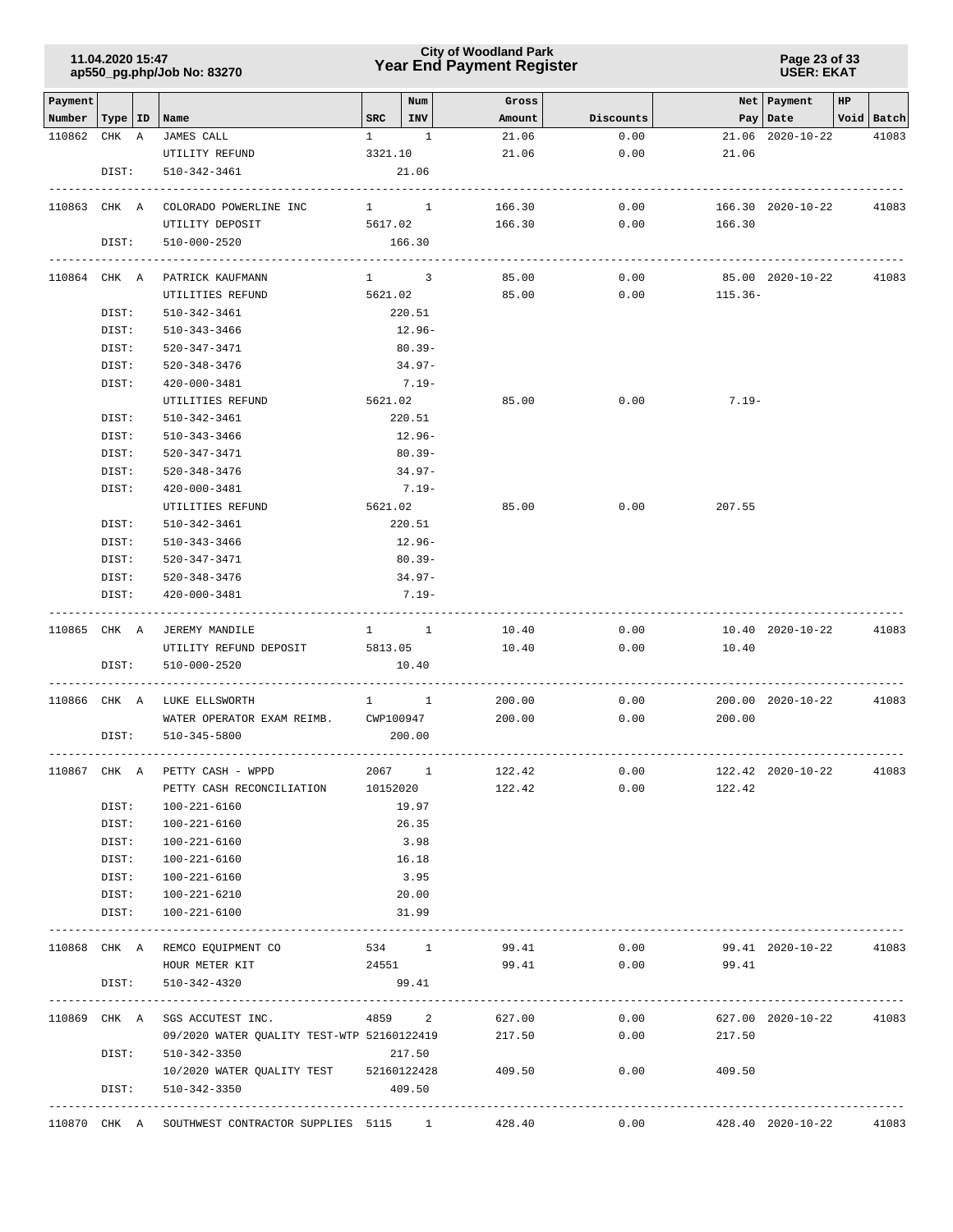### **Year End Payment Register City of Woodland Park 11.04.2020 15:47**

**Page 24 of 33 USER: EKAT**

| Payment |              |                                                                              |              | Num    | Gross                      |              |                                 | Net   Payment        | HP |            |
|---------|--------------|------------------------------------------------------------------------------|--------------|--------|----------------------------|--------------|---------------------------------|----------------------|----|------------|
| Number  | Type   ID    | Name                                                                         | $_{\rm SRC}$ | INV    | Amount                     | Discounts    |                                 | Pay   Date           |    | Void Batch |
|         |              | THERMAL GLOVES - WWTP                                                        | 1550         |        | 428.40                     | 0.00         | 428.40                          |                      |    |            |
|         | DIST:        | 520-347-6110                                                                 |              | 428.40 |                            |              |                                 |                      |    |            |
|         |              |                                                                              |              |        |                            |              |                                 |                      |    |            |
|         | 110871 CHK A | USA BLUEBOOK                                                                 | 1779 2       |        | 466.65                     | 0.00         |                                 | 466.65 2020-10-22    |    | 41083      |
|         |              | VALVE - WTP                                                                  | 367722       |        | 79.95                      | 0.00         | 79.95                           |                      |    |            |
|         | DIST:        | 510-342-6110                                                                 |              | 79.95  |                            |              |                                 |                      |    |            |
|         |              | SUPPLIES - WTP                                                               | 367945       |        | 386.70                     | 0.00         | 386.70                          |                      |    |            |
|         | DIST:        | 510-342-6110                                                                 |              | 386.70 |                            |              |                                 |                      |    |            |
|         |              |                                                                              |              |        |                            |              |                                 |                      |    |            |
|         | 110872 CHK A | WAXIE SANITARY SUPPLY 4189 1                                                 |              |        | 5,912.64                   | 0.00         |                                 | 5,912.64 2020-10-22  |    | 41083      |
|         |              | CUSTODIAL SUPPLIES - COVID 79442031 5,912.64                                 |              |        |                            |              | $0.00$ 5,912.64                 |                      |    |            |
|         | DIST:        | 100-117-6500                                                                 | 5,912.64     |        |                            |              |                                 |                      |    |            |
|         |              |                                                                              |              |        |                            |              |                                 |                      |    |            |
|         | 110873 CHK A | WOODLAND HARDWARE & RENTAL                                                   |              | 2739 3 | 1,602.40                   | 0.00         | 1,602.40 2020-10-22             |                      |    | 41083      |
|         |              | 09/2020 CHARGES                                                              | 93020        |        | 1,602.40                   | 0.00         | 5.60                            |                      |    |            |
|         | DIST:        | 100-118-4240                                                                 |              | 522.00 |                            |              |                                 |                      |    |            |
|         | DIST:        | 100-118-4310                                                                 |              | 209.12 |                            |              |                                 |                      |    |            |
|         | DIST:        | 100-118-4320                                                                 |              | 18.49  |                            |              |                                 |                      |    |            |
|         | DIST:        | 100-332-4410                                                                 |              | 53.10  |                            |              |                                 |                      |    |            |
|         | DIST:        | 100-334-4300                                                                 |              | 31.98  |                            |              |                                 |                      |    |            |
|         | DIST:        | 100-334-4320                                                                 |              | 110.78 |                            |              |                                 |                      |    |            |
|         | DIST:        | 510-342-6110                                                                 |              | 549.96 |                            |              |                                 |                      |    |            |
|         | DIST:        | 510-345-6110                                                                 |              | 85.39  |                            |              |                                 |                      |    |            |
|         | DIST:        | 510-345-6111                                                                 |              | 5.99   |                            |              |                                 |                      |    |            |
|         | DIST:        | 510-345-6112                                                                 |              | 9.99   |                            |              |                                 |                      |    |            |
|         | DIST:        | 520-349-6110                                                                 |              | 5.60   |                            |              |                                 |                      |    |            |
|         |              | 09/2020 CHARGES                                                              | 93020        |        | 1,602.40                   | 0.00         | 945.47                          |                      |    |            |
|         | DIST:        | 100-118-4240                                                                 |              | 522.00 |                            |              |                                 |                      |    |            |
|         | DIST:        | 100-118-4310                                                                 |              | 209.12 |                            |              |                                 |                      |    |            |
|         | DIST:        | 100-118-4320                                                                 |              | 18.49  |                            |              |                                 |                      |    |            |
|         | DIST:        | 100-332-4410                                                                 |              | 53.10  |                            |              |                                 |                      |    |            |
|         | DIST:        | 100-334-4300                                                                 |              | 31.98  |                            |              |                                 |                      |    |            |
|         | DIST:        | 100-334-4320                                                                 |              | 110.78 |                            |              |                                 |                      |    |            |
|         | DIST:        | 510-342-6110                                                                 |              | 549.96 |                            |              |                                 |                      |    |            |
|         | DIST:        | 510-345-6110                                                                 |              | 85.39  |                            |              |                                 |                      |    |            |
|         | DIST:        | 510-345-6111                                                                 |              | 5.99   |                            |              |                                 |                      |    |            |
|         | DIST:        | 510-345-6112                                                                 |              | 9.99   |                            |              |                                 |                      |    |            |
|         | DIST:        | 520-349-6110                                                                 |              | 5.60   |                            |              |                                 |                      |    |            |
|         |              | 09/2020 CHARGES                                                              | 93020        |        | 1,602.40                   | 0.00         | 651.33                          |                      |    |            |
|         | DIST:        | 100-118-4240                                                                 |              | 522.00 |                            |              |                                 |                      |    |            |
|         | DIST:        | 100-118-4310                                                                 |              | 209.12 |                            |              |                                 |                      |    |            |
|         | DIST:        | 100-118-4320                                                                 |              | 18.49  |                            |              |                                 |                      |    |            |
|         | DIST:        | 100-332-4410                                                                 |              | 53.10  |                            |              |                                 |                      |    |            |
|         | DIST:        | 100-334-4300                                                                 |              | 31.98  |                            |              |                                 |                      |    |            |
|         | DIST:        | 100-334-4320                                                                 |              | 110.78 |                            |              |                                 |                      |    |            |
|         | DIST:        | 510-342-6110                                                                 |              | 549.96 |                            |              |                                 |                      |    |            |
|         | DIST:        | 510-345-6110                                                                 |              | 85.39  |                            |              |                                 |                      |    |            |
|         | DIST:        | 510-345-6111                                                                 |              | 5.99   |                            |              |                                 |                      |    |            |
|         | DIST:        | 510-345-6112                                                                 |              | 9.99   |                            |              |                                 |                      |    |            |
|         | DIST:        | 520-349-6110                                                                 |              | 5.60   |                            |              |                                 |                      |    |            |
|         |              |                                                                              |              |        |                            |              |                                 |                      |    |            |
|         |              | 110874 CHK P PARK STATE BANK & TRUST<br>HSA EE Con:1726:264:10/17/20 1726:60 |              |        | 487 1 3,155.49<br>3,155.49 | 0.00<br>0.00 | 3,155.49 2020-10-23<br>3,155.49 |                      |    | 41087      |
|         |              | ------------------------------------                                         |              |        |                            |              |                                 |                      |    |            |
|         |              | 110875 CHK A AXON ENTERPRISE                                                 |              | 5008 2 | 26,628.60                  |              | 0.00                            | 26,628.60 2020-10-29 |    | 41116      |
|         |              | GRANT FUNDED BODY CAMERAS SI-1673985                                         |              |        | 14,620.00                  | 0.00         | 14,620.00                       |                      |    |            |
|         | DIST:        | 100-221-7400                                                                 | 14,620.00    |        |                            |              |                                 |                      |    |            |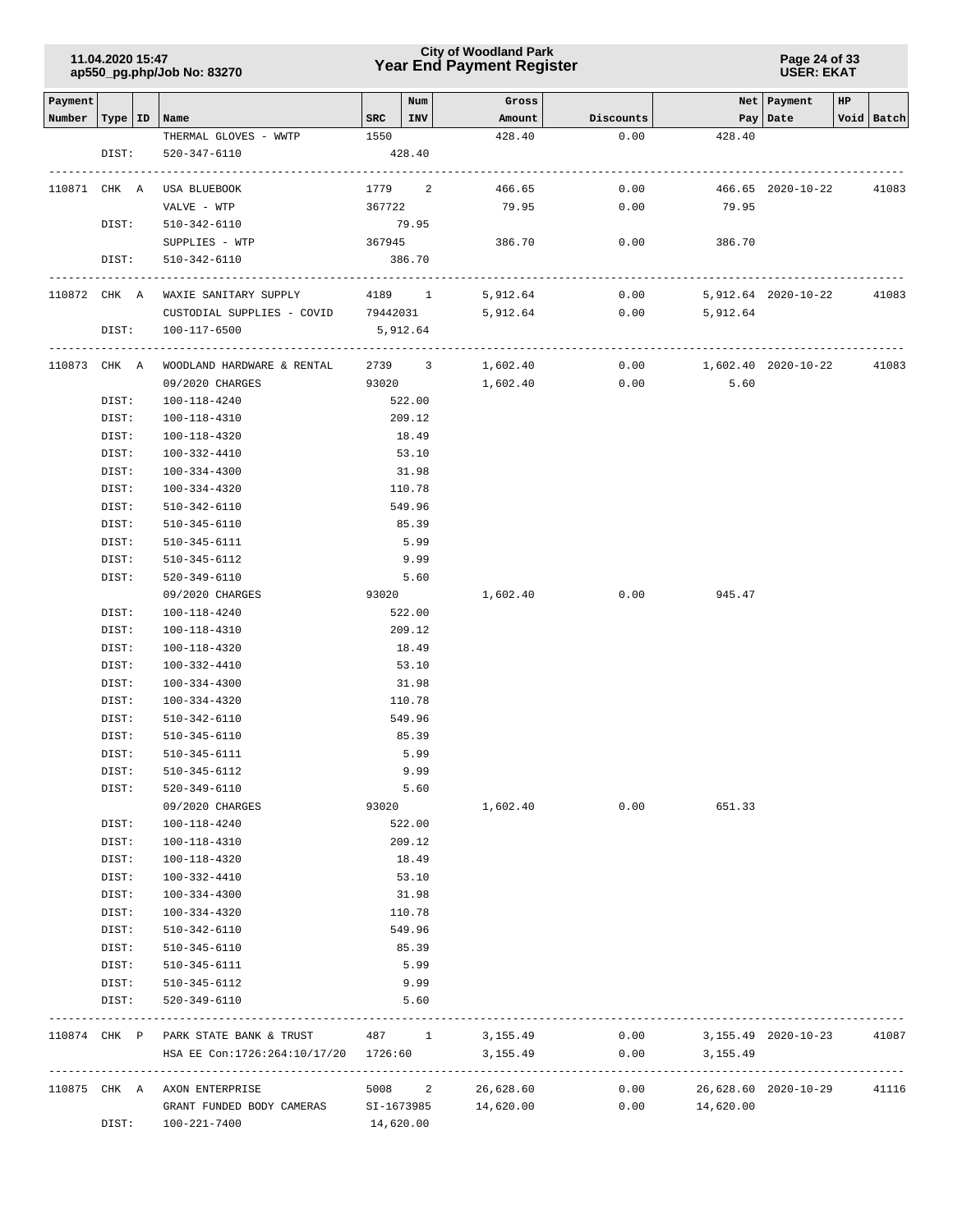### **Year End Payment Register City of Woodland Park 11.04.2020 15:47**

#### **Page 25 of 33 USER: EKAT**

| Payment<br>Number | Type<br>ID   | Name                                            | SRC   | Num<br>INV        | Gross<br>Amount | Discounts |                     | Net   Payment<br>Pay Date | HP | Void Batch |
|-------------------|--------------|-------------------------------------------------|-------|-------------------|-----------------|-----------|---------------------|---------------------------|----|------------|
|                   |              | GRANT FUNDED TASERS                             |       | SI-1674479        | 12,008.60       | 0.00      | 12,008.60           |                           |    |            |
|                   | DIST:        | 100-221-7400                                    |       | 12,008.60         |                 |           |                     |                           |    |            |
|                   |              |                                                 |       |                   |                 |           |                     |                           |    |            |
|                   | 110876 CHK A | AYLA JOHNSON CALZADILLA                         |       | 5233 1            | 48.00           | 0.00      |                     | 48.00 2020-10-29          |    | 41116      |
|                   |              | OFFICIAL - P&R                                  |       | 10212020          | 48.00           | 0.00      | 48.00               |                           |    |            |
|                   | DIST:        | 220-451-3400-1003                               |       | 48.00             |                 |           |                     |                           |    |            |
|                   |              |                                                 |       |                   |                 |           |                     |                           |    |            |
|                   |              | 110877 CHK A BLACK HILLS ENERGY                 |       | 4035 4            | 456.85          | 0.00      |                     | 456.85 2020-10-29         |    | 41116      |
|                   |              | UTILITY CHARGES                                 |       | 102120            | 456.85          | 0.00      | 29.57               |                           |    |            |
|                   | DIST:        | 100-118-5700                                    |       | 77.85             |                 |           |                     |                           |    |            |
|                   | DIST:        | 220-455-5700                                    |       | 6.04              |                 |           |                     |                           |    |            |
|                   | DIST:        | 100-332-5700                                    |       | 2.42              |                 |           |                     |                           |    |            |
|                   | DIST:        | 100-334-5700                                    |       | 19.31             |                 |           |                     |                           |    |            |
|                   | DIST:        | 510-342-5700                                    |       | 29.57             |                 |           |                     |                           |    |            |
|                   | DIST:        | 520-347-5700                                    |       | 80.45             |                 |           |                     |                           |    |            |
|                   | DIST:        | 220-452-5700                                    |       | 241.21            |                 |           |                     |                           |    |            |
|                   |              | UTILITY CHARGES                                 |       | 102120            | 456.85          | 0.00      | 80.45               |                           |    |            |
|                   | DIST:        | 100-118-5700                                    |       | 77.85             |                 |           |                     |                           |    |            |
|                   | DIST:        | $220 - 455 - 5700$                              |       | 6.04              |                 |           |                     |                           |    |            |
|                   | DIST:        | 100-332-5700                                    |       | 2.42              |                 |           |                     |                           |    |            |
|                   | DIST:        | 100-334-5700                                    |       | 19.31             |                 |           |                     |                           |    |            |
|                   | DIST:        | 510-342-5700                                    |       | 29.57             |                 |           |                     |                           |    |            |
|                   | DIST:        | 520-347-5700                                    |       | 80.45             |                 |           |                     |                           |    |            |
|                   | DIST:        | 220-452-5700                                    |       | 241.21            |                 |           |                     |                           |    |            |
|                   |              | UTILITY CHARGES                                 |       | 102120            | 456.85          | 0.00      | 99.58               |                           |    |            |
|                   | DIST:        | 100-118-5700                                    |       | 77.85             |                 |           |                     |                           |    |            |
|                   | DIST:        | $220 - 455 - 5700$                              |       | 6.04              |                 |           |                     |                           |    |            |
|                   | DIST:        | 100-332-5700                                    |       | 2.42              |                 |           |                     |                           |    |            |
|                   | DIST:        | 100-334-5700                                    |       | 19.31             |                 |           |                     |                           |    |            |
|                   | DIST:        | 510-342-5700                                    |       | 29.57             |                 |           |                     |                           |    |            |
|                   | DIST:        | 520-347-5700                                    |       | 80.45             |                 |           |                     |                           |    |            |
|                   | DIST:        | $220 - 452 - 5700$                              |       | 241.21            |                 |           |                     |                           |    |            |
|                   |              | UTILITY CHARGES                                 |       | 102120            | 456.85          | 0.00      | 247.25              |                           |    |            |
|                   | DIST:        | 100-118-5700                                    |       | 77.85             |                 |           |                     |                           |    |            |
|                   | DIST:        | 220-455-5700                                    |       | 6.04              |                 |           |                     |                           |    |            |
|                   | DIST:        | 100-332-5700                                    |       | 2.42              |                 |           |                     |                           |    |            |
|                   | DIST:        | 100-334-5700                                    |       | 19.31             |                 |           |                     |                           |    |            |
|                   | DIST:        | 510-342-5700                                    |       | 29.57             |                 |           |                     |                           |    |            |
|                   |              | DIST: 520-347-5700                              |       | 80.45             |                 |           |                     |                           |    |            |
|                   |              | DIST: 220-452-5700                              |       | 241.21            |                 |           |                     |                           |    |            |
|                   |              |                                                 |       |                   |                 |           |                     |                           |    |            |
|                   |              | 110878 CHK A BOBCAT OF THE ROCKIES, LLC 3724 1  |       |                   | 286.48          | 0.00      |                     | 286.48 2020-10-29         |    | 41116      |
|                   |              | REPAIR - STREETS                                |       | 66105755          | 286.48          | 0.00      | 286.48              |                           |    |            |
|                   | DIST:        | 100-334-4320                                    |       | 286.48            |                 |           |                     |                           |    |            |
|                   |              |                                                 |       |                   |                 |           |                     |                           |    |            |
|                   |              | 110879 CHK A BRAVO SCREEN PRINTING, INC. 3466 1 |       |                   | 3,176.76        | 0.00      | 3,176.76 2020-10-29 |                           |    | 41116      |
|                   |              | SOCCER UNIFORMS                                 | 74039 |                   | 3,176.76        |           | $0.00$ 3,176.76     |                           |    |            |
|                   | DIST:        | 220-451-3400-1003                               |       | 3,176.76          |                 |           |                     | ----------------------    |    |            |
|                   |              | 110880 CHK A CADEN BOLIN                        |       | 5240 1            | 48.00           | 0.00      |                     | 48.00 2020-10-29          |    | 41116      |
|                   |              |                                                 |       |                   |                 |           |                     |                           |    |            |
|                   | DIST:        | OFFICIAL - P&R<br>220-451-3400-1003             |       | 10212020<br>48.00 | 48.00           |           | $0.00$ 48.00        |                           |    |            |
|                   |              | ---------------------------                     |       |                   |                 |           |                     |                           |    |            |
|                   |              | 110881 CHK A CINTAS CORPORATION NO 2            |       | 4977 1            | 78.30           | 0.00      |                     | 78.30 2020-10-29          |    | 41116      |
|                   |              | UNIFORMS - FLEET                                |       | 4064618422        | 78.30           | 0.00      | 78.30               |                           |    |            |
|                   |              | DIST: 100-332-6210                              |       | 78.30             |                 |           |                     |                           |    |            |
|                   |              |                                                 |       |                   |                 |           |                     |                           |    |            |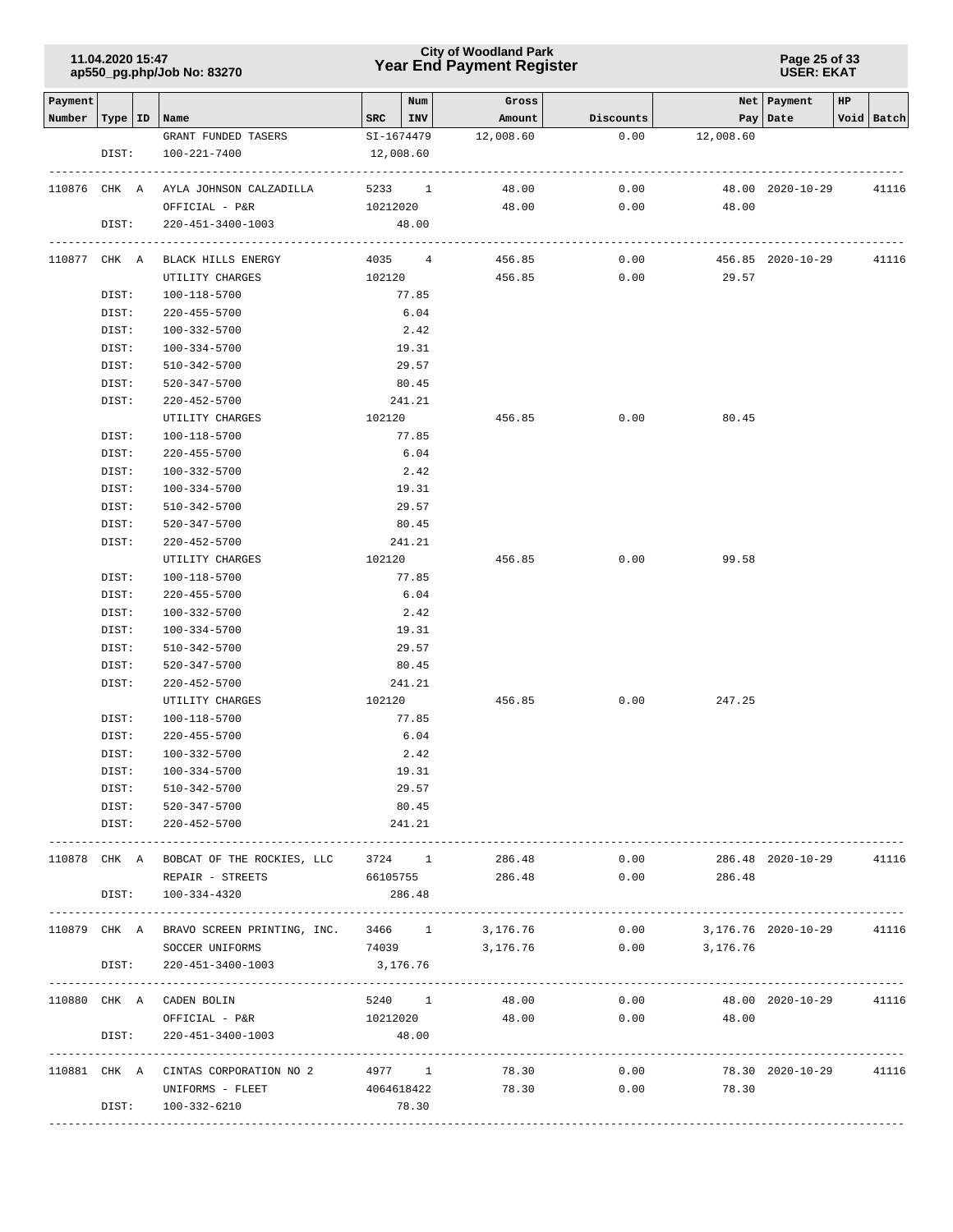### **Year End Payment Register City of Woodland Park 11.04.2020 15:47**

**Page 26 of 33 USER: EKAT**

| Payment                   |       |                                                        |              | Num            | Gross            |           |                         | Net   Payment           | HP |            |
|---------------------------|-------|--------------------------------------------------------|--------------|----------------|------------------|-----------|-------------------------|-------------------------|----|------------|
| Number   Type   ID   Name |       |                                                        | $_{\rm SRC}$ | INV            | Amount           | Discounts |                         | Pay   Date              |    | Void Batch |
| 110882                    | CHK A | CINTAS FIRE PROTECTION                                 | 3604         | $\overline{1}$ | 50.00            | 0.00      |                         | 50.00 2020-10-29        |    | 41116      |
|                           |       | BACKFLOW INSPECTION                                    |              | OF47556331     | 50.00            | 0.00      | 50.00                   |                         |    |            |
|                           | DIST: | 520-347-4320                                           |              | 50.00          |                  |           |                         |                         |    |            |
|                           |       |                                                        |              |                |                  |           |                         |                         |    |            |
| 110883 CHK A              |       | CITY OF COLORADO SPRINGS                               |              | 1916 1         | 6,978.00         | 0.00      |                         | 6,978.00 2020-10-29     |    | 41116      |
|                           |       | 2020 MOTOROLA CONSOLE FEES                             | PPRCN1126    |                | 6,978.00         | 0.00      | 6,978.00                |                         |    |            |
|                           | DIST: | 100-221-4320                                           |              | 6,978.00       |                  |           |                         |                         |    |            |
|                           |       | 110884 CHK A COLORADO CANYON SIGNS                     |              | 115 1          | 295.00           | 0.00      |                         | 295.00 2020-10-29       |    | 41116      |
|                           |       | CITY LOGOS                                             | 21548        |                | 295.00           | 0.00      | 295.00                  |                         |    |            |
|                           | DIST: | 100-332-6400                                           |              | 295.00         |                  |           |                         |                         |    |            |
|                           |       |                                                        |              |                |                  |           |                         |                         |    |            |
| 110885 CHK A              |       | CROWN TROPHY                                           |              | 4177 1         | 822.12           | 0.00      |                         | 822.12 2020-10-29       |    | 41116      |
|                           |       | SOCCER MEDALS - P&R                                    | 46213        |                | 822.12           | 0.00      | 822.12                  |                         |    |            |
|                           | DIST: | 220-451-3400-1003                                      |              | 822.12         |                  |           |                         |                         |    |            |
|                           |       |                                                        |              |                |                  |           |                         |                         |    |            |
| 110886 CHK A              |       | DOCUMART COPIES & PRINTING                             | 3252         | 2              | 936.74           | 0.00      |                         | 936.74 2020-10-29       |    | 41116      |
|                           |       | ENVELOPES - CITY LOGO                                  | 364193       |                | 899.24           | 0.00      | 899.24                  |                         |    |            |
|                           | DIST: | 100-199-6100                                           |              | 899.24         |                  |           |                         |                         |    |            |
|                           |       | BUSINESS CARDS - WPPD                                  | 364294       |                | 37.50            | 0.00      | 37.50                   |                         |    |            |
|                           | DIST: | 100-221-6160                                           |              | 37.50          |                  |           |                         |                         |    |            |
|                           |       | -----------                                            |              |                |                  |           |                         |                         |    |            |
| 110887 CHK A              |       | IREA                                                   |              | 343 2          | 14,718.14        | 0.00      | 14,718.14 2020-10-29    |                         |    | 41116      |
|                           |       | ELECTRICAL CHARGES                                     |              | 102120C        | 14,718.14        | 0.00      | 3,677.40                |                         |    |            |
|                           | DIST: | 510-342-5710                                           |              | 3,677.40       |                  |           |                         |                         |    |            |
|                           | DIST: | 520-347-5710                                           |              | 11,040.74      |                  |           |                         |                         |    |            |
|                           |       | ELECTRICAL CHARGES                                     | 102120C      |                | 14,718.14        | 0.00      | 11,040.74               |                         |    |            |
|                           | DIST: | 510-342-5710                                           |              | 3,677.40       |                  |           |                         |                         |    |            |
|                           | DIST: | 520-347-5710                                           |              | 11,040.74      |                  |           |                         |                         |    |            |
| 110888 CHK A              |       | ISAIAH WILEY                                           |              | 5230 1         | 24.00            | 0.00      |                         | 24.00 2020-10-29        |    | 41116      |
|                           |       | OFFICIAL - P&R                                         |              | 10212020       | 24.00            | 0.00      | 24.00                   |                         |    |            |
|                           | DIST: | 220-451-3400-1003                                      |              | 24.00          |                  |           |                         |                         |    |            |
|                           |       |                                                        |              |                |                  |           |                         |                         |    |            |
| 110889 CHK A              |       | JC SANTELLI TRAINING & CONSULT 5241 1                  |              |                | 16,500.00        | 0.00      |                         | 16,500.00 2020-10-29    |    | 41116      |
|                           |       | CIT TRAINING-EMPLOYEE SERVICE 2020-WPPD-001            |              |                | 16,500.00        | 0.00      | 16,500.00               |                         |    |            |
|                           | DIST: | 210-220-3335                                           |              | 16,500.00      |                  |           |                         |                         |    |            |
|                           |       |                                                        |              |                |                  |           |                         |                         |    |            |
|                           |       | 110890 CHK A KROGER-KING SOOPERS CUST CHGS 145 1 30.03 |              |                |                  |           | $0.00$ 30.03 2020-10-29 |                         |    | 41116      |
|                           |       | 09/2020 CHARGES                                        |              |                | 101020 30.03     |           | $0.00$ 30.03            |                         |    |            |
|                           |       | DIST: 220-455-7000                                     |              | 30.03          |                  |           |                         |                         |    |            |
|                           |       |                                                        |              |                |                  |           |                         |                         |    |            |
|                           |       | 110891 CHK A KUBWATER RESOURCES INC                    |              | 4643 1         | 3,245.21         | 0.00      |                         |                         |    |            |
|                           |       | COMPOST - WWTP                                         | 09867        |                | 3, 245. 21       | 0.00      | 3,245.21                |                         |    |            |
|                           | DIST: | 520-347-6113                                           |              | 3,245.21       |                  |           |                         |                         |    |            |
|                           |       | 110892 CHK A L.N. CURTIS & SONS                        |              |                | 5123 2 459.18    | 0.00      |                         | 459.18 2020-10-29       |    | 41116      |
|                           |       | UNIFORM - WPPD                                         |              |                | INV431950 393.84 | 0.00      | 393.84                  |                         |    |            |
|                           | DIST: | 100-221-6210                                           |              | 393.84         |                  |           |                         |                         |    |            |
|                           |       | UNIFORM - WPPD 1NV432181 65.34                         |              |                |                  |           | $0.00$ 65.34            |                         |    |            |
|                           | DIST: | 100-221-6210                                           |              | 65.34          |                  |           |                         |                         |    |            |
|                           |       |                                                        |              |                |                  |           |                         |                         |    |            |
|                           |       | 110893 CHK A LAFEVER, DALTON                           |              | 4494 1         | 240.00           | 0.00      |                         | 240.00 2020-10-29 41116 |    |            |
|                           |       | OFFICIAL - P&R                                         |              | 10212020       | 240.00           | 0.00      | 240.00                  |                         |    |            |
|                           | DIST: | 220-451-3400-1003                                      |              | 240.00         |                  |           |                         |                         |    |            |
|                           |       |                                                        |              |                |                  |           |                         |                         |    |            |
|                           |       | 110894 CHK A MARTINEZ, BRIANNA<br>4737 1               |              |                | 36.00            | 0.00      |                         | 36.00 2020-10-29        |    | 41116      |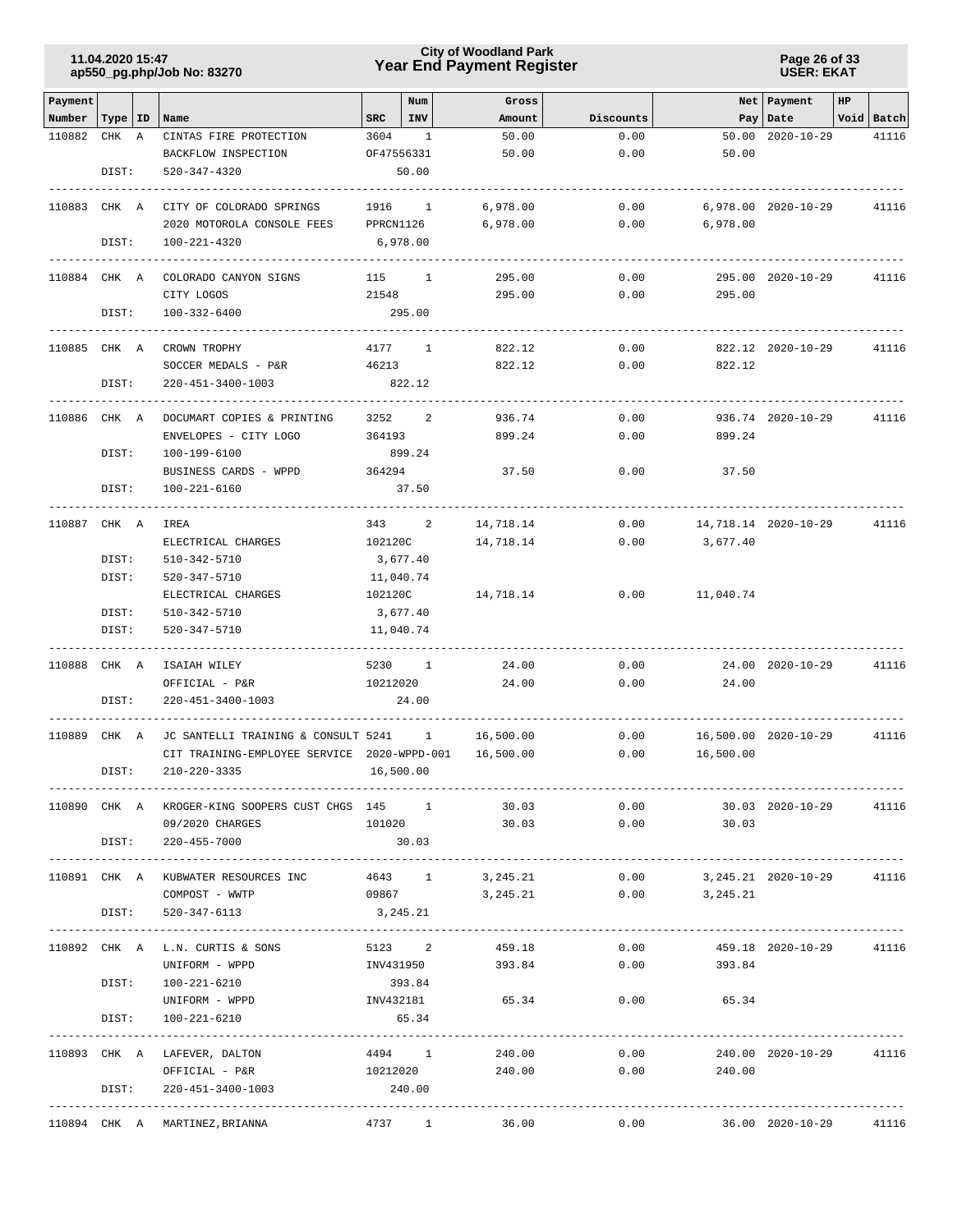### **Year End Payment Register City of Woodland Park 11.04.2020 15:47**

**Page 27 of 33 USER: EKAT**

| Payment      |               |                                                           |              | Num                 | Gross                    |              |                                   | Net   Payment     | <b>HP</b> |                          |
|--------------|---------------|-----------------------------------------------------------|--------------|---------------------|--------------------------|--------------|-----------------------------------|-------------------|-----------|--------------------------|
| Number       |               | Type   ID   Name                                          | SRC          | INV                 | Amount                   | Discounts    |                                   | Pay   Date        |           | Void Batch               |
|              | DIST:         | OFFICIAL - P&R<br>220-451-3400-1003                       | 10212020     | 36.00               | 36.00                    | 0.00         | 36.00                             |                   |           |                          |
|              |               |                                                           |              |                     |                          |              |                                   |                   |           |                          |
| 110895 CHK A |               | MATTHEW BENDER & CO., INC.                                |              | 2776 1              | 43.93                    | 0.00         |                                   | 43.93 2020-10-29  |           | 41116                    |
|              |               | COURT RULES BOOK                                          | 21007780     |                     | 43.93                    | 0.00         | 43.93                             |                   |           |                          |
|              | DIST:         | 100-113-6100                                              |              | 43.93               |                          |              |                                   |                   |           |                          |
| 110896 CHK A |               | WALMART RESTITUTION RECOVERY                              | $\mathbf{1}$ | $\mathbf{1}$        | 238.57                   | 0.00         |                                   | 238.57 2020-10-29 |           | 41116                    |
|              |               | RESTITUTION - 20MD560                                     | 102120       |                     | 238.57                   | 0.00         | 238.57                            |                   |           |                          |
|              | DIST:         | 100-000-3411                                              |              | 238.57              |                          |              |                                   |                   |           |                          |
|              |               |                                                           |              | $1 \quad 1$         |                          | 0.00         |                                   | 150.00 2020-10-29 |           | 41116                    |
| 110897 CHK A |               | HEATH CARGILL<br>WATER CLASS C CERTIFICATION              | 10232020     |                     | 150.00<br>150.00         | 0.00         | 150.00                            |                   |           |                          |
|              | DIST:         | 520-347-5800                                              |              | 150.00              |                          |              |                                   |                   |           |                          |
|              |               |                                                           |              |                     |                          |              |                                   |                   |           |                          |
| 110898 CHK A |               | IVAN RODRIGUEZ                                            |              | $1 \quad 1$         | 228.00                   | 0.00         |                                   | 228.00 2020-10-29 |           | 41116                    |
|              |               | TRAINING - DENVER                                         | 10272020     |                     | 228.00                   | 0.00         | 228.00                            |                   |           |                          |
|              | DIST:         | 100-221-5800                                              |              | 228.00              |                          |              |                                   |                   |           |                          |
| 110899 CHK A |               | KYLE STROM                                                |              | $1 \quad 1$         | 169.00                   | 0.00         |                                   | 169.00 2020-10-29 |           | 41116                    |
|              |               | MECHANIC CERTIFICATION TEST                               | 10272020A    |                     | 169.00                   | 0.00         | 169.00                            |                   |           |                          |
|              | DIST:         | $100 - 332 - 5800$                                        |              | 169.00              |                          |              |                                   |                   |           |                          |
| 110900 CHK A |               | LUCAS ELLSWORTH                                           |              | $1 \quad 1$         | 100.00                   | 0.00         |                                   | 100.00 2020-10-29 |           | 41116                    |
|              |               | WATER DISTRIBUTION II TEST                                | 10272020B    |                     | 100.00                   | 0.00         | 100.00                            |                   |           |                          |
|              | DIST:         | 510-345-5800                                              |              | 100.00              |                          |              |                                   |                   |           |                          |
|              |               |                                                           |              |                     |                          |              |                                   |                   |           |                          |
| 110901 CHK A |               | JAIME & FOYE FLOWERS                                      |              | $1 \quad 1$         | 332.04                   | 0.00         |                                   | 332.04 2020-10-29 |           | 41116                    |
|              |               | UTILITY REFUND                                            | 1389.03      |                     | 332.04                   | 0.00         | 332.04                            |                   |           |                          |
|              | DIST:         | 510-342-3461                                              |              | 332.04              |                          |              |                                   |                   |           |                          |
| 110902 CHK A |               | GERALD & LEANN MCLAUGHLIN                                 |              | $1 \quad 1$         | 65.00                    | 0.00         |                                   | 65.00 2020-10-29  |           | 41116                    |
|              |               | UTILITY REFUND                                            | 4835.12      |                     | 65.00                    | 0.00         | 65.00                             |                   |           |                          |
|              | DIST:         | 510-342-3461                                              |              | 65.00               |                          |              |                                   |                   |           |                          |
| 110903 CHK A |               | DON MANSFIELD                                             | $\mathbf{1}$ | $\mathbf{1}$        | 466.28                   | 0.00         |                                   | 466.28 2020-10-29 |           | 41116                    |
|              |               | UTILITY REFUND                                            | 5333.05      |                     | 466.28                   | 0.00         | 466.28                            |                   |           |                          |
|              | DIST:         | 510-342-3461                                              |              | 466.28              |                          |              |                                   |                   |           |                          |
|              |               | 110904 CHK A GOLD HILL THEATRES, LLC                      |              |                     | 15,000.00                | 0.00         |                                   |                   |           | 41116                    |
|              |               | CVRF BUSINESS RELIEF                                      |              | $1 \quad 1$<br>B018 | 15,000.00                | 0.00         | 15,000.00 2020-10-29<br>15,000.00 |                   |           |                          |
|              | DIST:         | 100-117-6500                                              | 15,000.00    |                     |                          |              |                                   |                   |           |                          |
|              |               |                                                           |              |                     |                          |              |                                   |                   |           |                          |
| 110905 CHK A |               | JACKALOPE                                                 |              | $1 \quad 1$         | 15,000.00                | 0.00         | 15,000.00 2020-10-29              |                   |           | 41116                    |
|              |               | CVRF BUSINESS RELIEF                                      | B019         |                     | 15,000.00                | 0.00         | 15,000.00                         |                   |           |                          |
|              | DIST:         | 100-117-6500                                              |              | 15,000.00           | ------------------------ |              |                                   |                   |           |                          |
| 110906 CHK A |               | THE SHADAI INC/ JUDGE'S CHAR G 1 1 15,000.00              |              |                     |                          |              | $0.00$ 15,000.00 2020-10-29       |                   |           | 41116                    |
|              |               | <b>CVRF</b>                                               |              |                     | B020 15,000.00           |              | $0.00$ 15,000.00                  |                   |           |                          |
|              | DIST:         | 100-117-6500                                              | 15,000.00    |                     |                          |              |                                   |                   |           |                          |
|              | ------------- | 110907 CHK A JOANIE'S BAKERY AND DELICATESS 1 1           |              |                     | 15,000.00                | 0.00         | 15,000.00 2020-10-29              |                   |           | ---------------<br>41116 |
|              |               | CVRF BUSINESS RELIEF                                      | B021         |                     | 15,000.00                | 0.00         | 15,000.00                         |                   |           |                          |
|              | DIST:         | 100-117-6500                                              | 15,000.00    |                     |                          |              |                                   |                   |           |                          |
|              |               |                                                           |              |                     |                          |              |                                   |                   |           |                          |
|              |               | 110908 CHK A HABITAT FOR HUMANITY<br>CVRF BUSINESS RELIEF | B022         | $1 \quad 1 \quad$   | 15,000.00<br>15,000.00   | 0.00<br>0.00 | 15,000.00 2020-10-29<br>15,000.00 |                   |           | 41116                    |
|              |               |                                                           |              |                     |                          |              |                                   |                   |           |                          |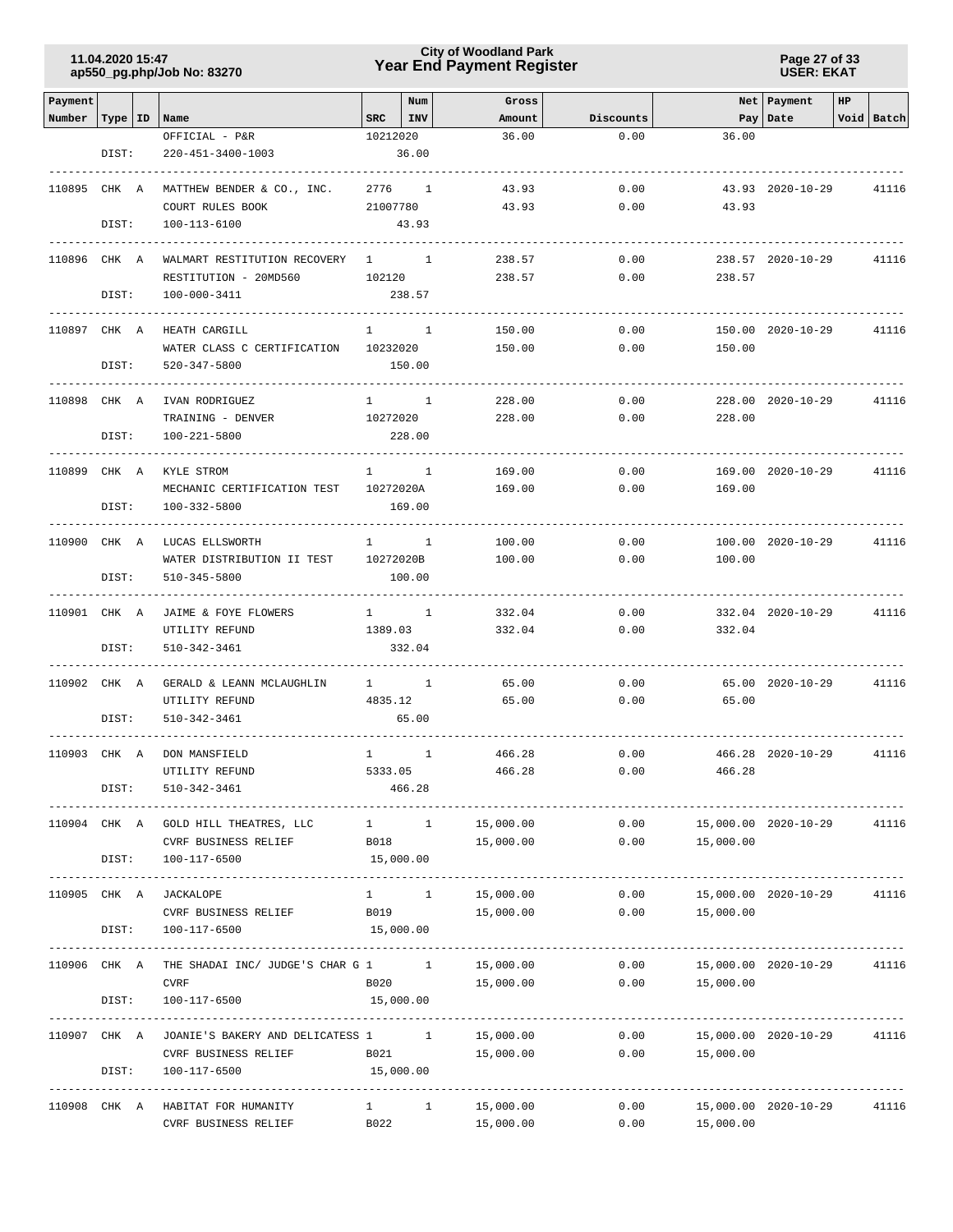## **Year End Payment Register City of Woodland Park 11.04.2020 15:47**

**Page 28 of 33 USER: EKAT**

| Payment            |       |                                                         |                        | Num          | Gross        |                      |                                   | Net   Payment           | HP |            |
|--------------------|-------|---------------------------------------------------------|------------------------|--------------|--------------|----------------------|-----------------------------------|-------------------------|----|------------|
| Number   Type   ID |       | Name                                                    | <b>SRC</b>             | INV          | Amount       | Discounts            |                                   | Pay   Date              |    | Void Batch |
|                    | DIST: | 100-117-6500                                            | 15,000.00              |              |              |                      |                                   |                         |    |            |
|                    |       |                                                         |                        |              |              |                      |                                   |                         |    |            |
| 110909 CHK A       |       | MY SWEET ESCAPE LLC                                     | $1 \qquad \qquad$      | $\mathbf{1}$ | 15,000.00    | 0.00                 |                                   | 15,000.00 2020-10-29    |    | 41116      |
|                    |       | CVRF BUSINESS RELIEF                                    | B023                   |              | 15,000.00    | 0.00                 | 15,000.00                         |                         |    |            |
|                    | DIST: | 100-117-6500                                            | 15,000.00              |              |              |                      |                                   |                         |    |            |
| 110910 CHK A       |       | PEAK SUN TANNING                                        |                        |              |              |                      |                                   |                         |    |            |
|                    |       | <b>CVRF RELIEF</b>                                      | $1 \quad \Box$<br>B024 | $\mathbf{1}$ | 10,000.00    | 0.00                 | 10,000.00                         | 10,000.00 2020-10-29    |    | 41116      |
|                    | DIST: | 100-117-6500                                            | 10,000.00              |              | 10,000.00    | 0.00                 |                                   |                         |    |            |
|                    |       |                                                         |                        |              |              |                      |                                   |                         |    |            |
| 110911 CHK A       |       | TWEEDS HOLIDAY HOME TOUR                                | $1 \quad 1$            |              | 5,979.70     | 0.00                 |                                   | 5,979.70 2020-10-29     |    | 41116      |
|                    |       | CVRF BUSINESS RELIEF                                    | B025                   |              | 5,979.70     | 0.00                 | 5,979.70                          |                         |    |            |
|                    | DIST: | 100-117-6500                                            |                        | 5,979.70     |              |                      |                                   |                         |    |            |
|                    |       |                                                         |                        |              |              |                      |                                   |                         |    |            |
| 110912 CHK A       |       | TICY D LONERGAN                                         | $1 \quad$              | 1            | 500.00       | 0.00                 |                                   | 500.00 2020-10-29       |    | 41116      |
|                    |       | CVRF RESIDENT RELIEF                                    | R009                   |              | 500.00       | 0.00                 | 500.00                            |                         |    |            |
|                    | DIST: | 100-117-6500                                            |                        | 500.00       |              |                      |                                   |                         |    |            |
|                    |       |                                                         |                        |              |              |                      |                                   |                         |    |            |
| 110913 CHK A       |       | RENEE TAYLOR                                            | $\mathbf{1}$<br>R010   | $\mathbf{1}$ | 500.00       | 0.00                 | 500.00                            | 500.00 2020-10-29       |    | 41116      |
|                    | DIST: | CVRF RESIDENT RELIEF<br>100-117-6500                    |                        | 500.00       | 500.00       | 0.00                 |                                   |                         |    |            |
|                    |       |                                                         |                        |              |              |                      |                                   |                         |    |            |
| 110914 CHK A       |       | HOPE PATTERSON                                          | $\mathbf{1}$           | 1            | 500.00       | 0.00                 |                                   | 500.00 2020-10-29       |    | 41116      |
|                    |       | CVRF RESIDENT RELIEF                                    | R011                   |              | 500.00       | 0.00                 | 500.00                            |                         |    |            |
|                    | DIST: | 100-117-6500                                            |                        | 500.00       |              |                      |                                   |                         |    |            |
|                    |       |                                                         |                        |              |              |                      |                                   |                         |    |            |
| 110915 CHK A       |       | JENNIFER DEEL                                           | $\mathbf{1}$           | 1            | 500.00       | 0.00                 |                                   | 500.00 2020-10-29       |    | 41116      |
|                    |       | CVRF RESIDENT RELIEF                                    | R012                   |              | 500.00       | 0.00                 | 500.00                            |                         |    |            |
|                    | DIST: | 100-117-6500                                            |                        | 500.00       |              |                      |                                   |                         |    |            |
|                    |       |                                                         |                        |              |              |                      |                                   |                         |    |            |
| 110916 CHK A       |       | NATIONAL ALLIANCE/YOUTH SPORTS 3249                     |                        | $\mathbf{1}$ | 148.13       | 0.00                 |                                   | 148.13 2020-10-29       |    | 41116      |
|                    |       | SOCCER EQUIP. - P&R                                     | 30961                  |              | 148.13       | 0.00                 | 148.13                            |                         |    |            |
|                    | DIST: | 220-451-3400-1005                                       |                        | 148.13       |              |                      |                                   |                         |    |            |
| 110917 CHK A       |       | SCHMIDT CONSTRUCTION                                    | 559                    | 1            | 301.00       | 0.00                 |                                   | 301.00 2020-10-29       |    | 41116      |
|                    |       | ASPHALT - STREETS                                       | 2546902                |              | 301.00       | 0.00                 | 301.00                            |                         |    |            |
|                    | DIST: | 410-335-7202                                            |                        | 301.00       |              |                      |                                   |                         |    |            |
| ------------       |       |                                                         |                        |              |              |                      |                                   |                         |    |            |
|                    |       | 110918 CHK A STATUS: CODE 4, INC                        | 5101 1                 |              | 800.00       | 0.00                 |                                   | 800.00 2020-10-29 41116 |    |            |
|                    |       | EMPLOYEE SERVICES                                       | 39                     |              | 800.00       | 0.00                 | 800.00                            |                         |    |            |
|                    |       | DIST: 210-220-3335                                      | 800.00                 |              |              |                      |                                   |                         |    |            |
|                    |       |                                                         |                        |              |              |                      |                                   |                         |    |            |
|                    |       | 110919 CHK A UCH-MHS                                    |                        |              |              | $4703$ 1 874.92 0.00 |                                   | 874.92 2020-10-29 41116 |    |            |
|                    |       | 584360-HB EMERG SANE EXAM 09302020 874.92               |                        |              |              |                      | 0.00<br>874.92                    |                         |    |            |
|                    |       | DIST: 100-221-3340                                      | 874.92                 |              |              |                      |                                   |                         |    |            |
|                    |       | 110920 CHK A UPSTATE WHOLESALE SUPPLY, INC 4807 1       |                        |              | 20, 319.98   |                      | $0.00$ 20,319.98 2020-10-29 41116 |                         |    |            |
|                    |       | GRANT FUNDED TABLETS 1NV15787 20,319.98 0.00            |                        |              |              |                      | 20,319.98                         |                         |    |            |
|                    |       | DIST: 100-221-7510                                      | 20,319.98              |              |              |                      |                                   |                         |    |            |
|                    |       |                                                         |                        |              |              |                      |                                   |                         |    |            |
|                    |       | 110921 CHK A UTE PASS CONCRETE-SAND&GRAVEL 655 1 475.20 |                        |              |              |                      | 0.00                              | 475.20 2020-10-29       |    | 41116      |
|                    |       | BOULDERS - WILLOW STREET D62885 475.20 0.00             |                        |              |              |                      | 475.20                            |                         |    |            |
|                    | DIST: | 100-334-4300                                            | 475.20                 |              |              |                      |                                   |                         |    |            |
|                    |       |                                                         |                        |              |              |                      |                                   |                         |    |            |
|                    |       | 110922 CHK A WALMART COMMUNITY                          |                        |              | 668 3 820.83 | 0.00                 |                                   | 820.83 2020-10-29       |    | 41116      |
|                    |       | 09/2020-10/2020 CHARGES 10162020                        |                        |              | 820.83       | 0.00                 | 64.16                             |                         |    |            |
|                    |       | DIST: 100-114-2070                                      |                        | 275.52       |              |                      |                                   |                         |    |            |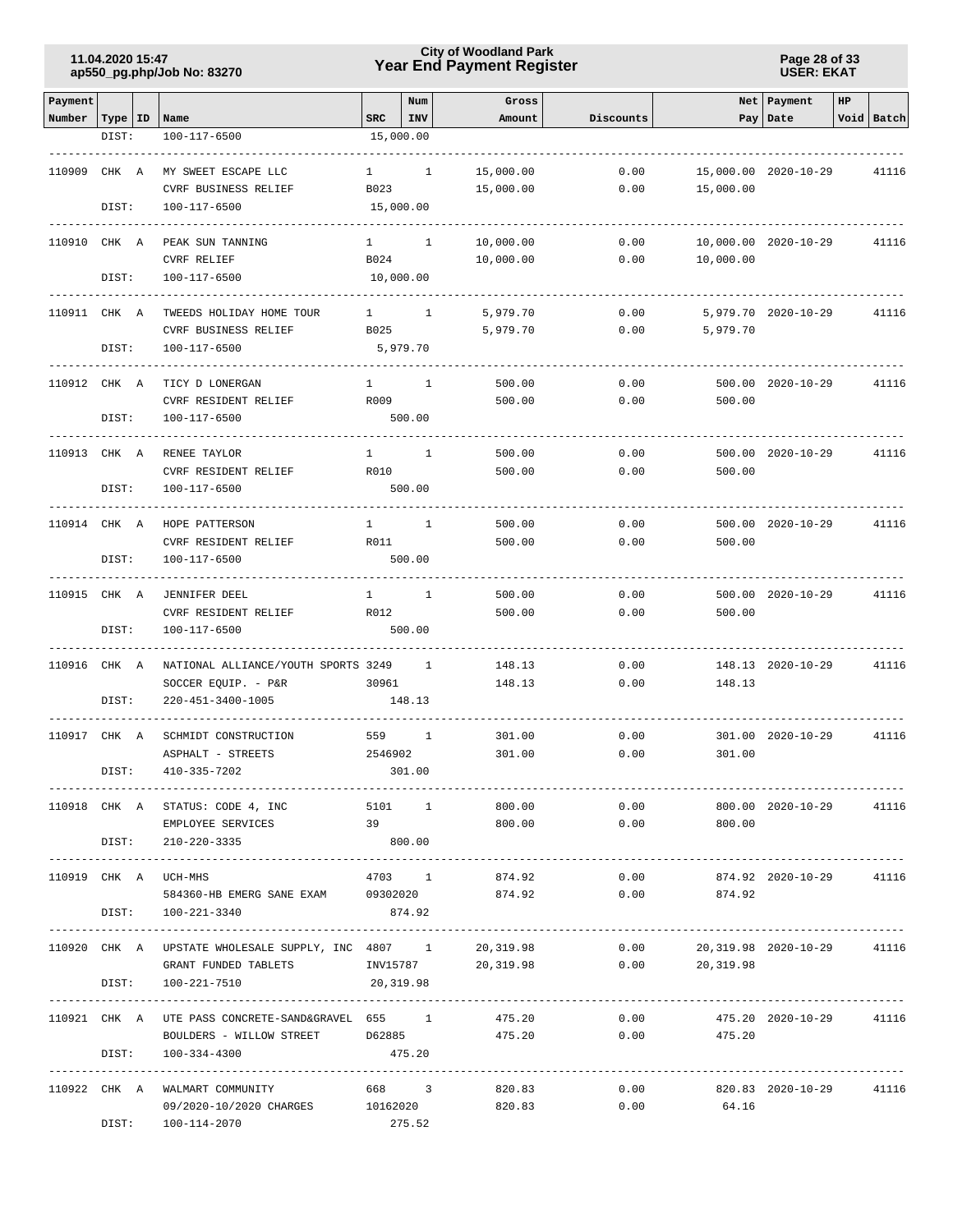|                   | 11.04.2020 15:47   |              | ap550_pg.php/Job No: 83270                                      |            |              | <b>City of Woodland Park</b><br><b>Year End Payment Register</b> |                                                                     | Page 29 of 33<br><b>USER: EKAT</b> |                     |    |            |  |
|-------------------|--------------------|--------------|-----------------------------------------------------------------|------------|--------------|------------------------------------------------------------------|---------------------------------------------------------------------|------------------------------------|---------------------|----|------------|--|
| Payment<br>Number |                    |              |                                                                 | <b>SRC</b> | Num<br>INV   | Gross<br>Amount                                                  | Discounts                                                           |                                    | Net   Payment       | HP | Void Batch |  |
|                   | Type   ID<br>DIST: |              | Name<br>100-199-6100                                            |            | 55.49        |                                                                  |                                                                     |                                    | Pay   Date          |    |            |  |
|                   | DIST:              |              | 100-199-3335                                                    |            | 57.38        |                                                                  |                                                                     |                                    |                     |    |            |  |
|                   | DIST:              |              | $100 - 221 - 6100$                                              |            | 150.06       |                                                                  |                                                                     |                                    |                     |    |            |  |
|                   | DIST:              |              | $100 - 221 - 6160$                                              |            | 69.03        |                                                                  |                                                                     |                                    |                     |    |            |  |
|                   | DIST:              |              | 510-345-6110                                                    |            | 30.02        |                                                                  |                                                                     |                                    |                     |    |            |  |
|                   | DIST:              |              | 510-345-6210                                                    |            | 119.17       |                                                                  |                                                                     |                                    |                     |    |            |  |
|                   | DIST:              |              | 520-349-6210                                                    |            | 64.16        |                                                                  |                                                                     |                                    |                     |    |            |  |
|                   |                    |              | 09/2020-10/2020 CHARGES                                         | 10162020   |              | 820.83                                                           | 0.00                                                                | 607.48                             |                     |    |            |  |
|                   | DIST:              |              | 100-114-2070                                                    |            | 275.52       |                                                                  |                                                                     |                                    |                     |    |            |  |
|                   | DIST:              |              | 100-199-6100                                                    |            | 55.49        |                                                                  |                                                                     |                                    |                     |    |            |  |
|                   | DIST:              |              | 100-199-3335                                                    |            | 57.38        |                                                                  |                                                                     |                                    |                     |    |            |  |
|                   | DIST:              |              | 100-221-6100                                                    |            | 150.06       |                                                                  |                                                                     |                                    |                     |    |            |  |
|                   | DIST:              |              | $100 - 221 - 6160$                                              |            | 69.03        |                                                                  |                                                                     |                                    |                     |    |            |  |
|                   | DIST:              |              | $510 - 345 - 6110$                                              |            | 30.02        |                                                                  |                                                                     |                                    |                     |    |            |  |
|                   | DIST:              |              | 510-345-6210                                                    |            | 119.17       |                                                                  |                                                                     |                                    |                     |    |            |  |
|                   | DIST:              |              | 520-349-6210                                                    |            | 64.16        |                                                                  |                                                                     |                                    |                     |    |            |  |
|                   |                    |              | 09/2020-10/2020 CHARGES                                         | 10162020   |              | 820.83                                                           | 0.00                                                                | 149.19                             |                     |    |            |  |
|                   | DIST:              |              | 100-114-2070                                                    |            | 275.52       |                                                                  |                                                                     |                                    |                     |    |            |  |
|                   | DIST:              |              | 100-199-6100                                                    |            | 55.49        |                                                                  |                                                                     |                                    |                     |    |            |  |
|                   | DIST:              |              | 100-199-3335                                                    |            | 57.38        |                                                                  |                                                                     |                                    |                     |    |            |  |
|                   | DIST:              |              | 100-221-6100                                                    |            | 150.06       |                                                                  |                                                                     |                                    |                     |    |            |  |
|                   | DIST:              |              | 100-221-6160                                                    |            | 69.03        |                                                                  |                                                                     |                                    |                     |    |            |  |
|                   | DIST:              |              | 510-345-6110                                                    |            | 30.02        |                                                                  |                                                                     |                                    |                     |    |            |  |
|                   | DIST:              |              | 510-345-6210                                                    |            | 119.17       |                                                                  |                                                                     |                                    |                     |    |            |  |
|                   | DIST:              |              | 520-349-6210                                                    |            | 64.16        |                                                                  |                                                                     |                                    |                     |    |            |  |
| 110923 CHK A      |                    |              | WOODLAND PARK CHAMBER COMMERCE 688 1 140.00<br>CHAMBER TICKETS  | 22940      |              | 140.00                                                           | 0.00<br>0.00                                                        | 140.00                             | 140.00 2020-10-29   |    | 41116      |  |
|                   | DIST:              |              | 100-221-6160                                                    |            | 140.00       |                                                                  |                                                                     |                                    |                     |    |            |  |
|                   |                    |              | REGISTER TOTALS Checks: 244 Voids: 3<br>For Bank Account:<br>99 |            |              | 342 1,102,629.11                                                 | 0.00<br>VECTRA BANK COLORADO/PAYROLL PAYROLL ACCOUNT (719) 687-9246 | 1,102,629.11                       |                     |    |            |  |
| 18643             | CHK P              |              | KAREN L CASEY-SVETICH                                           | 1505       | $\mathbf{1}$ | 23,660.88                                                        | 9, 217.54 14, 443.34 2020-10-09                                     |                                    |                     |    | 40967      |  |
| 18644             | CHK P              |              | JOHNAVON J ALLISON                                              | 1258       | $\mathbf{1}$ | 120.00                                                           | 9.18                                                                |                                    | 110.82 2020-10-09   |    | 40985      |  |
| 18645             | CHK P              |              | JOEL SMITH                                                      | 7206       | $\mathbf{1}$ | 945.00                                                           | 160.86                                                              |                                    | 784.14 2020-10-09   |    | 40985      |  |
| 45274             | NOD                | $\mathbb{P}$ | NINA B ALLMOND                                                  | 3306       | $\mathbf{1}$ | 2,059.77                                                         | 701.39                                                              | 1,358.38                           | $2020 - 10 - 09$    |    | 40985      |  |
| 45275             | NOD P              |              | RUSTY L ANTHONY                                                 | 1275       | $1\,$        | 2,561.84                                                         | 941.21                                                              | 1,620.63                           | $2020 - 10 - 09$    |    | 40985      |  |
| 45276             | NOD P              |              | KAYLA APOTHEKER                                                 | 1278       | $\mathbf{1}$ | 168.00                                                           | 19.04                                                               | 148.96                             | $2020 - 10 - 09$    |    | 40985      |  |
| 45277             | NOD P              |              | RICHARD L AVERY IV                                              | 1293       | $\mathbf{1}$ | 2,807.54                                                         | 611.39                                                              |                                    | 2,196.15 2020-10-09 |    | 40985      |  |
| 45278             | NOD                | $\mathbb{P}$ | JUSTIN R BAADE                                                  | 1300       | $\mathbf{1}$ | 1,272.60                                                         | 359.07                                                              |                                    | 913.53 2020-10-09   |    | 40985      |  |
| 45279             | NOD                | $\, {\bf P}$ | SARA R BAIRD                                                    | 1331       | $\mathbf{1}$ | 1,663.21                                                         | 490.66                                                              | 1,172.55                           | $2020 - 10 - 09$    |    | 40985      |  |
| 45280             | NOD P              |              | NADA BAKER                                                      | 1332       | $\mathbf{1}$ | 1,651.20                                                         | 467.01                                                              | 1,184.19                           | $2020 - 10 - 09$    |    | 40985      |  |
| 45281             | NOD P              |              | JEREMY M BARNES                                                 | 1335       | 1            | 2,192.40                                                         | 869.75                                                              | 1,322.65                           | $2020 - 10 - 09$    |    | 40985      |  |
| 45282             | NOD P              |              | ROBERT L BRAATZ JR                                              | 1421       | $\mathbf{1}$ | 1,819.26                                                         | 577.64                                                              | 1,241.62                           | $2020 - 10 - 09$    |    | 40985      |  |
| 45283             | NOD                | $\mathbb{P}$ | TIMOTHY S BRADLEY                                               | 1425       | $\mathbf{1}$ | 2,304.56                                                         | 534.11                                                              | 1,770.45                           | $2020 - 10 - 09$    |    | 40985      |  |
| 45284             | NOD P              |              | KAITLYN K BROWN                                                 | 5018       | $\mathbf{1}$ | 275.86                                                           | 22.11                                                               | 253.75                             | 2020-10-09          |    | 40985      |  |
| 45285             | NOD P              |              | ROBYN BROWN                                                     | 1452       | 1            | 3,577.55                                                         | 1,648.13                                                            |                                    | 1,929.42 2020-10-09 |    | 40985      |  |
| 45286             | NOD P              |              | JUDITH A BUNDY                                                  | 1473       | 1            | 1,752.22                                                         | 589.59                                                              |                                    | 1,162.63 2020-10-09 |    | 40985      |  |
| 45287             | NOD                | $\mathbb{P}$ | DAVID J BURGESS                                                 | 1472       | $\mathbf{1}$ | 1,930.29                                                         | 589.35                                                              |                                    | 1,340.94 2020-10-09 |    | 40985      |  |
| 45288             | NOD                | $\, {\bf P}$ | KAREN BURSACK                                                   | 1467       | 1            | 618.40                                                           | 121.37                                                              | 497.03                             | $2020 - 10 - 09$    |    | 40985      |  |
| 45289             | NOD P              |              | <b>JASON Z CALDWELL</b>                                         | 1495       | 1            | 0.00                                                             | 0.00                                                                | 0.00                               | $2020 - 10 - 09$    |    | 40985      |  |
| 45290             | NOD P              |              | SUZANNE M CALVIN-YIM                                            | 1494       | $\mathbf{1}$ | 263.90                                                           | 20.19                                                               | 243.71                             | 2020-10-09          |    | 40985      |  |
| 45291             | NOD P              |              | HEATH CARGILL                                                   | 1504       | 1            | 1,547.17                                                         | 339.81                                                              | 1,207.36                           | $2020 - 10 - 09$    |    | 40985      |  |
| 45292             | NOD                | $\mathbb{P}$ | KENNETH J CASE                                                  | 1502       | $1\,$        | 2,343.00                                                         | 1,393.91                                                            | 949.09                             | $2020 - 10 - 09$    |    | 40985      |  |
| 45293             | NOD P              |              | JANEL CAVILEE                                                   | 1506       | $1\,$        | 2,239.72                                                         | 446.52                                                              | 1,793.20                           | $2020 - 10 - 09$    |    | 40985      |  |
| 45294             | NOD P              |              | AYDEN J COLLINGE                                                | 1543       | $\mathbf{1}$ | 198.00                                                           | 25.33                                                               |                                    | 172.67 2020-10-09   |    | 40985      |  |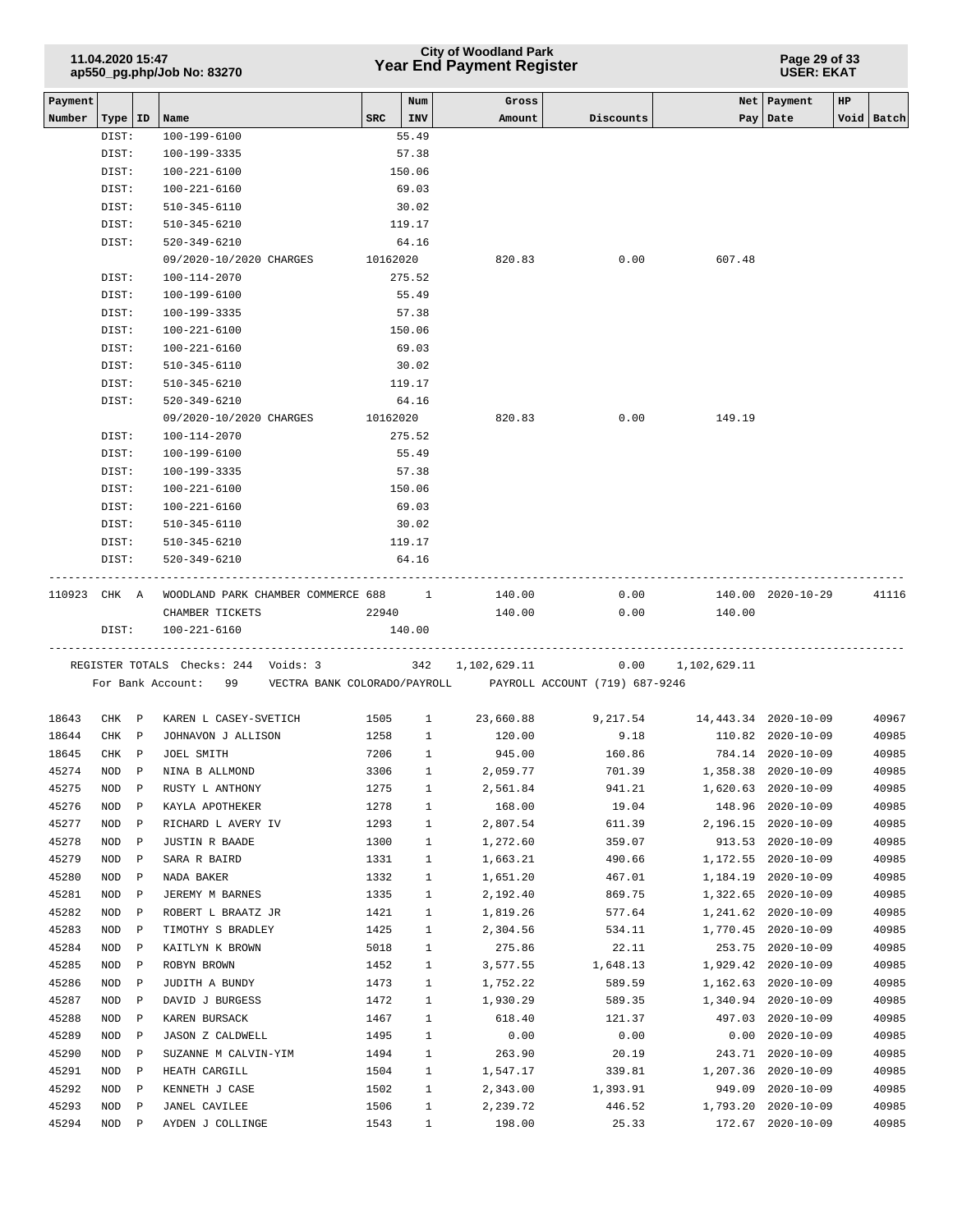## **Year End Payment Register City of Woodland Park 11.04.2020 15:47**

#### **Page 30 of 33 USER: EKAT**

| Payment        |                          |                              |                                   |              | Num                          | Gross             |                  | Net               | Payment                                | HP |                |
|----------------|--------------------------|------------------------------|-----------------------------------|--------------|------------------------------|-------------------|------------------|-------------------|----------------------------------------|----|----------------|
| Number         | Type                     | ID                           | Name                              | <b>SRC</b>   | INV                          | Amount            | Discounts        | Pay               | Date                                   |    | Void Batch     |
| 45295          | <b>NOD</b>               | $\, {\bf P}$                 | KARLA K COLLINS                   | 1533         | $\mathbf{1}$                 | 1,497.25          | 334.07           | 1,163.18          | $2020 - 10 - 09$                       |    | 40985          |
| 45296          | <b>NOD</b>               | $\, {\bf P}$                 | CHRISTY CORNELL                   | 1542         | $\mathbf{1}$                 | 300.00            | 32.95            | 267.05            | $2020 - 10 - 09$                       |    | 40985          |
| 45297          | <b>NOD</b>               | $\, {\bf P}$                 | MICHAEL CORNELL                   | 1541         | $\mathbf{1}$                 | 1,236.80          | 331.61           | 905.19            | $2020 - 10 - 09$                       |    | 40985          |
| 45298          | <b>NOD</b>               | $\, {\bf P}$                 | HOPE A COUCH                      | 1524         | $\mathbf{1}$                 | 2,670.20          | 641.53           | 2,028.67          | $2020 - 10 - 09$                       |    | 40985          |
| 45299          | <b>NOD</b>               | $\, {\bf P}$                 | DENA M CURRIN                     | 1598         | $\mathbf{1}$                 | 3,128.00          | 1,112.73         | 2,015.27          | $2020 - 10 - 09$                       |    | 40985          |
| 45300          | <b>NOD</b>               | $\, {\bf P}$                 | MAXIMILIAN G DALTON               | 1978         | $\mathbf{1}$                 | 1,663.21          | 450.61           | 1,212.60          | $2020 - 10 - 09$                       |    | 40985          |
| 45301<br>45302 | <b>NOD</b><br><b>NOD</b> | $\, {\bf P}$<br>$\, {\bf P}$ | CHARLES DAVIS<br>MILES J DE YOUNG | 1979<br>2010 | $\mathbf{1}$<br>$\mathbf{1}$ | 27.00<br>4,221.15 | 2.06<br>1,384.70 | 24.94<br>2,836.45 | $2020 - 10 - 09$<br>$2020 - 10 - 09$   |    | 40985<br>40985 |
| 45303          | <b>NOD</b>               | $\, {\bf P}$                 | MANOLO DEJESUS                    | 2011         | $\mathbf{1}$                 | 2,192.82          | 458.03           | 1,734.79          | $2020 - 10 - 09$                       |    | 40985          |
| 45304          | <b>NOD</b>               | $\mathbf{P}$                 | BRUCE L DERINGTON                 | 2025         | $\mathbf{1}$                 | 2,262.14          | 582.03           | 1,680.11          | $2020 - 10 - 09$                       |    | 40985          |
| 45305          | <b>NOD</b>               | $\, {\bf P}$                 | TARYN DIMARITI                    | 2056         | $\mathbf{1}$                 | 1,555.42          | 373.62           | 1,181.80          | $2020 - 10 - 09$                       |    | 40985          |
| 45306          | <b>NOD</b>               | $\, {\bf P}$                 | TINA M EDWARDS                    | 2184         | $\mathbf{1}$                 | 2,663.95          | 869.80           | 1,794.15          | $2020 - 10 - 09$                       |    | 40985          |
| 45307          | <b>NOD</b>               | $\, {\bf P}$                 | LUCAS J ELLSWORTH                 | 2194         | $\mathbf{1}$                 | 1,587.14          | 512.63           | 1,074.51          | $2020 - 10 - 09$                       |    | 40985          |
| 45308          | <b>NOD</b>               | $\, {\bf P}$                 | NICOLE S EVANS                    | 2465         | $\mathbf{1}$                 | 1,365.71          | 433.13           | 932.58            | $2020 - 10 - 09$                       |    | 40985          |
| 45309          | <b>NOD</b>               | $\, {\bf P}$                 | SHANNON D EVERHART                | 2470         | $\mathbf{1}$                 | 2,293.96          | 483.49           | 1,810.47          | $2020 - 10 - 09$                       |    | 40985          |
| 45310          | <b>NOD</b>               | $\, {\bf P}$                 | ROBERT FELTS                      | 2536         | $\mathbf{1}$                 | 2,638.06          | 830.81           | 1,807.25          | $2020 - 10 - 09$                       |    | 40985          |
| 45311          | <b>NOD</b>               | $\, {\bf P}$                 | CHAD FORSETT                      | 2667         | $\mathbf{1}$                 | 1,680.00          | 448.91           | 1,231.09          | $2020 - 10 - 09$                       |    | 40985          |
| 45312          | <b>NOD</b>               | $\, {\bf P}$                 | RYAN J GALBREATH                  | 2989         | $\mathbf{1}$                 | 2,488.84          | 596.14           | 1,892.70          | $2020 - 10 - 09$                       |    | 40985          |
| 45313          | <b>NOD</b>               | $\mathbf{P}$                 | BARRY GAMBLIN                     | 3001         | $\mathbf{1}$                 | 658.61            | 96.48            | 562.13            | $2020 - 10 - 09$                       |    | 40985          |
| 45314          | <b>NOD</b>               | $\, {\bf P}$                 | GEFFREY V GIDDENS                 | 3025         | $\mathbf{1}$                 | 1,276.25          | 371.25           | 905.00            | $2020 - 10 - 09$                       |    | 40985          |
| 45315          | <b>NOD</b>               | $\, {\bf P}$                 | ESPERANZA GIPSON                  | 3067         | $\mathbf{1}$                 | 174.00            | 20.09            | 153.91            | $2020 - 10 - 09$                       |    | 40985          |
| 45316          | <b>NOD</b>               | $\, {\bf P}$                 | ANDREW HEINTZELMAN                | 3367         | $\mathbf{1}$                 | 1,547.17          | 493.27           | 1,053.90          | $2020 - 10 - 09$                       |    | 40985          |
| 45317          | <b>NOD</b>               | $\, {\bf P}$                 | STELLA D HILBERT                  | 3398         | $\mathbf{1}$                 | 212.00            | 28.80            | 183.20            | $2020 - 10 - 09$                       |    | 40985          |
| 45318          | <b>NOD</b>               | $\, {\bf P}$                 | BEVERLY A HODGES                  | 4425         | $\mathbf{1}$                 | 1,896.36          | 565.61           | 1,330.75          | $2020 - 10 - 09$                       |    | 40985          |
| 45319          | <b>NOD</b>               | $\, {\bf P}$                 | RYAN P HOLZWARTH                  | 3434         | $\mathbf{1}$                 | 3,248.86          | 1,231.72         | 2,017.14          | $2020 - 10 - 09$                       |    | 40985          |
| 45320          | <b>NOD</b>               | $\, {\bf P}$                 | CHRISTINE A HUBER                 | 3600         | $\mathbf{1}$                 | 1,579.60          | 499.55           | 1,080.05          | $2020 - 10 - 09$                       |    | 40985          |
| 45321          | <b>NOD</b>               | $\, {\bf P}$                 | DOROTHY E HUBER                   | 3601         | $\mathbf{1}$                 | 2,990.66          | 1,190.90         | 1,799.76          | $2020 - 10 - 09$                       |    | 40985          |
| 45322          | <b>NOD</b>               | $\, {\bf P}$                 | LISA A IVEY                       | 3805         | $\mathbf{1}$                 | 1,701.94          | 376.00           | 1,325.94          | $2020 - 10 - 09$                       |    | 40985          |
| 45323          | <b>NOD</b>               | $\mathbf{P}$                 | MARY J JACKSON                    | 3897         | $\mathbf{1}$                 | 966.97            | 281.65           | 685.32            | $2020 - 10 - 09$                       |    | 40985          |
| 45324          | <b>NOD</b>               | $\, {\bf P}$                 | AMY K JACOB                       | 3885         | $\mathbf{1}$                 | 2,203.06          | 839.28           | 1,363.78          | $2020 - 10 - 09$                       |    | 40985          |
| 45325          | <b>NOD</b>               | $\, {\bf P}$                 | GRACE JOHNSON                     | 3969         | $\mathbf{1}$                 | 1,694.40          | 425.53           | 1,268.87          | $2020 - 10 - 09$                       |    | 40985          |
| 45326          | <b>NOD</b>               | $\, {\bf P}$                 | EMILY KATSIMPALIS                 | 3989         | $\mathbf{1}$                 | 3,577.32          | 1,106.30         | 2,471.02          | $2020 - 10 - 09$                       |    | 40985          |
| 45327          | <b>NOD</b>               | $\, {\bf P}$                 | CYNTHIA K KEATING                 | 4200         | $\mathbf{1}$                 | 3,577.32          | 1,132.91         | 2,444.41          | $2020 - 10 - 09$                       |    | 40985          |
| 45328          | <b>NOD</b>               | $\, {\bf P}$                 | KAIDEN KENYON                     | 4208         | $\mathbf{1}$                 | 195.00            | 24.79            | 170.21            | $2020 - 10 - 09$                       |    | 40985          |
| 45329          | <b>NOD</b>               | $\, {\bf P}$                 | SUZANNE LECLERCQ                  | 4699         | $\mathbf{1}$                 | 3,577.32          | 2,102.80         | 1,474.52          | $2020 - 10 - 09$                       |    | 40985          |
| 45330          | <b>NOD</b>               | $\mathbf{P}$                 | JENNIFER LEHTINEN                 | 4703         | $\mathbf{1}$                 | 1,547.17          | 474.20           | 1,072.97          | $2020 - 10 - 09$<br>$2020 - 10 - 09$   |    | 40985          |
| 45331          | <b>NOD</b>               | $\mathbf{P}$                 | ANDREW A LEIBBRAND                | 4702         | $\mathbf{1}$                 | 3,248.86          | 663.74           | 2,585.12          |                                        |    | 40985          |
| 45332          | NOD                      | Ρ                            | ROBIN D LINDBERG                  | 4790         | 1                            | 2,032.01          | 565.64           |                   | 1,466.37 2020-10-09                    |    | 40985          |
| 45333<br>45334 | NOD<br>NOD               | Ρ<br>Ρ                       | REBECCA A LOY<br>ROBERT G LUCE    | 4835<br>4855 | 1<br>$\mathbf{1}$            | 120.00<br>539.28  | 9.18<br>43.25    |                   | 110.82 2020-10-09<br>496.03 2020-10-09 |    | 40985<br>40985 |
| 45335          | NOD                      | $\, {\bf P}$                 | MARK W MACKEL                     | 5010         | $\mathbf{1}$                 | 2,871.90          | 1,223.33         |                   | 1,648.57 2020-10-09                    |    | 40985          |
| 45336          | $\rm NOD$                | $\, {\bf P}$                 | ELIZABETH A MCCLINTOCK            | 5044         | $\mathbf{1}$                 | 917.61            | 119.64           |                   | 797.97 2020-10-09                      |    | 40985          |
| 45337          | NOD                      | Ρ                            | DAVID MCCORMICK                   | 5043         | $\mathbf{1}$                 | 1,909.06          | 449.73           |                   | 1,459.33 2020-10-09                    |    | 40985          |
| 45338          | NOD                      | Ρ                            | KANDY L MCDANIEL                  | 5055         | 1                            | 1,547.17          | 478.95           |                   | 1,068.22 2020-10-09                    |    | 40985          |
| 45339          | NOD                      | Ρ                            | MICHAEL G MCDANIEL                | 5056         | $\mathbf{1}$                 | 3,393.86          | 973.51           |                   | 2,420.35 2020-10-09                    |    | 40985          |
| 45340          | NOD                      | $\, {\bf P}$                 | KENNETH J MERENDA                 | 5158         | $\mathbf{1}$                 | 320.32            | 24.50            |                   | 295.82 2020-10-09                      |    | 40985          |
| 45341          | NOD                      | $\, {\bf P}$                 | BRITTANY MEYERS                   | 5161         | 1                            | 261.09            | 19.97            |                   | 241.12 2020-10-09                      |    | 40985          |
| 45342          | NOD                      | $\, {\bf P}$                 | <b>JASON E MEYERS</b>             | 5160         | 1                            | 4,500.00          | 1,419.68         |                   | 3,080.32 2020-10-09                    |    | 40985          |
| 45343          | NOD                      | $\, {\bf P}$                 | CHAD M MILDBRANDT                 | 5172         | $\mathbf{1}$                 | 387.36            | 32.62            |                   | 354.74 2020-10-09                      |    | 40985          |
| 45344          | $\rm NOD$                | $\, {\bf P}$                 | CHRIS E MOORE                     | 5200         | $\mathbf{1}$                 | 642.63            | 100.26           |                   | 542.37 2020-10-09                      |    | 40985          |
| 45345          | $\rm NOD$                | $\, {\bf P}$                 | LAWRENCE W NORQUIST               | 5606         | $\mathbf{1}$                 | 1,995.65          | 559.46           |                   | 1,436.19 2020-10-09                    |    | 40985          |
| 45346          | NOD                      | Ρ                            | ALEXANDER OFFUTT                  | 5690         | $\mathbf{1}$                 | 1,276.25          | 333.80           |                   | 942.45 2020-10-09                      |    | 40985          |
| 45347          | NOD                      | Ρ                            | LORETTA PELLEGRINO                | 6190         | $\mathbf{1}$                 | 2,907.80          | 825.53           |                   | 2,082.27 2020-10-09                    |    | 40985          |
| 45348          | NOD                      | Ρ                            | PHILIP K PYLES                    | 6700         | $\mathbf{1}$                 | 2,340.49          | 696.34           |                   | 1,644.15 2020-10-09                    |    | 40985          |
| 45349          | NOD                      | $\, {\bf P}$                 | LEVENTE RACZ                      | 6719         | $\mathbf{1}$                 | 1,909.06          | 463.97           |                   | 1,445.09 2020-10-09                    |    | 40985          |
| 45350          | $\rm NOD$                | $\, {\bf P}$                 | EUGENE A RAMIREZ                  | 6722         | $\mathbf{1}$                 | 2,688.26          | 892.06           | 1,796.20          | $2020 - 10 - 09$                       |    | 40985          |
| 45351          | $\rm NOD$                | $\, {\bf P}$                 | JOSEF P RICHARDSON                | 6782         | $\mathbf{1}$                 | 726.10            | 350.90           |                   | 375.20 2020-10-09                      |    | 40985          |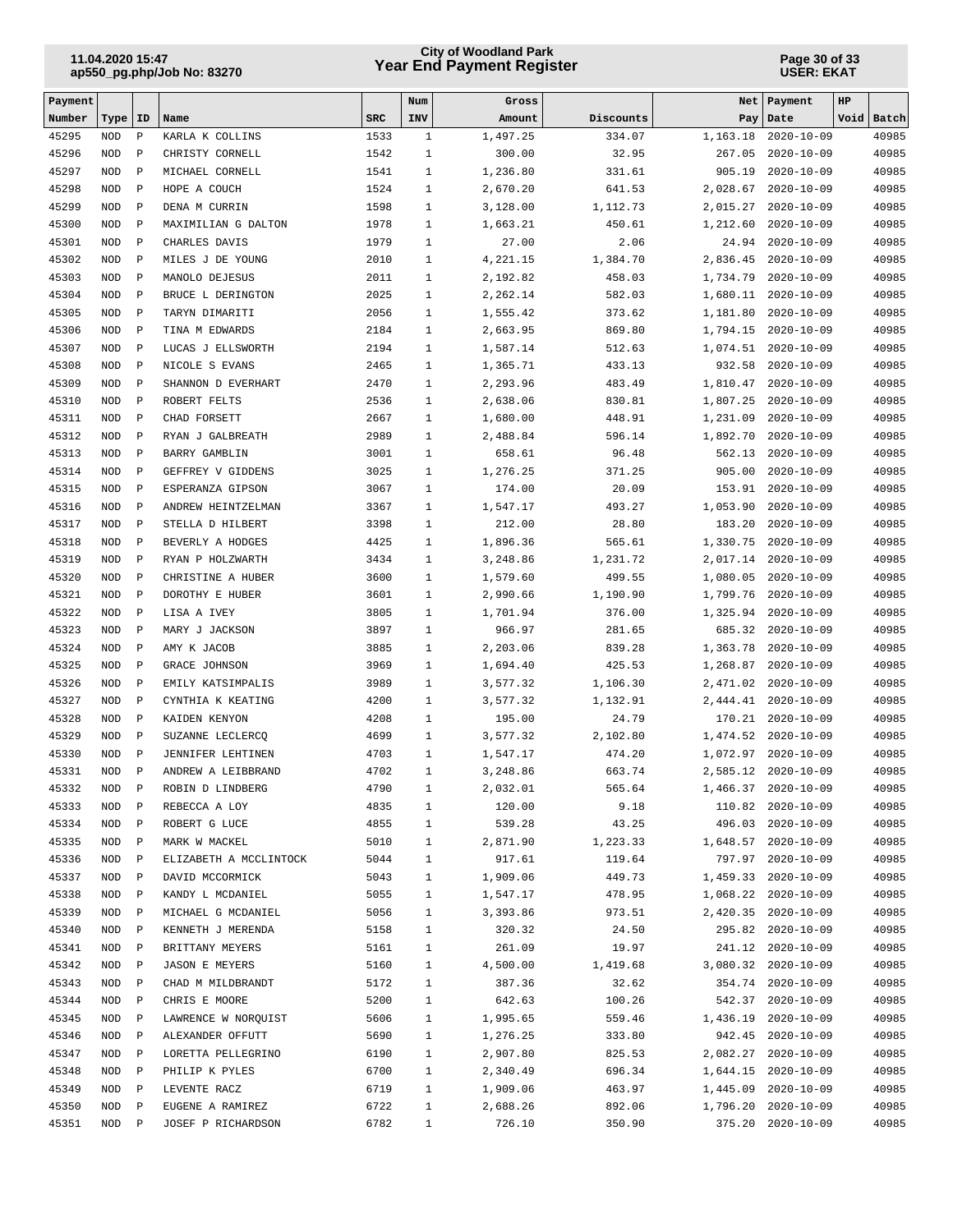## **Year End Payment Register City of Woodland Park 11.04.2020 15:47**

#### **Page 31 of 33 USER: EKAT**

| Payment        |                          |                              |                                    |              | Num                          | Gross                |                    | Net                  | Payment                                | HP         |                |
|----------------|--------------------------|------------------------------|------------------------------------|--------------|------------------------------|----------------------|--------------------|----------------------|----------------------------------------|------------|----------------|
| Number         | Type                     | ID                           | Name                               | <b>SRC</b>   | INV                          | Amount               | Discounts          | Pay                  | Date                                   | Void Batch |                |
| 45352          | <b>NOD</b>               | $\, {\bf P}$                 | SALLY W RILEY                      | 6800         | $\mathbf{1}$                 | 3,832.10             | 1,366.66           | 2,465.44             | $2020 - 10 - 09$                       |            | 40985          |
| 45353          | <b>NOD</b>               | $\, {\bf P}$                 | IVAN RODRIGUEZ                     | 3372         | $\mathbf{1}$                 | 2,842.50             | 571.80             | 2,270.70             | $2020 - 10 - 09$                       |            | 40985          |
| 45354          | <b>NOD</b>               | $\, {\bf p}$                 | CRYSTAL ROE                        | 6906         | $\mathbf{1}$                 | 2,920.62             | 805.78             | 2,114.84             | $2020 - 10 - 09$                       |            | 40985          |
| 45355          | <b>NOD</b>               | $\, {\bf P}$                 | MITCHELL L ROTH                    | 6903         | $\mathbf{1}$                 | 1,683.20             | 711.29             | 971.91               | $2020 - 10 - 09$                       |            | 40985          |
| 45356          | <b>NOD</b>               | $\, {\bf P}$                 | ALLY RUSSO                         | 6966         | $\mathbf{1}$                 | 315.00               | 27.45              | 287.55               | $2020 - 10 - 09$                       |            | 40985          |
| 45357<br>45358 | <b>NOD</b><br><b>NOD</b> | $\, {\bf P}$<br>$\, {\bf P}$ | JEFFREY SANCHEZ<br>DAVID J SAUER   | 6974<br>6988 | $\mathbf{1}$<br>$\mathbf{1}$ | 2,301.21<br>1,303.07 | 946.02             | 1,355.19             | $2020 - 10 - 09$                       |            | 40985<br>40985 |
| 45359          | <b>NOD</b>               | $\, {\bf p}$                 | KELLY A SIMPKINS                   | 7193         | $\mathbf{1}$                 | 2,059.77             | 471.51<br>1,022.43 | 831.56<br>1,037.34   | $2020 - 10 - 09$<br>$2020 - 10 - 09$   |            | 40985          |
| 45360          | <b>NOD</b>               | $\, {\bf P}$                 | DORIE D SLAUGHTER                  | 7198         | $\mathbf{1}$                 | 850.80               | 253.39             | 597.41               | $2020 - 10 - 09$                       |            | 40985          |
| 45361          | <b>NOD</b>               | $\, {\bf P}$                 | JOHN M SOCZEK                      | 7227         | $\mathbf{1}$                 | 2,262.14             | 795.28             | 1,466.86             | $2020 - 10 - 09$                       |            | 40985          |
| 45362          | <b>NOD</b>               | $\, {\bf P}$                 | RYAN M SQUIRES                     | 7276         | $\mathbf{1}$                 | 1,640.88             | 386.80             | 1,254.08             | $2020 - 10 - 09$                       |            | 40985          |
| 45363          | <b>NOD</b>               | $\, {\bf P}$                 | DANIEL L STOVER                    | 7430         | $\mathbf{1}$                 | 3,461.59             | 1,244.61           | 2,216.98             | $2020 - 10 - 09$                       |            | 40985          |
| 45364          | <b>NOD</b>               | $\, {\bf P}$                 | KYLE D STROM                       | 7447         | $\mathbf{1}$                 | 2,011.15             | 569.68             | 1,441.47             | $2020 - 10 - 09$                       |            | 40985          |
| 45365          | <b>NOD</b>               | $\mathbf{P}$                 | DARRIN K TANGEMAN                  | 7477         | $\mathbf{1}$                 | 5,918.36             | 1,816.46           | 4,101.90             | $2020 - 10 - 09$                       |            | 40985          |
| 45366          | <b>NOD</b>               | $\, {\bf P}$                 | JENNIFER K TOBIAS                  | 4205         | $\mathbf{1}$                 | 2,262.14             | 879.28             | 1,382.86             | $2020 - 10 - 09$                       |            | 40985          |
| 45367          | <b>NOD</b>               | $\, {\bf P}$                 | DARREN TRAYLOR RIVERA              | 7766         | $\mathbf{1}$                 | 2,000.80             | 700.78             | 1,300.02             | $2020 - 10 - 09$                       |            | 40985          |
| 45368          | <b>NOD</b>               | $\, {\bf p}$                 | KRISTOFER L TROEGER                | 7777         | $\mathbf{1}$                 | 1,762.28             | 576.46             | 1,185.82             | $2020 - 10 - 09$                       |            | 40985          |
| 45369          | <b>NOD</b>               | $\, {\bf P}$                 | STEVEN E VARNER                    | 8316         | $\mathbf{1}$                 | 2,262.14             | 518.39             | 1,743.75             | $2020 - 10 - 09$                       |            | 40985          |
| 45370          | <b>NOD</b>               | $\, {\bf P}$                 | ERIKA D VIDA                       | 8355         | $\mathbf{1}$                 | 2,198.04             | 659.32             | 1,538.72             | $2020 - 10 - 09$                       |            | 40985          |
| 45371          | <b>NOD</b>               | $\, {\bf P}$                 | COURTNEY C WADHAM                  | 8475         | $\mathbf{1}$                 | 2,788.62             | 649.45             | 2,139.17             | $2020 - 10 - 09$                       |            | 40985          |
| 45372          | <b>NOD</b>               | $\, {\bf P}$                 | JOE WAGNER                         | 8597         | $\mathbf{1}$                 | 1,419.80             | 262.17             | 1,157.63             | $2020 - 10 - 09$                       |            | 40985          |
| 45373          | <b>NOD</b>               | $\, {\bf P}$                 | LAWRENCE E WATTERS                 | 8600         | $\mathbf{1}$                 | 3,607.52             | 1,274.99           | 2,332.53             | $2020 - 10 - 09$                       |            | 40985          |
| 45374          | <b>NOD</b>               | $\, {\bf P}$                 | LAINE M WILBERDING                 | 8743         | $\mathbf{1}$                 | 603.80               | 143.75             | 460.05               | $2020 - 10 - 09$                       |            | 40985          |
| 45375          | <b>NOD</b>               | $\, {\bf P}$                 | HARRY H WILEY IV                   | 8744         | $\mathbf{1}$                 | 4,525.11             | 2,027.97           | 2,497.14             | $2020 - 10 - 09$                       |            | 40985          |
| 45376          | <b>NOD</b>               | $\, {\bf P}$                 | MATT ZIMMERMAN                     | 9020         | $\mathbf{1}$                 | 1,276.25             | 333.81             | 942.44               | $2020 - 10 - 09$                       |            | 40985          |
| 18646          | <b>CHK</b>               | $\, {\bf p}$                 | JOHNAVON J ALLISON                 | 1258         | $\mathbf{1}$                 | 126.00               | 9.65               | 116.35               | $2020 - 10 - 23$                       |            | 41084          |
| 18647          | <b>CHK</b>               | $\, {\bf P}$                 | JOEL SMITH                         | 7206         | $\mathbf{1}$                 | 1,080.00             | 193.39             | 886.61               | $2020 - 10 - 23$                       |            | 41084          |
| 45377<br>45378 | <b>NOD</b><br><b>NOD</b> | $\, {\bf P}$<br>$\, {\bf P}$ | NINA B ALLMOND<br>RUSTY L ANTHONY  | 3306<br>1275 | $\mathbf{1}$<br>$\mathbf{1}$ | 2,059.77<br>2,561.84 | 701.40<br>940.61   | 1,358.37<br>1,621.23 | $2020 - 10 - 23$<br>$2020 - 10 - 23$   |            | 41084<br>41084 |
| 45379          | <b>NOD</b>               | $\, {\bf P}$                 | RICHARD L AVERY IV                 | 1293         | $\mathbf{1}$                 | 2,807.54             | 611.39             | 2,196.15             | $2020 - 10 - 23$                       |            | 41084          |
| 45380          | <b>NOD</b>               | $\, {\bf P}$                 | <b>JUSTIN R BAADE</b>              | 1300         | $\mathbf{1}$                 | 1,272.60             | 359.07             | 913.53               | $2020 - 10 - 23$                       |            | 41084          |
| 45381          | <b>NOD</b>               | $\mathbf{P}$                 | SARA R BAIRD                       | 1331         | $\mathbf{1}$                 | 3,681.73             | 1,244.22           |                      | 2,437.51 2020-10-23                    |            | 41084          |
| 45382          | <b>NOD</b>               | $\, {\bf P}$                 | NADA BAKER                         | 1332         | $\mathbf{1}$                 | 1,651.20             | 467.00             | 1,184.20             | $2020 - 10 - 23$                       |            | 41084          |
| 45383          | <b>NOD</b>               | $\mathbf{P}$                 | JEREMY M BARNES                    | 1335         | $\mathbf{1}$                 | 2,192.40             | 869.74             | 1,322.66             | $2020 - 10 - 23$                       |            | 41084          |
| 45384          | <b>NOD</b>               | $\, {\bf p}$                 | JOANNA E BARTKO                    | 1339         | $\mathbf{1}$                 | 170.80               | 13.07              | 157.73               | $2020 - 10 - 23$                       |            | 41084          |
| 45385          | <b>NOD</b>               | $\, {\bf P}$                 | ROBERT L BRAATZ JR                 | 1421         | $\mathbf{1}$                 | 1,819.26             | 577.65             | 1,241.61             | $2020 - 10 - 23$                       |            | 41084          |
| 45386          | <b>NOD</b>               | $\mathbf{P}$                 | TIMOTHY S BRADLEY                  | 1425         | $\mathbf{1}$                 | 2,262.14             | 522.16             | 1,739.98             | $2020 - 10 - 23$                       |            | 41084          |
| 45387          | NOD                      | P                            | KAITLYN K BROWN                    | 5018         | $\mathbf 1$                  | 190.98               | 14.61              | 176.37               | $2020 - 10 - 23$                       |            | 41084          |
| 45388          | NOD                      | Ρ                            | ROBYN BROWN                        | 1452         | 1                            | 3,577.55             | 1,648.14           |                      | 1,929.41 2020-10-23                    |            | 41084          |
| 45389          | NOD                      | Ρ                            | JUDITH A BUNDY                     | 1473         | $\mathbf{1}$                 | 1,752.80             | 589.70             |                      | 1, 163.10 2020-10-23                   |            | 41084          |
| 45390          | $\rm NOD$                | $\, {\bf P}$                 | DAVID J BURGESS                    | 1472         | $\mathbf{1}$                 | 1,930.29             | 589.36             |                      | 1,340.93 2020-10-23                    |            | 41084          |
| 45391          | NOD                      | Ρ                            | KAREN BURSACK                      | 1467         | $\mathbf{1}$                 | 618.40               | 121.38             |                      | 497.02 2020-10-23                      |            | 41084          |
| 45392          | $\rm NOD$                | $\, {\bf P}$                 | JASON Z CALDWELL                   | 1495         | $\mathbf{1}$                 | 1,701.77             | 630.71             |                      | 1,071.06 2020-10-23                    |            | 41084          |
| 45393          | NOD                      | Ρ                            | SUZANNE M CALVIN-YIM               | 1494         | $\mathbf{1}$                 | 268.98               | 20.57              |                      | 248.41 2020-10-23                      |            | 41084          |
| 45394          | NOD                      | $\, {\bf P}$                 | HEATH CARGILL                      | 1504         | $\mathbf{1}$                 | 1,649.00             | 373.77             |                      | 1, 275.23 2020-10-23                   |            | 41084          |
| 45395          | $\rm NOD$                | $\, {\bf P}$                 | KENNETH J CASE                     | 1502         | $\mathbf{1}$                 | 2,343.00             | 1,393.89           |                      | 949.11 2020-10-23                      |            | 41084          |
| 45396          | NOD                      | P                            | JANEL CAVILEE                      | 1506         | $\mathbf{1}$                 | 1,909.06             | 387.05             |                      | 1,522.01 2020-10-23                    |            | 41084          |
| 45397          | NOD                      | $\, {\bf P}$                 | AYDEN J COLLINGE                   | 1543         | $\mathbf{1}$                 | 183.00               | 21.67              |                      | 161.33 2020-10-23                      |            | 41084          |
| 45398<br>45399 | NOD<br>$\rm NOD$         | $\, {\bf P}$<br>$\, {\bf P}$ | KARLA K COLLINS<br>CHRISTY CORNELL | 1533<br>1542 | $\mathbf{1}$<br>$\mathbf{1}$ | 1,278.63<br>120.00   | 281.12<br>10.18    |                      | 997.51 2020-10-23<br>109.82 2020-10-23 |            | 41084<br>41084 |
| 45400          | NOD                      | Ρ                            | MICHAEL CORNELL                    | 1541         | $\mathbf{1}$                 | 1,236.80             | 331.61             |                      | 905.19 2020-10-23                      |            | 41084          |
| 45401          | $\rm NOD$                | $\, {\bf P}$                 | HOPE A COUCH                       | 1524         | $\mathbf{1}$                 | 3,204.30             | 746.98             |                      | 2,457.32 2020-10-23                    |            | 41084          |
| 45402          | NOD                      | Ρ                            | DENA M CURRIN                      | 1598         | 1                            | 2,593.90             | 1,043.44           |                      | 1,550.46 2020-10-23                    |            | 41084          |
| 45403          | NOD                      | $\, {\bf P}$                 | MAXIMILIAN G DALTON                | 1978         | $\mathbf{1}$                 | 1,721.23             | 465.02             |                      | 1,256.21 2020-10-23                    |            | 41084          |
| 45404          | $\rm NOD$                | $\, {\bf P}$                 | CHARLES DAVIS                      | 1979         | $\mathbf{1}$                 | 120.00               | 9.18               |                      | 110.82 2020-10-23                      |            | 41084          |
| 45405          | NOD                      | Ρ                            | MILES J DE YOUNG                   | 2010         | $\mathbf 1$                  | 4,221.15             | 1,384.69           |                      | 2,836.46 2020-10-23                    |            | 41084          |
| 45406          | $\rm NOD$                | Ρ                            | MANOLO DEJESUS                     | 2011         | $\mathbf{1}$                 | 2,410.89             | 505.05             |                      | 1,905.84 2020-10-23                    |            | 41084          |
|                |                          |                              |                                    |              |                              |                      |                    |                      |                                        |            |                |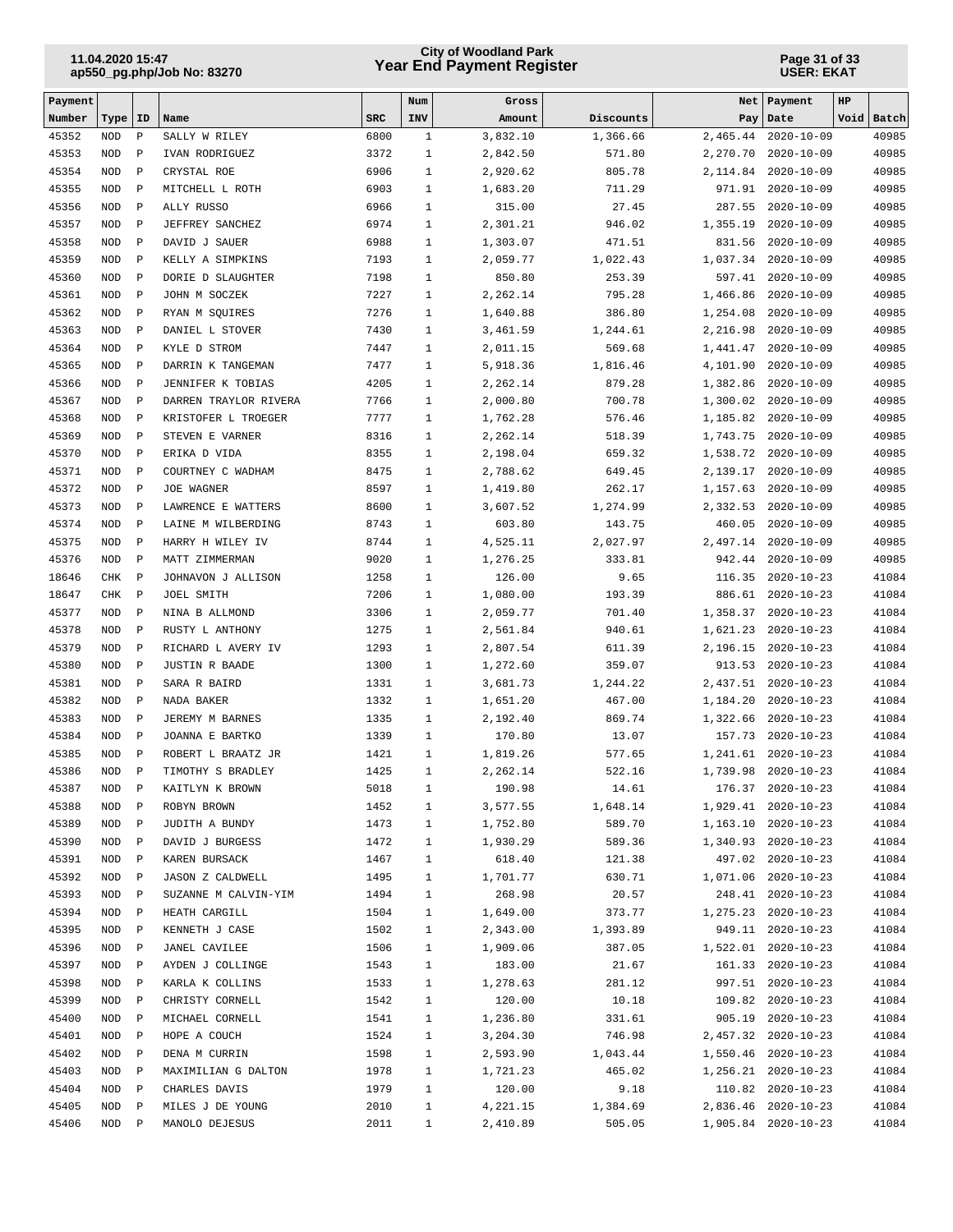## **Year End Payment Register City of Woodland Park 11.04.2020 15:47**

#### **Page 32 of 33 USER: EKAT**

| Payment        |                          |                              |                                  |              | Num                          | Gross                |                  | Net                  | Payment                                     | <b>HP</b>      |
|----------------|--------------------------|------------------------------|----------------------------------|--------------|------------------------------|----------------------|------------------|----------------------|---------------------------------------------|----------------|
| Number         | Type                     | ID                           | Name                             | <b>SRC</b>   | INV                          | Amount               | Discounts        | Pay                  | Date                                        | Void Batch     |
| 45407          | <b>NOD</b>               | $\, {\bf P}$                 | BRUCE L DERINGTON                | 2025         | $\mathbf{1}$                 | 2.262.14             | 580.27           | 1,681.87             | $2020 - 10 - 23$                            | 41084          |
| 45408          | <b>NOD</b>               | $\, {\bf P}$                 | TARYN DIMARITI                   | 2056         | $\mathbf{1}$                 | 1,523.17             | 366.35           | 1,156.82             | $2020 - 10 - 23$                            | 41084          |
| 45409          | <b>NOD</b>               | $\, {\bf P}$                 | HUNTER S DRUMMOND                | 2151         | $\mathbf{1}$                 | 16.25                | 1.24             | 15.01                | $2020 - 10 - 23$                            | 41084          |
| 45410          | <b>NOD</b>               | $\, {\bf P}$                 | TINA M EDWARDS                   | 2184         | $\mathbf{1}$                 | 2,663.95             | 869.80           | 1,794.15             | $2020 - 10 - 23$                            | 41084          |
| 45411          | <b>NOD</b>               | $\, {\bf P}$                 | LUCAS J ELLSWORTH                | 2194         | $\mathbf{1}$                 | 2,187.14             | 690.67           | 1,496.47             | $2020 - 10 - 23$                            | 41084          |
| 45412          | <b>NOD</b>               | $\, {\bf P}$                 | NICOLE S EVANS                   | 2465         | $\mathbf{1}$                 | 1,365.71             | 433.12           | 932.59               | $2020 - 10 - 23$                            | 41084          |
| 45413          | <b>NOD</b>               | $\, {\bf P}$                 | SHANNON D EVERHART               | 2470         | $\mathbf{1}$                 | 2,389.40             | 498.41           | 1,890.99             | $2020 - 10 - 23$                            | 41084          |
| 45414<br>45415 | <b>NOD</b>               | $\, {\bf P}$                 | ROBERT FELTS                     | 2536<br>2667 | $\mathbf{1}$<br>$\mathbf{1}$ | 2,192.39             | 722.24<br>680.49 | 1,470.15<br>1,669.43 | $2020 - 10 - 23$<br>$2020 - 10 - 23$        | 41084<br>41084 |
| 45416          | <b>NOD</b><br><b>NOD</b> | $\, {\bf P}$<br>$\, {\bf P}$ | CHAD FORSETT<br>RYAN J GALBREATH | 2989         | $\mathbf{1}$                 | 2,349.92<br>2,143.38 | 491.11           | 1,652.27             | $2020 - 10 - 23$                            | 41084          |
| 45417          | <b>NOD</b>               | $\, {\bf P}$                 | BARRY GAMBLIN                    | 3001         | $\mathbf{1}$                 | 610.88               | 86.05            | 524.83               | $2020 - 10 - 23$                            | 41084          |
| 45418          | <b>NOD</b>               | $\, {\bf P}$                 | GEFFREY V GIDDENS                | 3025         | $\mathbf{1}$                 | 1,419.80             | 406.47           | 1,013.33             | $2020 - 10 - 23$                            | 41084          |
| 45419          | <b>NOD</b>               | $\, {\bf P}$                 | ESPERANZA GIPSON                 | 3067         | $\mathbf{1}$                 | 213.00               | 28.98            | 184.02               | $2020 - 10 - 23$                            | 41084          |
| 45420          | <b>NOD</b>               | $\, {\bf P}$                 | ANDREW HEINTZELMAN               | 3367         | $\mathbf{1}$                 | 1,590.69             | 503.84           | 1,086.85             | $2020 - 10 - 23$                            | 41084          |
| 45421          | <b>NOD</b>               | $\, {\bf P}$                 | STELLA D HILBERT                 | 3398         | $\mathbf{1}$                 | 58.25                | 4.46             | 53.79                | $2020 - 10 - 23$                            | 41084          |
| 45422          | <b>NOD</b>               | $\, {\bf P}$                 | BEVERLY A HODGES                 | 4425         | $\mathbf{1}$                 | 1,896.36             | 565.62           | 1,330.74             | $2020 - 10 - 23$                            | 41084          |
| 45423          | <b>NOD</b>               | $\, {\bf P}$                 | RYAN P HOLZWARTH                 | 3434         | $\mathbf{1}$                 | 3,248.86             | 1,231.73         | 2,017.13             | $2020 - 10 - 23$                            | 41084          |
| 45424          | <b>NOD</b>               | $\, {\bf P}$                 | CHRISTINE A HUBER                | 3600         | $\mathbf{1}$                 | 1,580.00             | 499.64           | 1,080.36             | $2020 - 10 - 23$                            | 41084          |
| 45425          | <b>NOD</b>               | $\, {\bf P}$                 | DOROTHY E HUBER                  | 3601         | $\mathbf{1}$                 | 2,830.43             | 1,145.32         | 1,685.11             | $2020 - 10 - 23$                            | 41084          |
| 45426          | <b>NOD</b>               | $\, {\bf P}$                 | LISA A IVEY                      | 3805         | $\mathbf{1}$                 | 1,765.75             | 391.53           | 1,374.22             | $2020 - 10 - 23$                            | 41084          |
| 45427          | <b>NOD</b>               | $\, {\bf P}$                 | MARY J JACKSON                   | 3897         | $\mathbf{1}$                 | 976.64               | 284.98           | 691.66               | $2020 - 10 - 23$                            | 41084          |
| 45428          | <b>NOD</b>               | $\, {\bf P}$                 | AMY K JACOB                      | 3885         | $\mathbf{1}$                 | 2,203.06             | 839.28           | 1,363.78             | $2020 - 10 - 23$                            | 41084          |
| 45429          | <b>NOD</b>               | $\, {\bf P}$                 | <b>GRACE JOHNSON</b>             | 3969         | $\mathbf{1}$                 | 1,694.40             | 425.52           | 1,268.88             | $2020 - 10 - 23$                            | 41084          |
| 45430          | <b>NOD</b>               | $\, {\bf P}$                 | EMILY KATSIMPALIS                | 3989         | $\mathbf{1}$                 | 3,577.32             | 1,106.29         | 2,471.03             | $2020 - 10 - 23$                            | 41084          |
| 45431          | <b>NOD</b>               | $\, {\bf P}$                 | CYNTHIA K KEATING                | 4200         | $\mathbf{1}$                 | 3,577.32             | 1,132.90         | 2,444.42             | $2020 - 10 - 23$                            | 41084          |
| 45432          | <b>NOD</b>               | $\, {\bf P}$                 | KAIDEN KENYON                    | 4208         | $\mathbf{1}$                 | 240.00               | 34.74            | 205.26               | $2020 - 10 - 23$                            | 41084          |
| 45433          | <b>NOD</b>               | $\, {\bf P}$                 | SUZANNE LECLERCQ                 | 4699         | $\mathbf{1}$                 | 3,577.32             | 2,102.80         | 1,474.52             | $2020 - 10 - 23$                            | 41084          |
| 45434          | <b>NOD</b>               | $\, {\bf P}$                 | <b>JENNIFER LEHTINEN</b>         | 4703         | $\mathbf{1}$                 | 1,550.39             | 475.85           | 1,074.54             | $2020 - 10 - 23$                            | 41084          |
| 45435          | <b>NOD</b>               | $\, {\bf P}$                 | ANDREW A LEIBBRAND               | 4702         | $\mathbf{1}$                 | 3,248.86             | 857.13           | 2,391.73             | $2020 - 10 - 23$                            | 41084          |
| 45436          | <b>NOD</b>               | $\, {\bf P}$                 | ROBIN D LINDBERG                 | 4790         | $\mathbf{1}$                 | 2,160.35             | 609.71           | 1,550.64             | $2020 - 10 - 23$                            | 41084          |
| 45437          | <b>NOD</b>               | $\, {\bf P}$                 | REBECCA A LOY                    | 4835         | $\mathbf{1}$                 | 147.00               | 11.24            | 135.76               | $2020 - 10 - 23$                            | 41084          |
| 45438          | <b>NOD</b>               | $\, {\bf P}$                 | ROBERT G LUCE                    | 4855         | $\mathbf{1}$                 | 308.16               | 23.58            | 284.58               | $2020 - 10 - 23$                            | 41084          |
| 45439          | <b>NOD</b>               | $\, {\bf P}$                 | MARK W MACKEL                    | 5010         | $\mathbf{1}$                 | 2,871.90             | 1,223.91         | 1,647.99             | $2020 - 10 - 23$                            | 41084          |
| 45440          | <b>NOD</b>               | $\, {\bf P}$                 | ELIZABETH A MCCLINTOCK           | 5044         | $\mathbf{1}$                 | 988.19               | 135.11           | 853.08               | $2020 - 10 - 23$                            | 41084          |
| 45441          | <b>NOD</b>               | $\mathbf{P}$                 | DAVID MCCORMICK                  | 5043         | $\mathbf{1}$                 | 1,909.06             | 449.72           | 1,459.34             | $2020 - 10 - 23$                            | 41084          |
| 45442          | <b>NOD</b>               | $\, {\bf P}$                 | KANDY L MCDANIEL                 | 5055         | $\mathbf{1}$                 | 1,547.17             | 478.94           | 1,068.23             | $2020 - 10 - 23$                            | 41084          |
| 45443          | <b>NOD</b>               | $\mathbf{P}$                 | MICHAEL G MCDANIEL               | 5056         | $\mathbf{1}$                 | 3,393.86             | 973.51           | 2,420.35             | $2020 - 10 - 23$                            | 41084          |
| 45444          | NOD                      | $\mathbf{P}$                 | KENNETH J MERENDA                | 5158         | $\mathbf{1}$                 | 200.20               | 15.31            | 184.89               | $2020 - 10 - 23$                            | 41084          |
| 45445          | NOD                      | $\, {\bf P}$                 | BRITTANY MEYERS                  | 5161         | 1                            | 348.12               | 26.63            |                      | 321.49 2020-10-23                           | 41084          |
| 45446          | NOD                      | $\, {\bf P}$                 | <b>JASON E MEYERS</b>            | 5160         | $\mathbf{1}$                 | 4,500.00             | 1,419.69         |                      | 3,080.31 2020-10-23                         | 41084          |
| 45447          | $\rm NOD$                | $\, {\bf P}$                 | CHAD M MILDBRANDT                | 5172         | $\mathbf{1}$                 | 387.36               | 32.64            |                      | 354.72 2020-10-23                           | 41084          |
| 45448          | NOD                      | $\, {\bf P}$                 | CHRIS E MOORE                    | 5200         | $\mathbf{1}$                 | 867.88               | 154.56           |                      | 713.32 2020-10-23                           | 41084          |
| 45449          | NOD                      | $\, {\bf P}$                 | LAWRENCE W NORQUIST              | 5606         | $\mathbf{1}$                 | 1,995.65             | 559.45           |                      | 1,436.20 2020-10-23                         | 41084          |
| 45450          | NOD                      | $\mathbb P$                  | ALEXANDER OFFUTT                 | 5690         | $\mathbf{1}$                 | 1,312.14             | 342.85           |                      | 969.29 2020-10-23                           | 41084          |
| 45451          | NOD                      | $\, {\bf P}$                 | LORETTA PELLEGRINO               | 6190         | $\mathbf{1}$                 | 2,907.80             | 825.51           |                      | 2,082.29 2020-10-23                         | 41084          |
| 45452<br>45453 | NOD                      | $\mathbb{P}$                 | PHILIP K PYLES<br>LEVENTE RACZ   | 6700<br>6719 | $\mathbf{1}$<br>$\mathbf{1}$ | 2,340.49<br>1,909.06 | 696.34<br>735.31 |                      | 1,644.15 2020-10-23<br>1, 173.75 2020-10-23 | 41084<br>41084 |
| 45454          | NOD<br>NOD               | $\mathbb{P}$<br>$\mathbb{P}$ | EUGENE A RAMIREZ                 | 6722         | $\mathbf{1}$                 | 2,688.26             | 892.05           |                      | 1,796.21 2020-10-23                         | 41084          |
| 45455          | NOD                      | $\, {\bf P}$                 | JOSEF P RICHARDSON               | 6782         | $\mathbf{1}$                 | 742.05               | 531.64           |                      | 210.41 2020-10-23                           | 41084          |
| 45456          | NOD                      | $\, {\bf P}$                 | SALLY W RILEY                    | 6800         | $\mathbf{1}$                 | 3,832.10             | 1,366.65         |                      | 2,465.45 2020-10-23                         | 41084          |
| 45457          | NOD                      | $\, {\bf P}$                 | IVAN RODRIGUEZ                   | 3372         | $\mathbf{1}$                 | 2,513.04             | 518.07           |                      | 1,994.97 2020-10-23                         | 41084          |
| 45458          | NOD                      | $\, {\bf P}$                 | CRYSTAL ROE                      | 6906         | $\mathbf{1}$                 | 2,336.52             | 646.66           |                      | 1,689.86 2020-10-23                         | 41084          |
| 45459          | NOD                      | $\, {\bf P}$                 | MITCHELL L ROTH                  | 6903         | $\mathbf{1}$                 | 1,683.20             | 524.63           |                      | 1, 158.57 2020-10-23                        | 41084          |
| 45460          | NOD                      | $\, {\bf P}$                 | ALLY RUSSO                       | 6966         | $\mathbf{1}$                 | 390.00               | 44.68            |                      | 345.32 2020-10-23                           | 41084          |
| 45461          | $\rm NOD$                | $\mathbb P$                  | JEFFREY SANCHEZ                  | 6974         | $\mathbf{1}$                 | 2,575.83             | 996.25           |                      | 1,579.58 2020-10-23                         | 41084          |
| 45462          | NOD                      | $\mathbb P$                  | DAVID J SAUER                    | 6988         | $\mathbf{1}$                 | 1,303.07             | 471.50           |                      | 831.57 2020-10-23                           | 41084          |
| 45463          | NOD                      | $\mathbb{P}$                 | KELLY A SIMPKINS                 | 7193         | $\mathbf{1}$                 | 2,059.77             | 1,022.43         |                      | 1,037.34 2020-10-23                         | 41084          |
|                |                          |                              |                                  |              |                              |                      |                  |                      |                                             |                |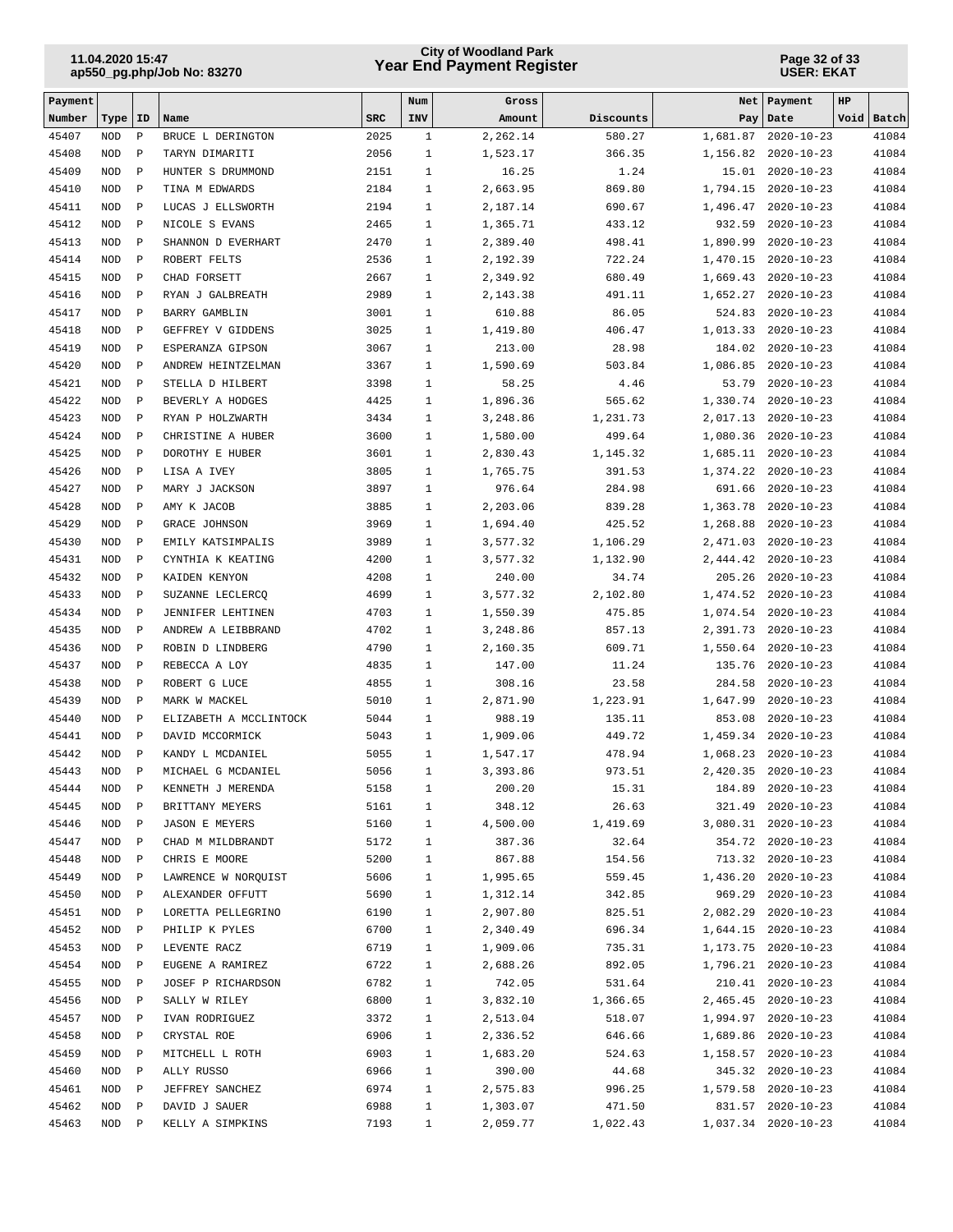## **Year End Payment Register City of Woodland Park 11.04.2020 15:47**

#### **Page 33 of 33 USER: EKAT**

| Payment |                 |              |                         |            | Num          | Gross       |            | <b>Net</b> | Payment          | HP   |       |
|---------|-----------------|--------------|-------------------------|------------|--------------|-------------|------------|------------|------------------|------|-------|
| Number  | Type            | ID           | Name                    | <b>SRC</b> | <b>INV</b>   | Amount      | Discounts  |            | Pay Date         | Void | Batch |
| 45464   | <b>NOD</b>      | $\mathbf{P}$ | DORIE D SLAUGHTER       | 7198       | 1            | 861.44      | 255.27     | 606.17     | $2020 - 10 - 23$ |      | 41084 |
| 45465   | <b>NOD</b>      | $\mathbf{P}$ | JOHN M SOCZEK           | 7227       | 1            | 2,262.14    | 795.28     | 1,466.86   | $2020 - 10 - 23$ |      | 41084 |
| 45466   | <b>NOD</b>      | $\mathbf{P}$ | RYAN M SOUIRES          | 7276       | 1            | 1,640.88    | 386.80     | 1,254.08   | $2020 - 10 - 23$ |      | 41084 |
| 45467   | <b>NOD</b>      | $\mathbb{P}$ | DANIEL L STOVER         | 7430       | 1            | 2,808.92    | 1,060.97   | 1,747.95   | $2020 - 10 - 23$ |      | 41084 |
| 45468   | <b>NOD</b>      | $\mathbb P$  | KYLE D STROM            | 7447       | $\mathbf{1}$ | 2,011.15    | 569.69     | 1,441.46   | $2020 - 10 - 23$ |      | 41084 |
| 45469   | <b>NOD</b>      | $\mathbb{P}$ | DARRIN K TANGEMAN       | 7477       | 1            | 5,918.36    | 1,816.46   | 4,101.90   | $2020 - 10 - 23$ |      | 41084 |
| 45470   | <b>NOD</b>      | $\mathbb{P}$ | JOHN E THOMPSON III     | 7599       | $\mathbf{1}$ | 247.60      | 18.94      | 228.66     | $2020 - 10 - 23$ |      | 41084 |
| 45471   | <b>NOD</b>      | $\mathbf{P}$ | JENNIFER K TOBIAS       | 4205       | 1            | 2,262.14    | 879.28     | 1,382.86   | $2020 - 10 - 23$ |      | 41084 |
| 45472   | <b>NOD</b>      | $\mathbb{P}$ | DARREN TRAYLOR RIVERA   | 7766       | 1            | 2,000.80    | 700.78     | 1,300.02   | $2020 - 10 - 23$ |      | 41084 |
| 45473   | <b>NOD</b>      | $\mathbf P$  | KRISTOFER L TROEGER     | 7777       | 1            | 1,762.28    | 576.47     | 1,185.81   | $2020 - 10 - 23$ |      | 41084 |
| 45474   | <b>NOD</b>      | $\mathbb P$  | STEVEN E VARNER         | 8316       | 1            | 2,262.14    | 518.38     | 1,743.76   | $2020 - 10 - 23$ |      | 41084 |
| 45475   | <b>NOD</b>      | $\mathbb P$  | ERIKA D VIDA            | 8355       | $\mathbf{1}$ | 2,733.71    | 790.12     | 1,943.59   | $2020 - 10 - 23$ |      | 41084 |
| 45476   | <b>NOD</b>      | $\mathbb P$  | COURTNEY C WADHAM       | 8475       | $\mathbf{1}$ | 2,450.98    | 554.28     | 1,896.70   | $2020 - 10 - 23$ |      | 41084 |
| 45477   | <b>NOD</b>      | $\mathbb P$  | JOE WAGNER              | 8597       | $\mathbf{1}$ | 1,276.25    | 229.84     | 1,046.41   | $2020 - 10 - 23$ |      | 41084 |
| 45478   | <b>NOD</b>      | $\mathbb P$  | LAWRENCE E WATTERS      | 8600       |              | 3,607.52    | 1,274.98   | 2,332.54   | $2020 - 10 - 23$ |      | 41084 |
| 45479   | <b>NOD</b>      | $\mathbb{P}$ | LAINE M WILBERDING      | 8743       | $\mathbf{1}$ | 664.56      | 161.97     | 502.59     | $2020 - 10 - 23$ |      | 41084 |
| 45480   | <b>NOD</b>      | $\mathbf{P}$ | HARRY H WILEY IV        | 8744       | $\mathbf{1}$ | 4,525.11    | 1,995.94   | 2,529.17   | $2020 - 10 - 23$ |      | 41084 |
| 45481   | <b>NOD</b>      | $\mathbb P$  | MATT<br>ZIMMERMAN       | 9020       | 1            | 1,419.80    | 369.00     | 1,050.80   | $2020 - 10 - 23$ |      | 41084 |
|         | REGISTER TOTALS |              | Checks: 213<br>Voids: 3 |            | 213          | 421, 315.48 | 133,774.05 | 287,541.43 |                  |      |       |